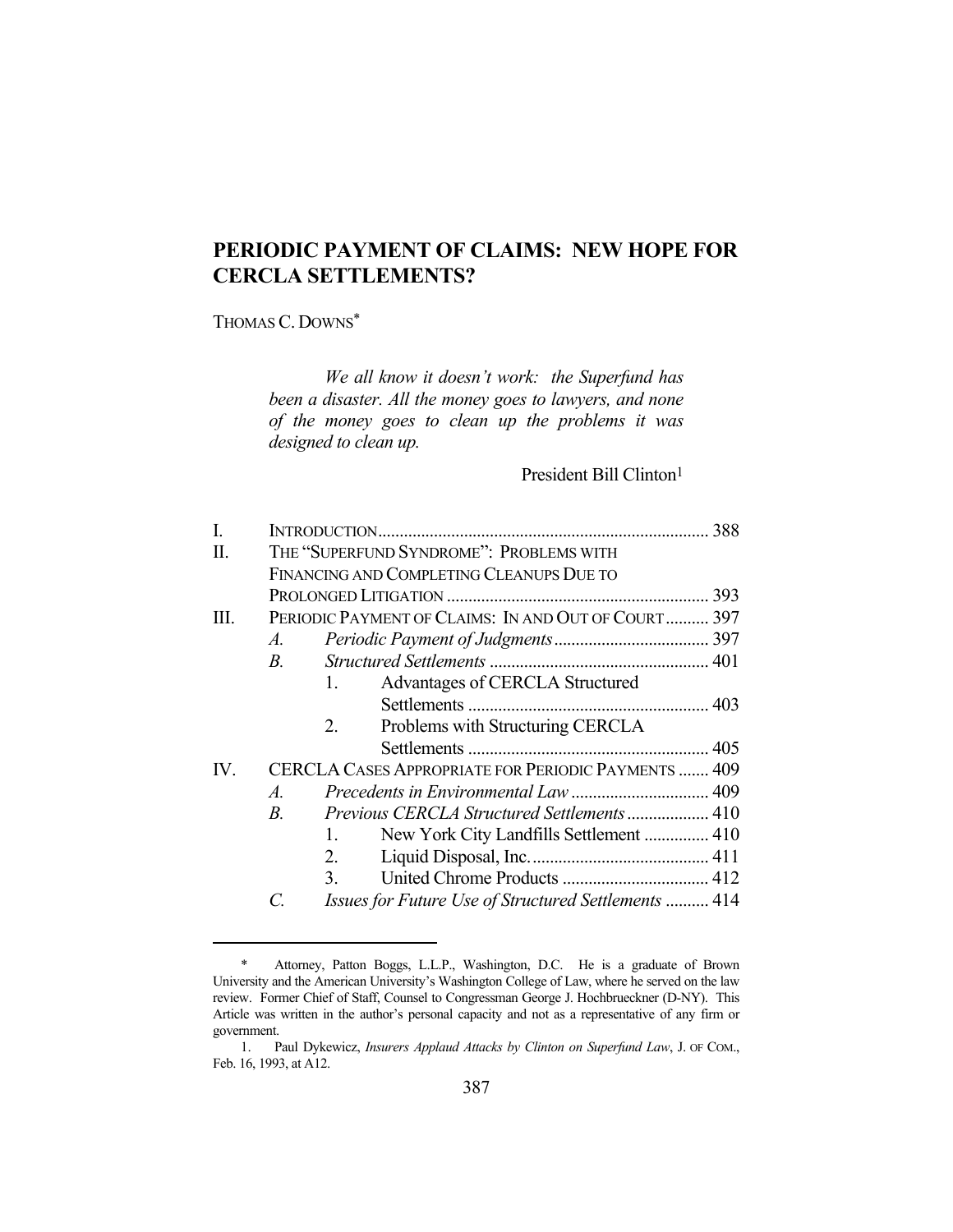|     | Policy Issues Raised by Periodic Payments  416<br>D. |  |
|-----|------------------------------------------------------|--|
| V   | FUTURE ACTIONS TO ENCOURAGE PERIODIC PAYMENT OF      |  |
|     |                                                      |  |
|     | A.                                                   |  |
|     |                                                      |  |
| VL. |                                                      |  |

### I. INTRODUCTION

 President Clinton's pronouncement, made just weeks after he took office, underscored the growing frustration with the nation's hazardous waste cleanup effort led by the U.S. Environmental Protection Agency (EPA or Agency) under authority of the Comprehensive Environmental Response, Compensation and Liability Act (CERCLA). 2 Litigation delays and stalemates plague the CERCLA system,<sup>3</sup> jeopardize the solvency of potentially responsible parties (PRPs)4 who are charged with liability for environmental contamination, and fail to produce cleanups in a timely manner. $5$  In many cases, litigation over toxic waste sites is delaying commitments to pay for cleanup.<sup>6</sup>

 <sup>2. 42</sup> U.S.C. §§ 9601-9675 (1993), 94 Stat. 2767, Act of Dec. 11, 1980, Pub. L. No. 96- 510, 1980 U.S.C.C.A.N. (94 Stat.) 2767. The Comprehensive Environmental Response, Compensation, and Liability Act (CERCLA) was amended by the Superfund Amendments and Reauthorization Act of 1986 (SARA), Act of October 17, 1986, Pub. L. No. 99-499, 1986 U.S.C.C.A.N. (100 Stat.) 1613. CERCLA was extended through fiscal year 1994 by the Budget Reconciliation Act of 1990, Act of November 5, 1990, Pub. L. No. 101-508, § 6301, 1990 U.S.C.C.A.N. (104 Stat.) 1388-19.

 <sup>3.</sup> *See Insurer Liability for Cleanup Costs of Hazardous Waste Sites, Hearing Before the Subcomm. on Policy Research and Insurance, Comm. on Banking, Finance & Urban Affairs*, 101st Cong., 2d Sess. 183 (1990) [hereinafter *Insurer Liability*] (statement of Kirsten Oldenburg, Senior Analyst, Office of Technology Assessment) (describing unique inefficiency of Superfund program, wherein constant delays are caused by adversarial tactics of EPA and PRPs). *See also* National Paint and Coatings Association Superfund Survey 2 (1993) [hereinafter NPCA Survey] (reporting that one-half of industry group's members that are PRPs are involved in five-year-old unsettled cases, and that average NPCA member has been involved in cases for three to four years).

 <sup>4.</sup> *See* Letter from National Federation of Independent Business, Printing Industry of America, Small Business Legislative Council, Environmental Defense Fund, Natural Resources Defense Council, and Sierra Club to President Bill Clinton 3 (Feb. 10, 1994) [hereinafter Letter to President Clinton] (presenting consensus opinion shared by business and environmental organizations that CERCLA reform must incorporate "ability to pay" as "an explicit, required criteria in assessing a small business's contribution to cleanup costs at a site"). *See also infra* note 188 and accompanying text (discussing ability to pay as key issue in CERCLA reform debate).

 <sup>5.</sup> *See* ORIN KRAMER & RICHARD BRIFAULT, CLEANING UP HAZARDOUS WASTE: IS THERE A BETTER WAY? 64 (1993) (claiming "Superfund has degenerated into an elaborate and costly game in which each player's behavior is driven by the constant need to prepare for litigation against the other players, and where the ultimate goal is not cleaning up hazardous waste but, instead, shifting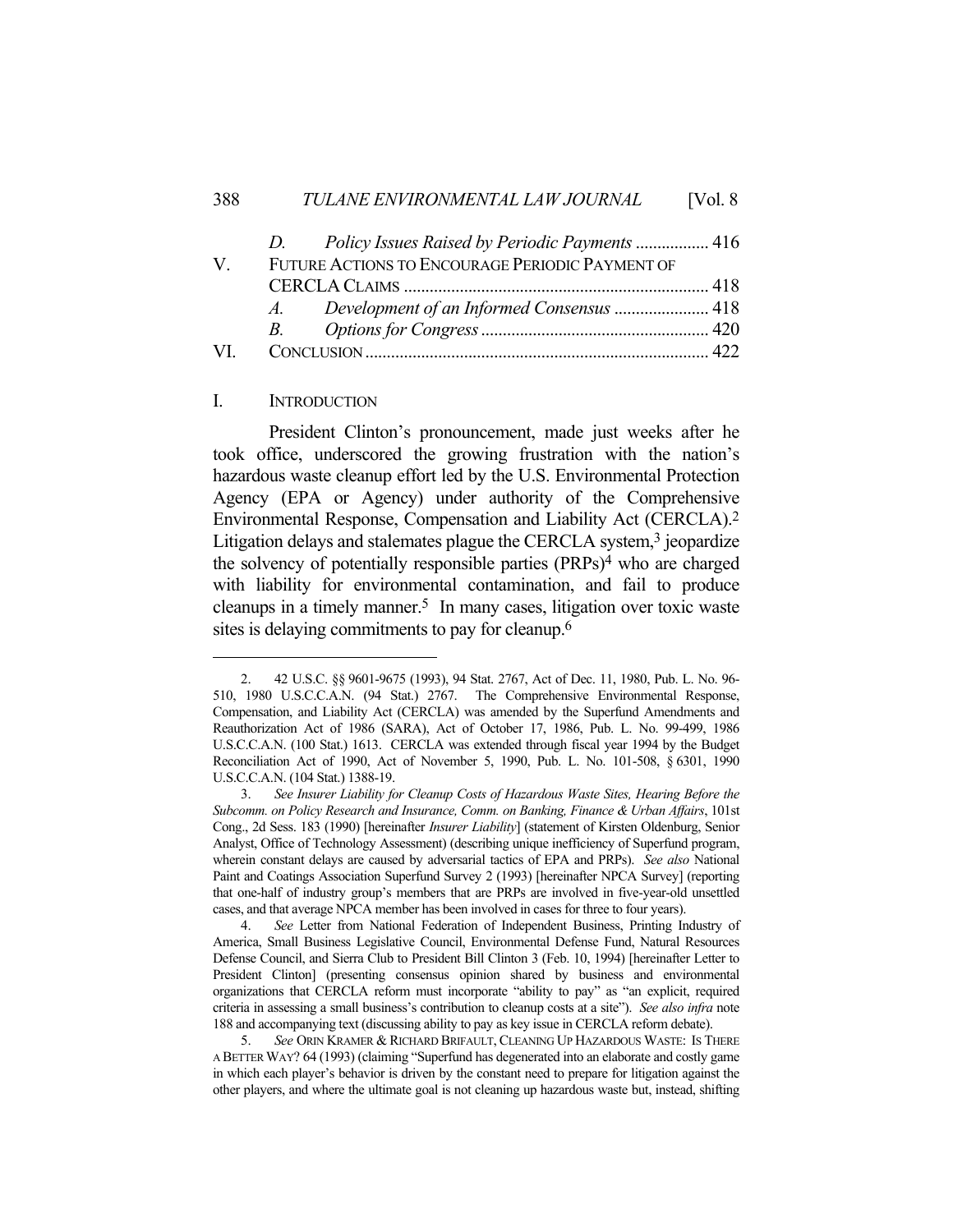PRP defendants, threatened with the enormous costs of site cleanups under CERCLA's strict,<sup>7</sup> joint and several,<sup>8</sup> and retroactive<sup>9</sup> standards of liability, have little economic choice but to defend themse1ves against EPA enforcement actions and deny liability.10 If

 6. *See* ACTON, *supra* note 5, at 53 (observing that the tendency of PRPs to contest EPA liability charges in court or administrative hearing delays cost recovery).

 The statute's strict liability standard has been recognized as unusually tough. "The Act's broad reach extends liability to all those contributing to—from generation through disposal—the problems caused by hazardous substances." B.F. Goodrich Co. v. Murtha, 958 F.2d 1192, 1198 (2nd Cir. 1992). "Superfund is not a 'liability' system at all. It is an anomalous quasi-tax scheme, with the duty to pay arbitrarily distributed among parties with even the most attenuated connection to a site." KRAMER & BRIFFAULT, *supra* note 5, at iv.

 8. *See* CERCLA § 107(a), 42 U.S.C. § 9607(a) (1988 & Supp. V 1993). "A liability is said to be joint and several when the [plaintiff] may ... sue one or more of the parties to such liability separately, or all of them together. . . . " BLACK's LAW DICTIONARY 837 (6th ed. 1990). Under CERCLA, where the environmental harm is indivisible, liability among PRPs is joint and several. O'Neil v. Picillo, 883 F.2d 176, 178-79 (1st Cir. 1989), *cert. denied sub nom.* American Cyanamid Co. v. O'Neil, 493 U.S. 1071 (1990); United States v. R.W. Meyer, Inc., 889 F.2d 1497, 1506-08 (6th Cir. 1989), *cert. denied*, 494 U.S. 1057 (1990).

 9. *See* CERCLA § 107(a), 42 U.S.C. § 9607(a) (1988 & Supp. V 1993) (providing that liability in CERCLA cases extends to past owners or operators of facilities, transporters of hazardous substances, and those who arranged for disposal or treatment of hazardous waste).

 10. *See Structuring*, *supra* note 5, at 205 (citing EPA's findings that PRPs are increasingly likely to challenge cost recovery claims, especially for administrative costs). An attorney in private practice interviewed by the author over the telephone indicated that once a letter of notice is sent by EPA to a PRP, the PRP's reaction is to respond in every particular to requested information to avoid treble damages for uncooperativeness, but without divulging potentially damaging information. In

the cost of cleanup to the other players"); Anthony M. Diecidue et al., *Structuring Environmental Cleanups: A Funding Solution for the 1990s?*, 3 ENVTL. CLAIMS J. 203, 205-06 (1990) [hereinafter *Structuring*] (stating that "[p]rolonged litigation to recover costs can overwhelm the amount actually recoverable, outweigh the value of cost recovery, and thwart EPA's primary goal in the Superfund program: to clean up as many sites as possible, as quickly and completely as possible"); JAN PAUL ACTON, UNDERSTANDING SUPERFUND: A PROGRESS REPORT 49 (Washington, D.C., The Institute for Civil Justice 1989) (speculating that "the litigious atmosphere surrounding Superfund—between the EPA and private parties and among private parties—may engender significant delay and inefficiency at various stages of the process").

 <sup>7.</sup> Strict liability is defined as "[l]iability without fault." BLACK'S LAW DICTIONARY 1422 (6th ed. 1990). Although there is no explicit provision in CERCLA that parties are to be held strictly liable, it is implied by the statute's reference, at CERCLA § 103(32), 42 U.S.C. § 9601(32) (1988 & Supp. V 1993), to the liability standard in the Clean Water Act, 33 U.S.C. § 1321 (1988). Courts have held the Clean Water Act's standard to be strict liability. *See* Steuart Transp. Co. v. Allied Towing Corp., 596 F.2d 609, 613 (4th Cir. 1979). Moreover, the legislative history of CERCLA shows the intent of Congress to hold parties strictly liable. *See* 2 Legislative History of the Comprehensive Environmental Response, Compensation and Liability Act of 1980, 685 (Comm. Print. 1983) (recording statements of bill sponsors that 42 U.S.C. § 9607 provides for strict liability). CERCLA's standard of liability has been described as "a new hybrid from a legal and administrative perspective—melding a common-law notion of tort and nuisance with an administratively initiated strict liability system." ACTON, *supra* note 5, at 50.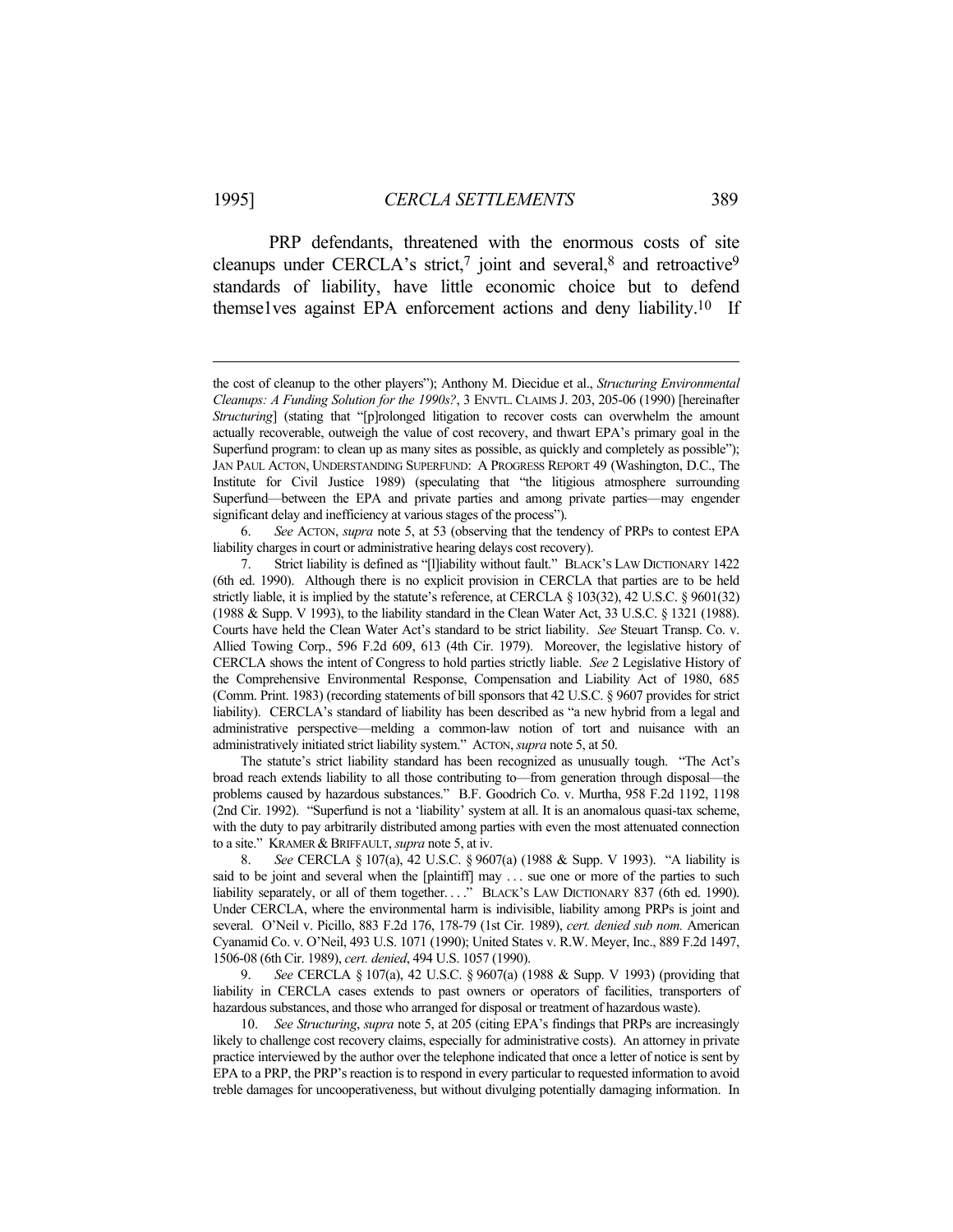charged with liability for cleanup costs, many PRPs in turn sue their insurers and third parties for contribution.11 While the costs of cleanups are mounting and will require tens of billions of dollars as the program enters the twenty-first century,12 PRPs and the EPA are investing significant time and money to pay the "transaction costs" of CERCLA, rather than conducting remedial work.13

 Congress is preparing to reauthorize CERCLA14 amid a chorus of criticism about its implementation voiced by small businesses,15 municipalities,  $16$  insurance companies,  $17$  and environmentalists.  $18$  While

 13. *See* U.S. ENVIRONMENTAL PROTECTION AGENCY, THE NEW SUPERFUND: FASTER, FAIRER, MORE EFFICIENT 3 (1994) [hereinafter THE NEW SUPERFUND] (offering view that "too many Superfund dollars go to lawyers and not enough to cleanups"); *Insurer Liability*, *supra* note 3, at 178 (prepared statement of Leslie Cheek, Senior Vice-President, Federal Affairs, Crum & Forster Insurance Companies) (stating that "of \$10 billion our country has spent pursuant to Superfund over the past decade, between \$3 billion and \$6 billion has been paid to lawyers, consultants and 'enforcement' personnel, rather than to cleanup contractors"); NPCA Survey, *supra* note 3, at 1-2 (estimating that paint and coatings industry as whole spends \$7 million per month on CERCLA transaction costs, and that average industry association member has been involved in CERCLA litigation three to four years).

 14. CERCLA was scheduled to expire on October 1, 1994. *See supra* note 2 (noting that statute's authority continues until end of fiscal year 1994). Therefore, some action by Congress was required in 1994 to extend the program.

 15. *See* NCPA Survey, *supra* note 3 (presenting complaints from small businesses about CERCLA liability system).

 16. *See Congressional Research Service, Superfund Reauthorization Issues* 6 (1993) [hereinafter *Reauthorization Issues*] (reporting that local governments have responded to CERCLA lawsuits by forming American Communities for Cleanup Equity, association to lobby for limits on municipal liability). There is a growing consensus that some relief needs to be provided to municipal PRPs. *See* National Advisory Council for Environmental Policy and Technology, Superfund Evaluation Subcommittee, *Discussion Draft on Municipal Liability Reform* at 2

the meantime, the PRP denies any liability for contamination of the site and contests claims for cost recovery following response actions. *Id.*

 <sup>11.</sup> *See Structuring*, *supra* note 5, at 205 (noting that PRPs charged with liability often sue their insurers when property and casualty insurers refuse to cover CERCLA cleanup costs under general liability policies). A coalition of industry and environmental groups has called for an end to third party contribution suits. *See also* Letter to President Clinton, *supra* note 4, at 2 (recommending legislation prohibiting third party liability litigation, while urging adoption of binding arbitration for all CERCLA claims).

 <sup>12.</sup> Estimates on the total future cost of CERCLA cleanups range from \$50 billion to \$750 billion. *See Insurer Liability*, *supra* note 3, at 145 (prepared answers for the record to questions, EPA) (estimating cost of all NPL site cleanups will be \$50 billion); *id.* at 84 (statement of Amy S. Bouska, Fellow, Casualty Actuarial Society) (projecting future NPL site cleanup costs of \$60 billion based on EPA's stated assumptions); CONGRESSIONAL BUDGET OFFICE, THE TOTAL COST OF CLEANING UP NONFEDERAL SUPERFUND SITES 14 (1994) [hereinafter THE TOTAL COSTS] (estimating future NPL site cleanup costs at \$74 billion); *Insurer Liability*, *supra* note 3, at 165 (prepared statement of Leslie Cheek, Senior Vice-President, Federal Affairs, Crum & Forster Insurance Companies) (speculating that PRPs face cleanup liability bill that could exceed \$750 billion).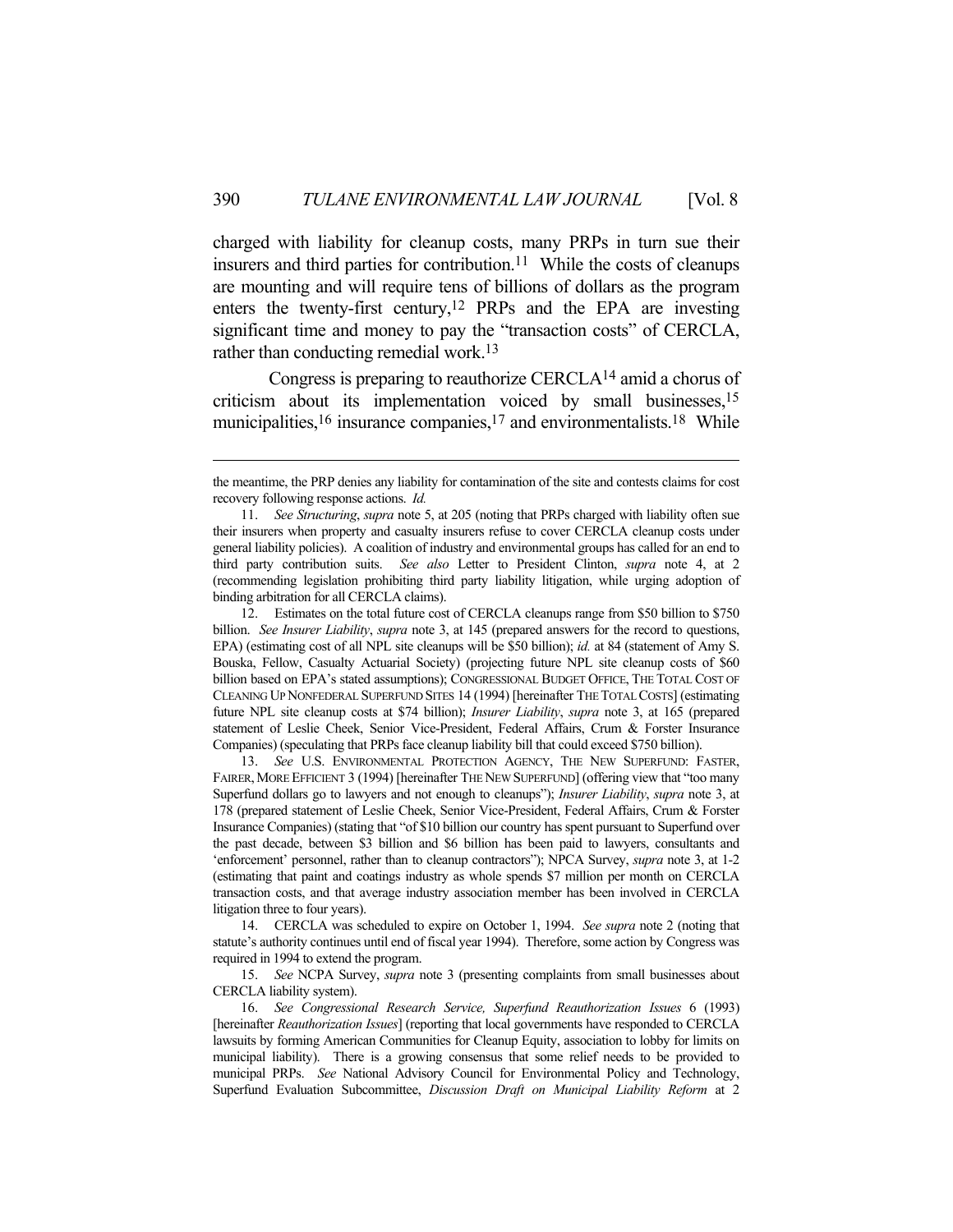critics from each of these sectors have individual experiences about how the program has failed, all would probably agree that dollars need to be redirected toward conducting cleanup work, and away from paying litigation and other transaction costs.19

 There is broad agreement that the ability of parties to pay for cleanups needs to be addressed in CERCLA's reauthorization.20 As parties called upon to finance cleanups increasingly include small and insufficiently insured entities, inducements for CERCLA defendants to settle with the government will need to be considered.<sup>21</sup> Reform of CERCLA ought to include provisions to stimulate creative out-of-court settlements, workable methods of cleanup financing, and other means to get more funds applied efficiently and affordably to cleanup work while bringing liability disputes to a satisfactory conclusion.<sup>22</sup>

 A financing concept that offers encouragement to government and private parties alike is an arrangement permitting periodic payments over time for cleanup costs. This can be accomplished through either an

<sup>(</sup>October 1993) [hereinafter NACEPT *Discussion Draft on Municipal Liability Reform*] (presenting consensus agreement among industry, environmentalists and local government that to help municipal PRPs, "deferred payment schedule keyed to actual cleanup milestones may be appropriate once a determination has been made concerning ability to pay"). The NACEPT report noted that while environmentalists and local government representatives favor a 4% cap on municipal liability where municipal solid waste is at issue in a CERCLA case, industry opposes any cap on municipal liability. *Id.*

 <sup>17.</sup> *See Insurer Liability*, *supra* note 3, at 164-65 (expressing property-casualty insurer's "profound concern about the impact of court-created liability for hazardous waste cleanup on the financial capability of all major writers of general liability insurance in this country and that of many of their reinsurers as well").

 <sup>18.</sup> *See* Environmental Defense Fund, Hazardous Waste Treatment Council, Friends of the Earth, National Audubon Society, Natural Resources Defense Counsel, Sierra Club, *Tracking Superfund: Where the Program Stands* 3-5 (1990) [hereinafter *Tracking Superfund*] (summarizing criticisms by environmental groups that stringent national cleanup standards are ignored by EPA, permanent remedies are often not selected for site cleanups, and contaminated groundwater is often not cleaned up). *See also* NACEPT Discussion Draft on Remedy Selection Reform 1 (1993) [hereinafter NACEPT Discussion Draft] (reporting that environmental community prefers national soil and groundwater standards for cleanup sites to unrestricted, residential levels).

 <sup>19.</sup> *See generally* Letter to President Clinton, *supra* note 4 (describing consensus among business and environmental groups on reform measures intended to reduce litigation and better finance cleanups).

 <sup>20.</sup> *See infra* notes 188, 198 and accompanying text (discussing ability to pay as concern in PRP liability).

 <sup>21.</sup> *See infra* note 43 and accompanying text (discussing small business concerns).

 <sup>22.</sup> *See infra* notes 182-193 and accompanying text (outlining potential reforms of CERCLA).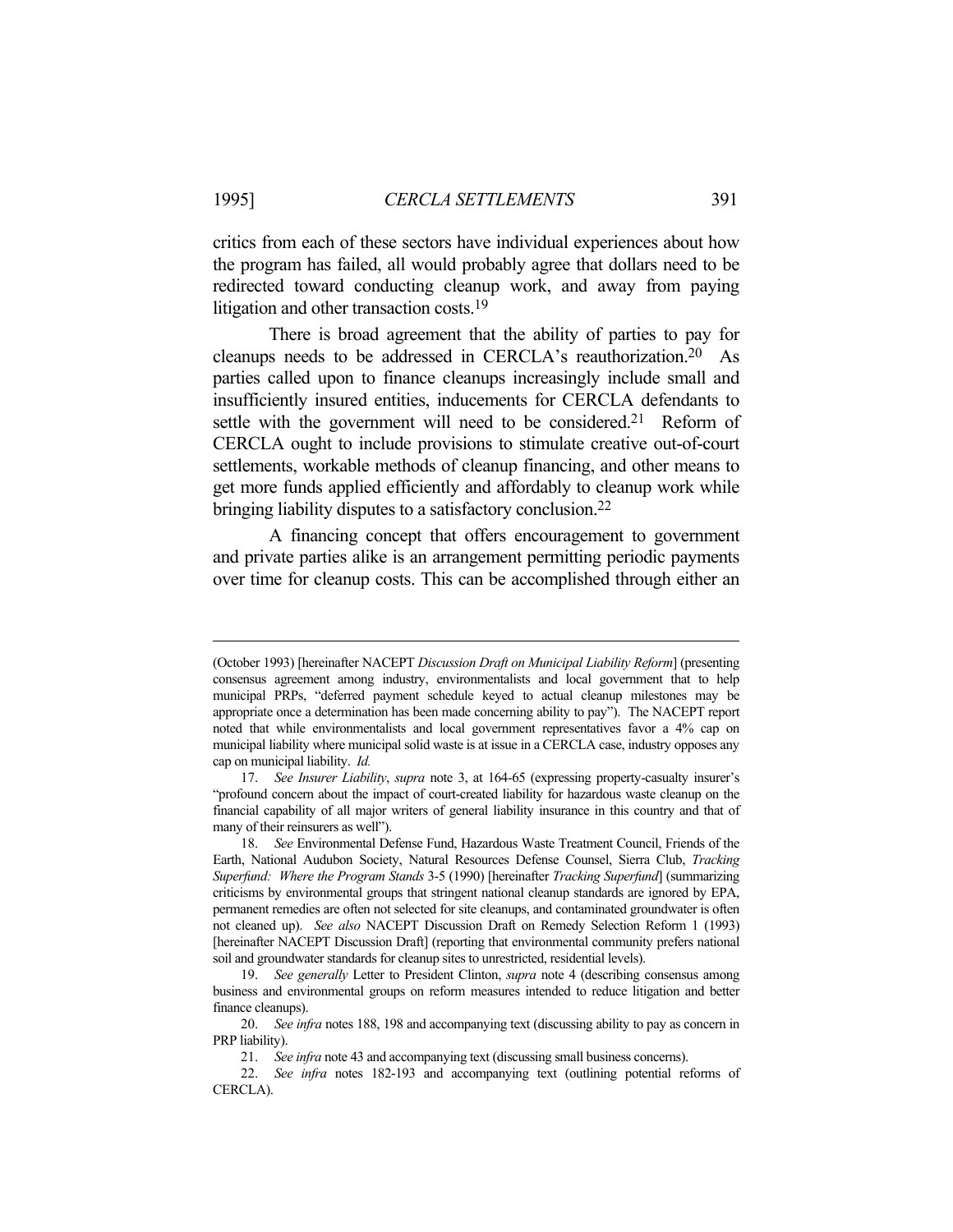out-of-court "structured settlement,"23 or a court order requiring the defendant to pay a claim in installments rather than in a lump sum.24 In cases where liability for pollution can be allocated among PRPs, and where future costs of cleanup are reasonably predictable, periodic payments could provide a dependable and affordable financing method.

 Structured settlements have been identified as part of the solution to problems with CERCLA in several proposals for reform of the program.25 The idea has been mentioned as an appealing concept, without much discussion of how a periodic payment plan might help lawyers, their clients, and the government resolve claims. Questions abound, such as: What types of cases lend themselves to a periodic payment plan? Can cleanup costs be predicted so that plans could be structured to pay costs over time? What are the tax consequences of a CERCLA structured settlement?

 This Article evaluates the viability of periodic payment plans in creating affordable cleanups, reducing transaction costs, and bringing about greater efficiency in hazardous waste cleanups. Part I provides

 <sup>23. &</sup>quot;Structured settlement" is defined as a "[t]ype of damages settlement whereby Defendant agrees to make periodic payments to injured Plaintiff over his or her life. Commonly such settlement consists of an initial lump-sum payment with future periodic payments funded with an annuity." BLACK's LAW DICTIONARY 1373 (6th ed. 1990). "A structured settlement is . . . any settlement where the plaintiff agrees to accept payments for damages over time in lieu of a single, lump-sum cash payment from the defendant, and the defendant purchases an annuity from a life insurance company to fund the future payments." ROBERT J. MASON & MARK F. JOHNSON, *Structured Settlements: A New Settlement Incentive*, *in* PROCEEDINGS OF THE 9TH NATIONAL CONFERENCE OF THE HAZARDOUS MATERIALS CONTROL RESEARCH INSTITUTE 23 (1988) [hereinafter MASON & JOHNSON]. Structured settlement is sometimes used to describe any freely negotiated arrangement for periodic payments. *See, e.g.,* Charles F. Krause, *Structured Settlements for Tort Victims*, 66 A.B.A. J. 1527, 1527 (1980) (using "structured settlement" to describe voluntary rather than compulsory periodic payment plan).

 <sup>24.</sup> *See infra* notes 51, 61-67 and accompanying text (describing court decisions providing for periodic payments from defendant to claimant).

 <sup>25.</sup> *See, e.g.,* Office of Technology Assessment, *Coming Clean: Superfund Problems Can be Solved* 58 (Washington D.C. U.S. Government Printing Office, October 1989) [hereinafter *Coming Clean*] (advocating structured settlements in resolving CERCLA claims); NATIONAL ADVISORY COUNCIL FOR ENVIRONMENTAL POLICY AND TECHNOLOGY, SUPERFUND EVALUATION COMMITTEE, *Position Paper on Liability* at 5 (October 1993) [hereinafter NACEPT *Position Paper*] (recommending that EPA consider negotiating structured settlements with small businesses in CERCLA cases); Letter to President, *supra* note 4, at 3 (recommending that Congress require EPA to develop procedures for small business PRPs to negotiate structured settlements); *Insurer Liability*, *supra* note 3, at 117 (prepared statement of Dennis R. Connolly, Johnson & Higgins) (favoring use of structured settlements to close CERCLA cases); MASON & JOHNSON, *supra* note 23, at 23-29 (reporting the positive potential of structured settlements as incentive to promote PRP settlements with EPA).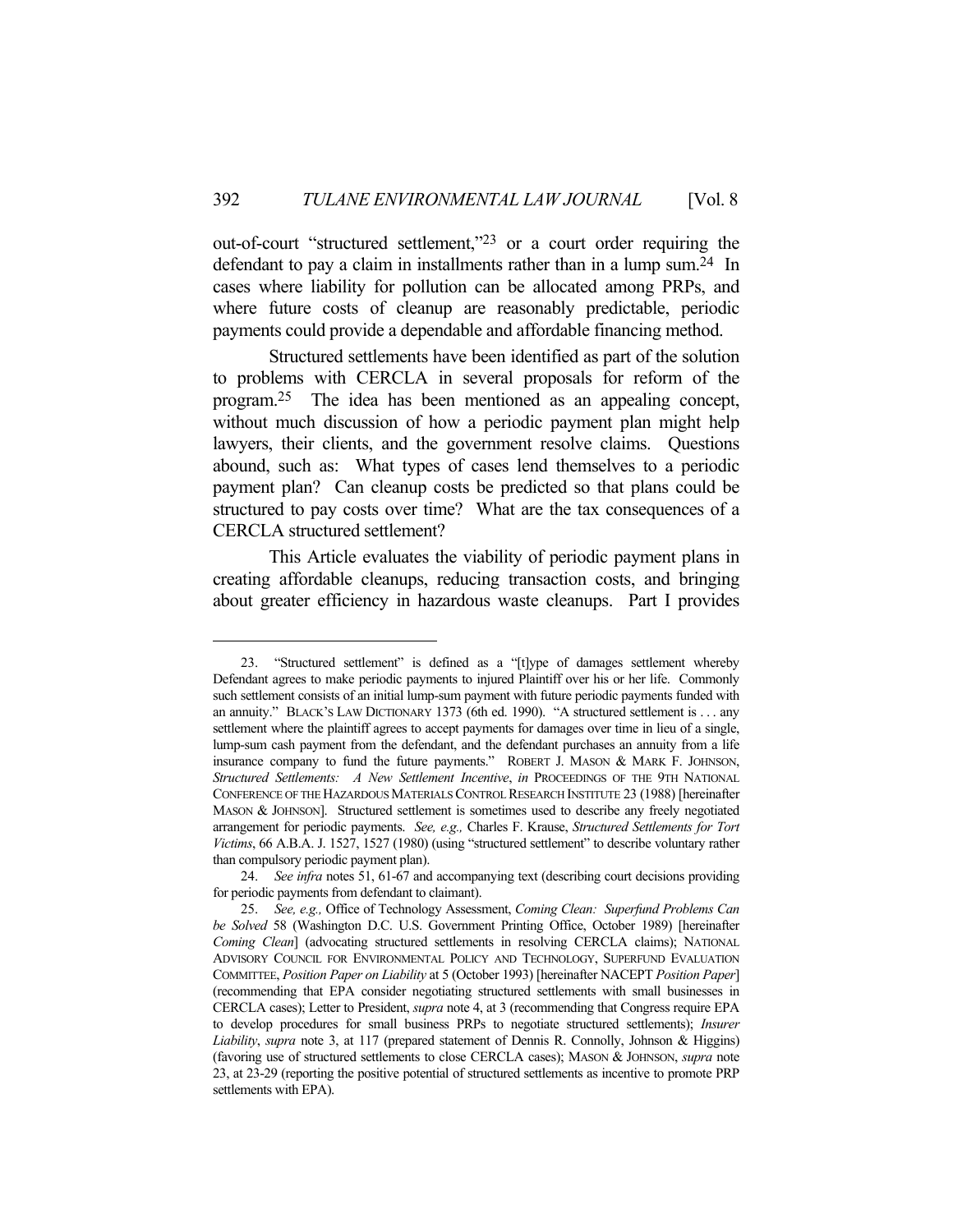background on the difficulties in achieving site cleanups through CERCLA litigation. Part II discusses the common law and statutory background of periodic claims payment and the use of out-of-court structured settlements. Part III considers the logistics and policy issues involved in the use of periodic payments in CERCLA cases. Part IV presents possible congressional action to facilitate the use of periodic payment methods. The Article concludes with a vision of the future as EPA confronts relatively small sites requiring adequate financing for cleanup.

# II. THE "SUPERFUND SYNDROME": 26 PROBLEMS WITH FINANCING AND COMPLETING CLEANUPS DUE TO PROLONGED LITIGATION

 Since the enactment of CERCLA in 1980 and the development of the National Priority List (NPL)27 of contaminated sites subject to remediation, the number of nonfederal hazardous waste contaminated sites undergoing cleanup in the federal system has grown to about 1100,28 with over 34,000 sites eligible for future NPL status.29 Yet, the total number of sites at which cleanup has been completed since 1980 is approximately 220.30

 One reason for this disappointing record is the delay caused by prolonged litigation over liability issues and remediation plans.31 The cleanup process is complicated and lengthy because of disputes over what share of liability to assign each PRP,<sup>32</sup> the remedy appropriate at a given

 <sup>26.</sup> *See Insurer Liability*, *supra* note 3, at 13 (statement of Kirsten Oldenburg, Senior Analyst, Office of Technology Assessment) (describing "Superfund syndrome," wherein failure to implement cleanups is due in large part to adversarial approach by EPA and PRPs).

 <sup>27.</sup> *See* CERCLA § 107, 42 U.S.C. § 9605(a)(8)(B) (1988 & Supp. V 1993) (authorizing EPA to create National Priority List of contaminated sites requiring urgent attention).

 <sup>28.</sup> *See* U.S. GENERAL ACCOUNTING OFFICE, FURTHER EPA MANAGEMENT IS NEEDED TO REDUCE LEGAL EXPENSES 1 n.1 (1994) [hereinafter FURTHER EPA MANAGEMENT]. This article addresses only CERCLA cleanups at nonfederal sites, and does not consider cleanups at federal facilities. There are currently 123 federal facility NPL sites. *Id.*

 <sup>29.</sup> *See* THE TOTAL COSTS, *supra* note 12, at 24 n.15 (reporting that EPA has conducted at least a preliminary assessment or pre-screening removal of contaminants at 34,793 sites).

 <sup>30.</sup> *See* THE NEW SUPERFUND, *supra* note 13, at l.

 <sup>31.</sup> *See supra* note 3 and accompanying text (describing inefficiency of CERCLA litigation process).

 <sup>32.</sup> *See* THE TOTAL COSTS, *supra* note 12, at 6-7 (describing controversy centered around statute's retroactive, joint and several liability standard, as well as courts' interpretations of liability of specific types of parties, such as municipalities, lenders, and de minimis contributors).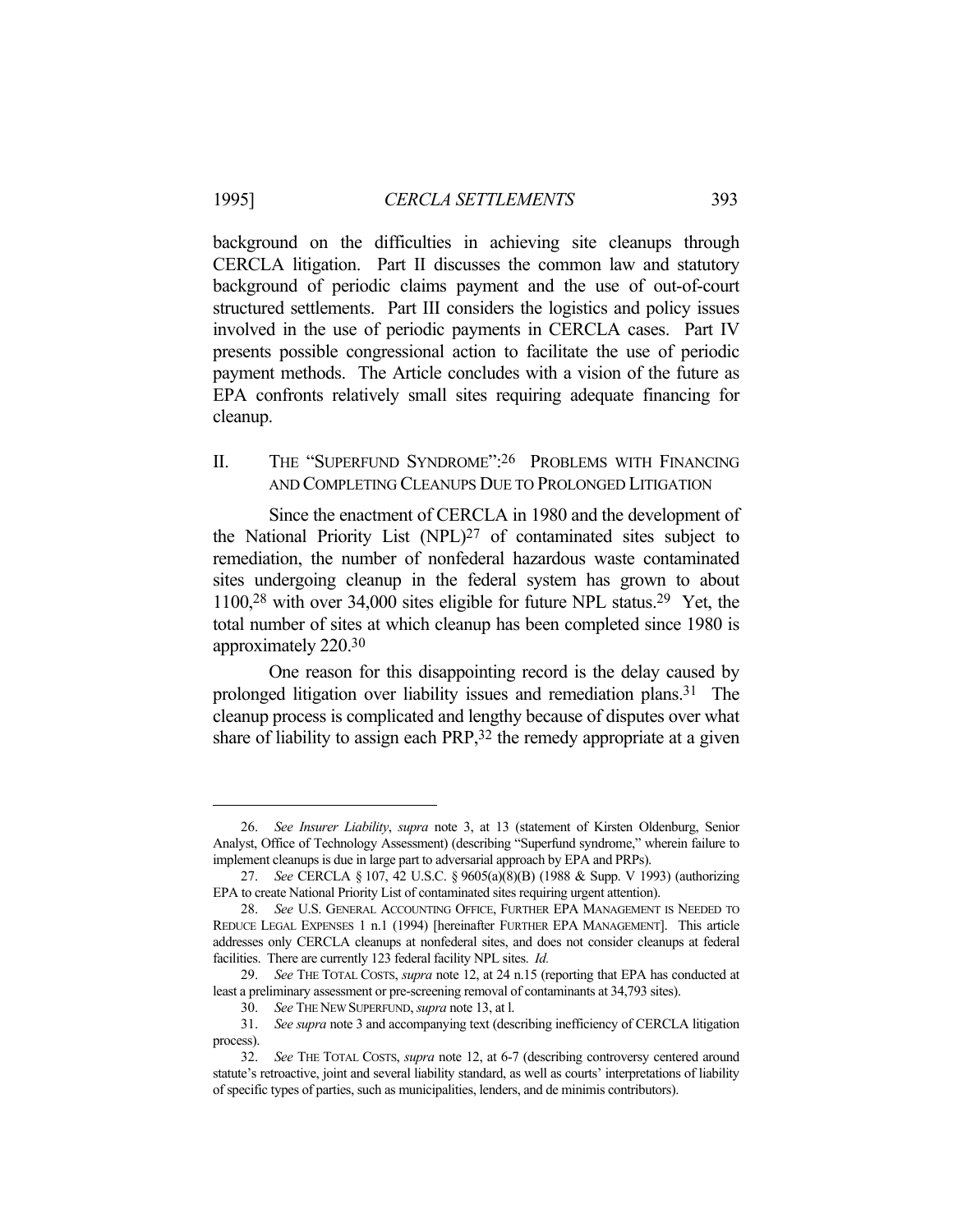site,<sup>33</sup> and what standard of thoroughness should be applied to the site's cleanup.34 Numerous observers have remarked that under the current CERCLA liability framework, too much money is used to pay the "transaction costs" of the program and not enough is spent on cleanup work.35

 In a number of cases, CERCLA has led to litigation contests involving hundreds of PRPs, each represented by teams of attorneys, technical experts, and consultants.36 Although with a single-PRP site, negotiations are relatively simple, multiple-PRP sites involve complicated negotiations resulting in increased transaction costs.37 The

ACTON, *supra* note 5, at 55.

 <sup>33.</sup> *See id.*, at 7 (citing common criticisms that too many remedies selected by EPA are inappropriate, either because they are not sufficiently thorough or permanent, or excessive and therefore too expensive); NATIONAL COMMISSION ON SUPERFUND, FINAL CONSENSUS REPORT OF THE NATIONAL COMMISSION ON SUPERFUND 4 (1994) [hereinafter NCOS Report] (noting CERCLA does not provide clear, well understood goals for remedy selection). A 1989 Rand Corporation study observed that uncertainty continues about the most technically appropriate approach to many sites.

In some instances, we simply do not know how to assure ourselves that potentially harmful substances can be successfully contained over a long period. In other instances, we lack the means for permanent destruction of all materials that may be contained in some sites—even if costs were not a constraint.

In a telephone interview with the author, a PRP attorney described a pending case in which no agreement over remedy selection was in sight. EPA proposes treatment and monitoring at the site over a 400-year period, a scenario completely unacceptable to PRPs involved.

 <sup>34.</sup> *See* CERCLA § 121, 42 U.S.C. § 9621 (1988 & Supp. V 1993) (setting out CERCLA's stringent standards for cleanups, including health standards, technology requirements, and cost considerations). A number of critics have remarked about the uncertainty created by CERCLA's standard for "how clean is clean." See *infra* notes 161-163 and accompanying text.

 <sup>35.</sup> *See supra* note 13, *infra* note 47 and accompanying text (describing CERCLA's high transaction costs).

 <sup>36.</sup> *See Insurer Liability*, *supra* note 3, at 183 (prepared statement of Thomas W. Brunner, Counsel, Insurance Environmental Litigation Association) (reporting CERCLA cases have involved as many as 285 PRPs, and up to 196 attorneys have entered appearance in individual cases); Rudy Abramson, *The Superfund Cleanup: Mired in Its Own Mess*, L.A. TIMES, May 10, 1993, at Al (reporting that at the Glenwood Landing, New York, site, 257 PRPs hired more than 130 law firms, and several PRPs sued 442 insurance companies, which in turn hired 72 more law firms to defend themselves). A PRP attorney interviewed over the telephone by the author described a case in which his client found it necessary to hire three teams of lawyers: one to try the case in federal district court, another team to evaluate when and if to settle, and a third to observe the trial and prepare an appeal, if necessary.

 <sup>37.</sup> *See* JOHN PAUL ACTON ET AL., SUPERFUND AND TRANSACTION COSTS: THE EXPERIENCES OF INSURERS AND VERY LARGE INDUSTRIAL FIRMS 51 (1992) [hereinafter SUPERFUND AND TRANSACTION COSTS] (concluding "transaction-costs shares are much higher at multiple-PRP sites than at single PRP sites. One expects the costs of communication and negotiation to grow as the number of PRPs grows."). This study found that transaction costs for the defendant at a single-PRP site averages 3% of total costs, while the average for multiple-PRP sites is 35%. *Id.* at 48. *See also*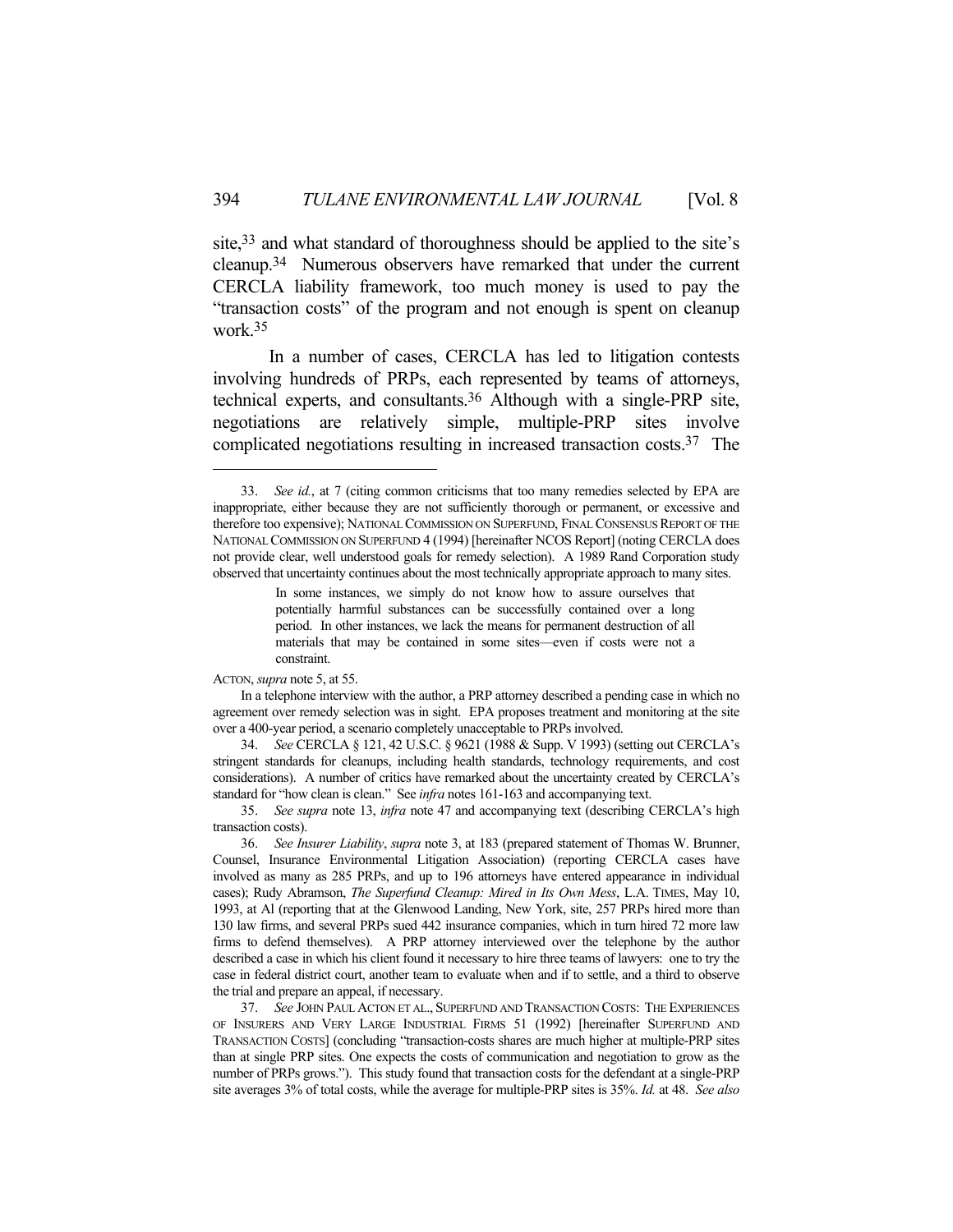costs attributable to defending against CERCLA claims and pursuing third parties for contribution—while ordinarily not as great as the costs of paying for cleanup of a site<sup>38</sup>—can be staggering.<sup>39</sup>

 Municipalities sued as PRPs are faced with transaction costs and potential cleanup liability for which local taxpayers are not prepared.40 Small business  $PRPs<sup>41</sup>$  and de minimis contributors<sup>42</sup> to site

 39. According to one study, large industrial PRPs spent an average of \$1.3 million annually on transaction costs during the years 1987-1989. *See* SUPERFUND AND TRANSACTION COSTS, *supra* note 37, at 39 (presenting dollar amounts of transaction costs for PRPs surveyed). Of course, transaction costs as a share of total costs decline as trial or settlement progresses, and as costs of remediation increase. See *id.* at 51 (presenting results of site survey showing percentage of transaction costs involved in the cleanup stage is 33% less than with investigation and remedy selection stage).

 40. *See* Reauthorization Issues, *supra* note 16, at 6 (reporting that 450 municipalities in 12 states have been sued or threatened with suit under CERCLA). According to an attorney who represents municipalities in CERCLA cases, interviewed by the author over the telephone, most municipalities do not have the resources to defend themselves, either with in-house counsel or private attorneys. In many cases municipal defendants in multiple-PRP cases pool their resources and hire a single outside counsel to represent them. *Id.*

 41. *See* NACEPT *Position Paper*, *supra* note 25, at 5 (noting that many small businesses will be unable to pay cleanup costs in lump sum, and suggesting structured settlements as potential financing solution).

 42. *See* CERCLA § 122(9), 42 U.S.C. § 9622(g) (1988 & Supp. V 1993) (defining de minimis polluter as party who is liable under joint and several liability scheme, but who has made only minimal contribution, considering amount and toxicity, in comparison to other hazardous substances at site). *See also* NACEPT *Position Paper*, *supra* note 25, at 5 (noting that "de minimis" is difficult term to define for all cases and that party determining liability shares at site should be given adequate discretion in determining de minimis status). EPA has promulgated rules for settlements with de minimis contributors. *See* Superfund Program; De Minimis Contributor Settlements, Request for Public Comment, 52 Fed. Reg. 24333, 24333-24339 (1987) (authorizing settlements with de minimis parties, which can include partial release from liability at site in return

ACTON, *supra* note 5, at 54 (stating that at "sites involving as many as 250 PRPs, [with threat of litigation looming], the sheer volume of communication and record keeping can be significant").

A different view of transaction costs, depending on the number of PRPs at a site, was offered by an EPA regional counsel interviewed over the telephone by the author. The counsel agreed that single-PRP sites typically involve low transaction costs due to the simplicity of negotiation. He observed, however, that at sites involving a large number of PRPs (say, 100 or more) negotiation can be less complicated than at sites involving a medium number of PRPs (say 10-20). This is because at sites involving numerous PRPs, the liability share for each is likely to be relatively small, and many PRPs will be able to settle at a cost that will not threaten their solvency. *Id.* By contrast, at a site involving a medium number of PRPs, the cleanup cost per party can be quite high, and those PRPs may tactically prefer to pay legal costs than accept liability for cleanup and risk serious economic dislocation or even bankruptcy. *Id.*

 <sup>38.</sup> *See* Reauthorization Issues, *supra* note 16, at 3 (citing 1992 EPA cleanup cost estimate of \$31,570,000 per CERCLA site); White House Unveils Superfund Reform Plan, 3 EPA Watch 3 (1994) (noting that according to former EPA Superfund Director J. Winston Porter, average CERCLA site cleanup cost is \$30 million); *Insurer Liability*, *supra* note 3, at 145 (answers for the record to questions, EPA) (estimating \$25.5 million as cleanup cost per site in 1990).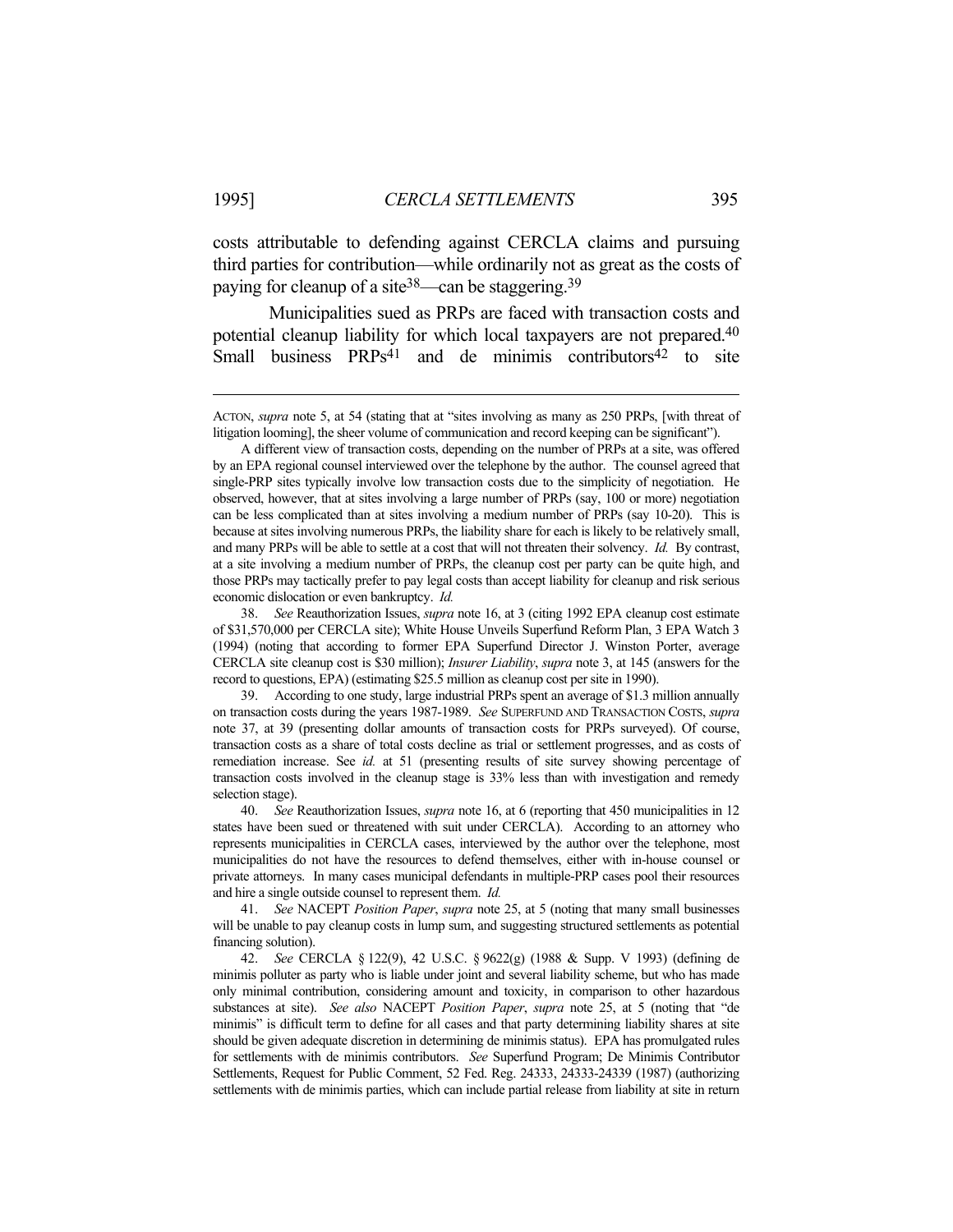contamination are often drawn into protracted and expensive litigation that threatens their solvency, and in turn their ability to help pay for site cleanup.43

Large corporations, insurance companies, and other "deep pocket" PRPs are often threatened with paying an unfair share of the liability for contamination at sites.<sup>44</sup> When charged by EPA with a disproportionate share of liability, these parties often retain attorneys and consultants in order to defend themselves in court and administrative proceedings and sue other parties for contribution.45

 Litigation stalemates cause excessive overall transaction costs that lead observers to complain that the "Superfund syndrome" is a model of inefficiency in environmental program administration.46 In most cases, between fifteen and thirty percent of the money spent by PRPs is for the attorneys and technical experts necessary to properly defend their interests.47

for payment of premium to government). However, EPA has made little use of this settlement tool. *See* FURTHER EPA MANAGEMENT, *supra* note 28, at 1 (reporting that out of 1074 nonfederal sites, EPA has completed de minimis settlements at only 78 sites).

An EPA regional counsel interviewed over the telephone by the author suggested that, while encouraging de minimis settlements is a popular concept, agency officials are highly sensitive to the demands of PRPs that have significant liability shares. If the agency proposes allowing de minimis contributors to "cash-out" at anything less than a significant premium (say, 200% of their estimated liability), it encounters strong resistance from PRPs left "on the hook" for payments. *Id.*

 <sup>43. &</sup>quot;Nothing is gained by forcing small businesses out of business. Not only are jobs lost, but potential revenue streams that could be available for future cleanup costs are lost, reducing the resources available for cleanup." Letter to President Clinton, *supra* note 4, at 3.

 <sup>44.</sup> ACTON, *supra* note 5, at 53 (stating that as consequence of joint-and-several liability scheme, "one party may face costs far out of proportion to its notion of 'fair' share").

 <sup>45.</sup> *See supra* notes 5-6 and accompanying text (describing litigation stalemates at CERCLA sites).

 <sup>46.</sup> *See generally* Superfund and Transaction Costs, *supra* note 37.

 <sup>47.</sup> *See id.* at 44 (reporting survey of 73 cases showed average transaction costs of 30% of total costs). *See also Insurer Liability*, *supra* note 3, at 86 (prepared statement of Amy S. Bouska, Fellow, Casualty Actuarial Society) (citing an estimate that up to 70% of money spent on sites goes to legal costs). NPCA Survey, *supra* note 3 at 2 (reporting survey of paint and coatings industry showed average transaction costs of 71%). It has been rumored that transaction costs can even exceed site cleanup costs. *See* Reauthorization Issues, *supra* note 16, at 2 (citing anecdotal reports).

Transaction costs are generally much higher for insurance companies than for other PRPs, due to insurers' involvement in both coverage suits and policy holder defense actions. See Superfund and Transaction Costs, *supra* note 37, at 61 (reporting average CERCLA transaction costs of 88% for insurers and 21% for PRPs other than insurers).

Transaction costs to EPA, in terms of time spent by agency in enforcement actions, are probably more difficult to estimate due to the lack of billing records for attorneys and consultants, which are available at private firms. Estimates are that between 10 and 15% of Superfund expenditures are allocated to enforcement activities. *See Insurer Liability*, *supra* note 3, at 5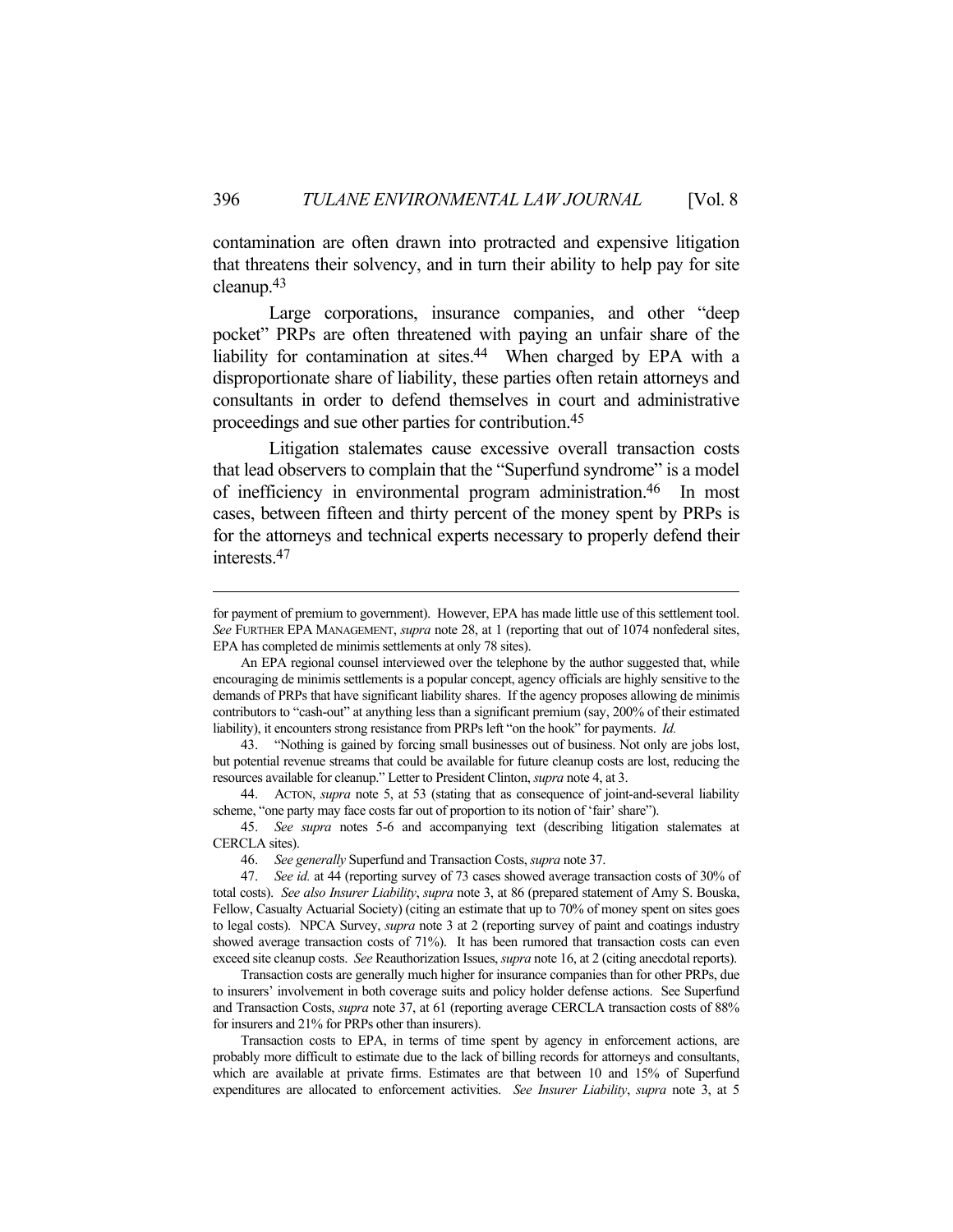The millions of dollars spent litigating cases, rather than financing cleanup work, and the threat this excessive expense poses to the solvency of small businesses and municipalities, has received the attention of the Clinton Administration and the Congress.48 Reforming CERCLA will demand creative solutions involving alternatives to the current adversarial system.

## III. PERIODIC PAYMENT OF CLAIMS: IN AND OUT OF COURT

 Advocates of structured settlements believe that EPA can achieve expedited and stabilized financing of cleanup claims by giving defendants the option of covering their share of liability over time through periodic payments.49 In cases where the judicial branch has been charged with determining the outcome of CERCLA cases, however, payment of claims over time has been historically problematic.

## *A. Periodic Payment of Judgments*

 The common law tradition in the United States rejects the notion of periodic payment of claims.50 While there have been a few cases in which courts of law have ordered damages to be paid on an installment basis,51 the common law single recovery rule dictates that one, lump-sum

<sup>(</sup>statement of James M. Strock, Assistant Administrator for Enforcement, EPA) (estimating that EPA's transaction costs at CERCLA sites is 10% of expenditures); THE TOTAL COSTS, *supra* note 12, at 10 (reporting that overall EPA transaction costs are 15% of expenditures).

 <sup>48.</sup> See *infra* notes 178-189 and accompanying text (describing efforts to develop CERCLA reform legislation).

 <sup>49.</sup> *See supra* note 25 and accompanying text (presenting views of advocates of structured settlements).

 <sup>50.</sup> *See* Slater v. Mexican Nat'l R.R. Co., 194 U.S. 120, 128 (1904) (rejecting periodic payment of damages in wrongful death case as improper form of payment). This reasoning has been followed in subsequent decisions. *See* Gretchen v. United States, 618 F.2d 177, 181 n.5 (2d Cir. 1980) (citing *Slater*, 194 U.S. at 128-29); Brotherhood of Locomotive Firemen & Enginemen v. Simmons, 79 S.W.2d 419, 424 (Ark. 1935).

Despite this long-standing judicial precedent, some judges reportedly have expressed interest in ordering periodic payment of claims. *See* Panel Discussion, Annuities to Settle Cases, 42 Ins. Couns. J. 367, 379 (1975) (Statement of Andy Collins) [hereinafter Panel Discussion] (reporting California judges who found structured settlements appealing expressed desire to incorporate concept into judgments).

 <sup>51.</sup> *See* M & P Stores, Inc. v. Taylor, 326 P.2d 804, 808-09 (Okl. 1958) (refusing to set aside verdict ordering periodic payment of judgment). In *M & P Stores*, the Oklahoma Supreme Court upheld a personal injury verdict that stipulated damages in the amount of \$36,000 must paid to the plaintiff in installments of \$150 per month for 20 years. *Id.* at 804.

The court observed, "The verdict should not have been rendered in this form and should not have been received in this form. However, it was received and neither party objected to it . . . and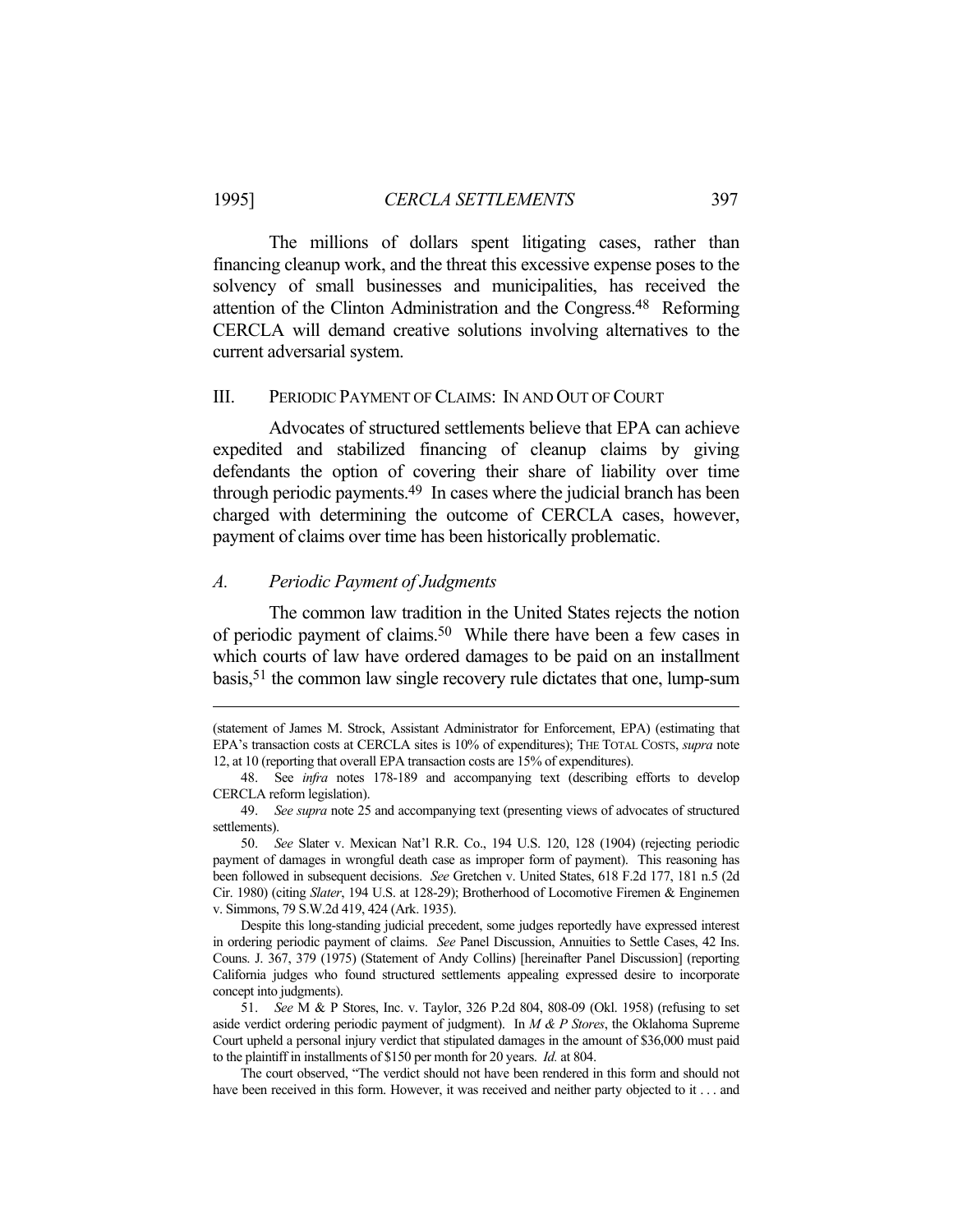payment of judgments is the only acceptable form of court-ordered damages.<sup>52</sup> The concept is rooted in the common law rule against splitting causes of action.<sup>53</sup> An order requiring periodic payments, without specific statutory authority, appears to be improper as a matter of  $law<sub>54</sub>$ 

 A major reason for judicial hostility toward ordering periodic payment of judgments is that courts have difficulty in accepting proof of future injury, such as future consequences of a toxic release.<sup>55</sup> Therefore, courts have typically declined to calculate those damages yet to be determined and allow for payment in future installments.<sup>56</sup> Granting such remedies necessarily involves speculation about uncertainties or

under those circumstances this court will not of its own volition invalidate it." *Id.* at 808-09. *See also* Southgate Independent Sch. Dist. v. Campbell Co. Sch. Dist., 203 S.W.2d 568, 570 (Ky. 1956) (upholding as legitimate exercise of trial court's equitable jurisdiction judgment ordering annual installment payments from defendant school district to plaintiff school district to compensate for prior improper tax revenue distribution). The decision in Southgate Independent School District, and most likely its order of periodic payments to satisfy the judgment between two school districts, was based on the early Kentucky case of Eddyville Graded Common Sch. v. Kuttawa Common Sch. Dist., 132 S.W. 182, 184 (Ky. 1910) (ordering payment of claim between two school districts in three annual installments, including interest).

 <sup>52.</sup> *See Slater*, 194 U.S. at 128 (holding that lump sum is only proper form of payment of judgment); Frankel v. Heym, 466 F.2d 1226, 1228 (3rd Cir. 1972) (observing that traditionally, "courts of law had no power at common law to enter judgment in terms other than a simple award of money damages"). Tort law scholars have observed that the common law provides for a single payment to cover the plaintiff's past, present and future losses. *See*, *e.g.*, 4 FOWLER V. HARPER, ET AL., THE LAW OF TORTS § 25.2 (2d ed. 1986); JOHN G. FLEMING, THE LAW OF TORTS 201 (4th ed. 1971).

 <sup>53.</sup> *See* Ralph C. Thomas, *Medical Prophesy and the Single Award: The Problem and a Proposal*, 1 TULSA L.J. 135, 136 (1964) (discussing origin of single recovery rule and shortcomings of lump-sum awards). The rule prohibiting splitting causes of action is believed to have originated in the English case of Fitter v. Veal, 12 Mod. 542, 88 Eng. Rep. 1506 (1701). *Id.* at 136 n.8. In that case, the plaintiff with a head injury tried to file a second suit following final judgment, after a piece of bone emerged from his head, but the court dismissed the case, ruling that such an eventuality should have been contemplated in the first trial. *Id.* The rule in *Fitter* has been followed in U.S. jurisdictions. *See, e.g.,* Eller v. Carolina & W. Ry. Co., 52 S.E. 305, 306 (N.C. 1905).

 <sup>54.</sup> *See* United States v. Bauman, 56 F. Supp. 109, 118-19 (D. Or. 1943) (holding that order incorporating periodic payment of judgment must be pursuant to statutory authority); FOWLER V. HARPER, ET AL., THE LAW OF TORTS § 25.2, 500-01 (2d ed. 1986) (observing that periodic payment of claims "if desirable, must probably come through legislation").

 <sup>55.</sup> *See* Ayres v. Township of Jackson, 461 A.2d 184, 187 (N.J. Super. Ct. Law Div. 1983) (holding that no recovery can be allowed for possible future consequences of toxic waste leachate contaminating plaintiffs' well water).

 <sup>56.</sup> *See* Brotherhood of Locomotive Firemen & Enginemen, 79 S.W.2d at 424 (refusing to uphold decree providing for installment payments to cover expected injury).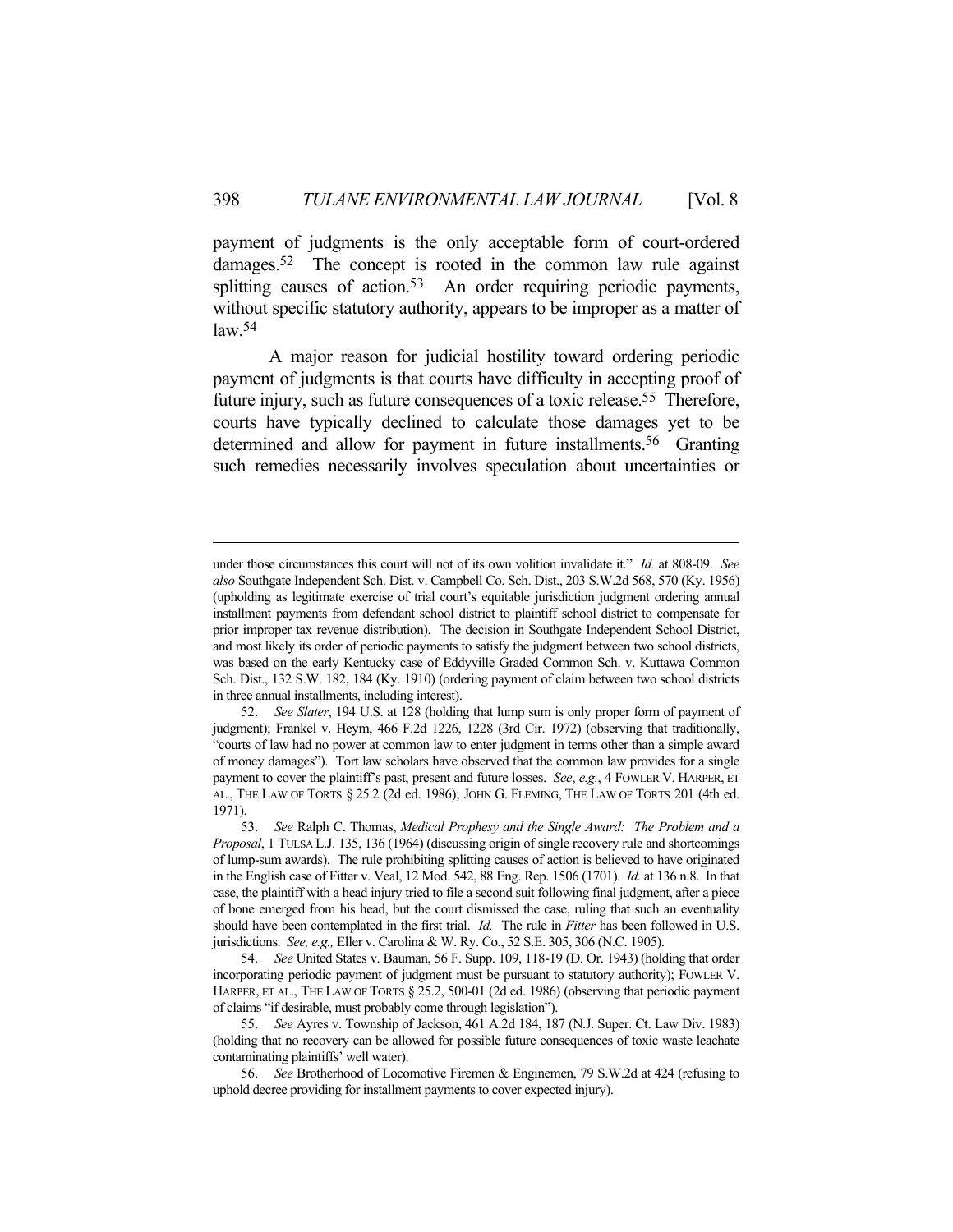unknown consequences of the defendant's acts—courts generally eschew this form of predication.57

 There are also concerns about unfairness and denial of due process to parties in awarding damages in any form other than lump sum. The U.S. Supreme Court in the 1904 case of *Slater v. Mexican National Rail Road Company*58 rejected just such a periodic payment schedule, in part due to such considerations. The Court expressed concern that "justice to the defendant would not permit the substitution of a lump sum, however estimated, for the periodical payments . . . . . . . . . . . Concerns have also been raised about compromising the plaintiff's rights by making the plaintiff wait for relief over time.60

 Nevertheless, there are cases in which courts have traditionally ordered periodic payments because lump sum damage awards do not adequately compensate claimants who have long-term remedial or maintenance needs. Included in this category are marital, <sup>61</sup> child support,  $62 \text{ small}$  debtors,  $63 \text{ worker's}$  compensation,  $64 \text{ medical}$ 

 <sup>57.</sup> *See id.* In rejecting the use of judgments providing for periodic payments, the Arkansas court in Brotherhood of Locomotive Firemen & Enginemen v. Simmons stated, "the decree for the unaccrued monthly payments is thus based on a contingency. Judgments must be certain. Their validity and binding force must rest upon facts existing at the time of rendition." *Id.*

 <sup>58.</sup> *Slater*, 194 U.S. 120 (1904).

 <sup>59.</sup> *Id.* at 128.

 <sup>60.</sup> *See* Tom Elligett, Periodic Payment of Judgments, 46 Ins. Couns. J. 130, 132 (1979) (noting that plaintiff may object to periodic payment of judgment if plaintiff expects immediate payment).

 <sup>61.</sup> *See, e.g.,* Cann v. Cann, 334 So. 2d 325, 328 (Fla. App. 1976) (holding that award of periodic payments for alimony is appropriate according to needs of spouse seeking alimony and ability of other spouse to pay); Maxcy v. Estate of Maxcy, 485 So. 2d 1077, 1078 (Miss. 1986) (holding that award of periodic alimony payments constitutes permanent alimony). The equitable authority of courts to order periodic alimony payments in divorce actions is long-standing. *See* Mix v. Mix, 1 Johns. 108, 108 (N.Y. Ch. 1814) (ordering defendant in divorce action to pay "a monthly allowance of \$30 to the plaintiff").

*See also* Harry Kalven, Jr., *The Jury, The Law, and the Personal Injury Damage Award*, 19 OHIO ST. L.J. 158, 165 (1958) (observing that "more than one jury has been puzzled as to why the future cannot be left in the custody of the court to be adjusted as the future events require much in the fashion of alimony payments"); *Slater*, 194 U.S. at 122 (observing that wrongful death is not alimony, and while periodic payments may be an acceptable remedy in an alimony judgment, lump sum is only appropriate form of compensation for widow and children in wrongful death case).

Periodic payments have also been ordered in marriage annulment cases. *See* McGhee v. McGhee, 353 P.2d. 760, 764 (Idaho 1960) (holding that in absence of statutory authority, the trial court's equity jurisdiction permits it to allow defendant to retire payments in installments to plaintiff in an annulment action).

 <sup>62.</sup> *See* Diver v. Diver, 524 N.E.2d 378, 379 (Mass. 1988) (noting that the trial court judge ordered a father to make child support payments of \$165 per week). *See also* National Institute for Child Support Enforcement, History and Fundamentals of Child Support Enforcement 104 (1986)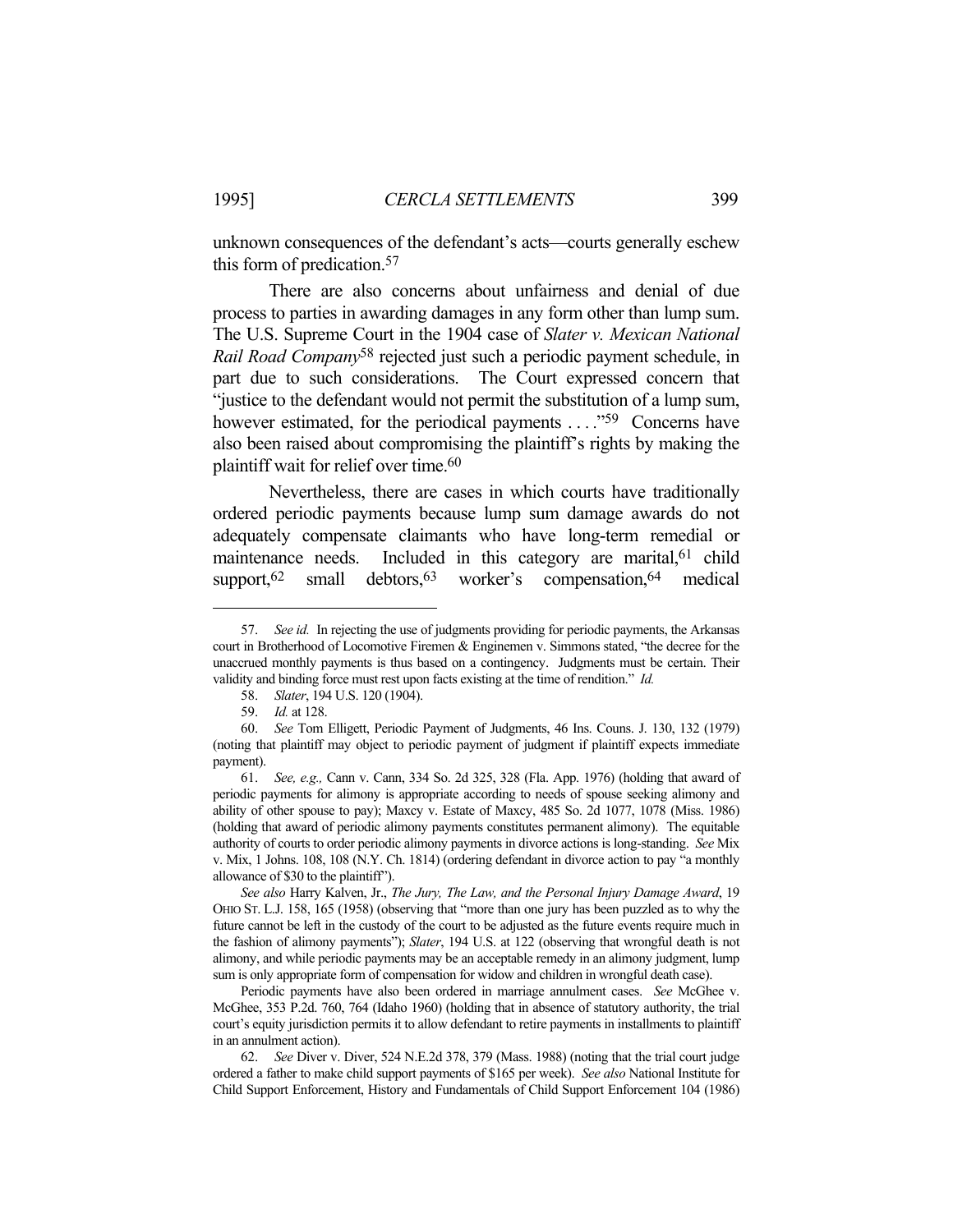malpractice,65 automotive accident liability,66 and childhood vaccination cases.67 In each of these areas, courts have ordered payment of judgments either under statutory authority or under their equitable powers.68

 63. *See* Frederick Woodbridge, *Installment Payment of Judgments*, 39 MICH. L. REV. 357, 366 (1941) (describing wage garnishment order in case of small debtor as "supplementary to execution in the nature of a third party order requiring the employer of the debtor to pay at regular intervals a stated sum, usually expressed in percentages, out of the wages of the judgment debtor").

 64. *See* ARTHUR LARSON, THE LAW OF WORKMEN'S COMPENSATION §§ 82.70-82.72 (1983) (observing that concept of periodic payment of monetary reparations is characteristic of workers' compensation laws); Elligett, *supra* note 60, at 133 (noting that periodic payments have been allowed in numerous state workers' compensation statutes); The Blood of the Worker, N.J. L.J., June 21, 1993 at 16 (describing New Jersey Workmen's Compensation Act, which provides for structured settlements covering workers' future expenses associated with workplace injuries).

 65. *See* Roger C. Henderson, *Designing a Responsible Periodic-Payment System for Tort Awards: Arizona Enacts a Prototype*, 32 ARIZ. L.REV. 21, 27-28 (1990) (identifying 20 states with statutes providing for periodic payment of medical malpractice claims).

 66. *See* Elligett, *supra* note 60, at 133 (reporting that installment payments have been permitted in automobile liability suits to allow judgment debtor to avoid having driver's license suspended, and also under no-fault automobile insurance law); DANIEL W. HINDERT ET AL., STRUCTURED SETTLEMENTS AND PERIODIC PAYMENT JUDGMENTS § 1.02[3] (1991) [hereinafter JUDGMENTS] (noting approximately half the states have enacted no-fault automobile insurance statute, and many provide that accident victim may receive periodic payments directly from liability insurer).

 67. *See* JUDGMENTS, *supra* note 66, § 1.02[3] (noting that under federal law, court can order purchase of annuity to cover damages in cases where children are injured from vaccinations).

 68. *See* Zygmunt J.B. Plater, *Statutory Violations and Equitable Discretion*, 70 CAL. L. REV. 524, 535 (describing "tailoring the remedies" as among discretionary concepts that "require equitable relativity and discretion in their application—a comparison of the circumstances of plaintiffs, defendants, and frequently society at large"). Equitable discretion is based on a timehonored judicial tradition that "eschews mechanical rules ... [and] depends on flexibility." Holmberg v. Armbrecht, 327 U.S. 392, 396 (1946).

 One critic of the limitations of lump-sum award of damages in providing just compensation for future costs proposed an "open end verdict" process, whereby a court could retain continuing, equitable jurisdiction over a tort case. *See* Thomas, *supra* note 53, at 144-48. "It is urged that if there is to be radical change, and this seems foregone, that it consist in the change of verdicts from immutable lump sums to lump sum payable by installments, susceptible to modification." *Id.*

<sup>(</sup>noting that when parent fails to make child support payments, temporary wage garnishment is traditional remedy). Wage garnishments tend to be administratively burdensome due to their limited duration. *See* Michael A. Heedy, *Remedies—Domestic Relations: Garnishment for Child Support*, 56 N.C. L. REV. 169, 173 (1978) (noting that separate garnishment order for child support payments is necessary each time parent goes into arrears). A new federal law requires states to provide for immediate wage withholding for child support payments in all cases. *See* Family Support Act, 42 U.S.C. § 666(b)(3) (1988) (requiring states to adopt immediate wage withholding rules by January 1, 1994).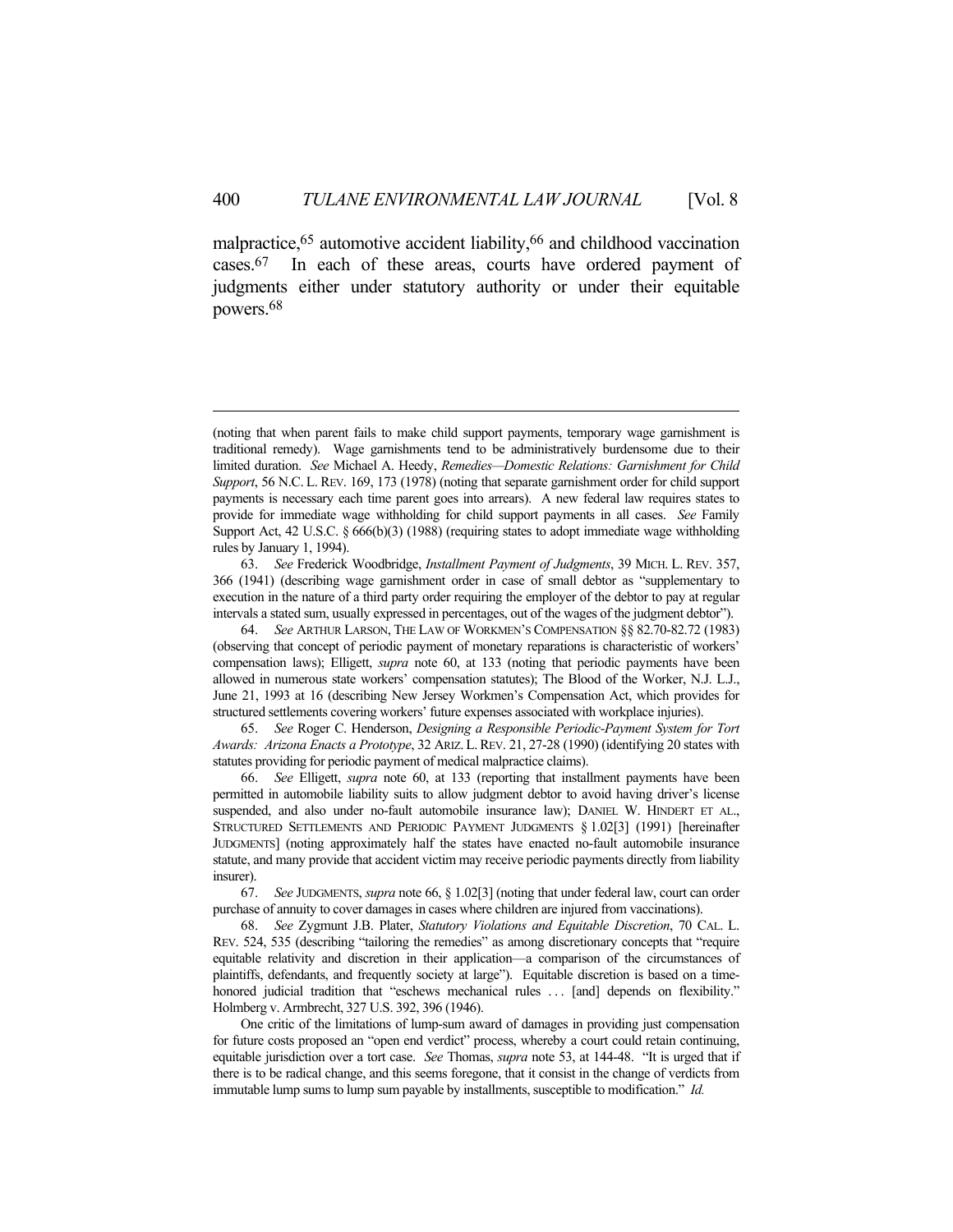Courts may order payment of a judgment by installments if clear statutory authority exists for such payment. $69$  A number of state laws permit periodic payment of judgments,70 and the National Conference of Commissioners on Uniform State Laws has developed model periodic payment of judgment statutes.71

 Preferably, Congress should amend CERCLA to authorize courts to permit PRPs to pay judgments in installments in cases that merit such an equitable remedy.72 The present law does not authorize periodic payment of judgments, and without such legislative authorization, the courts would probably continue to ignore such a remedy.73

#### *B. Structured Settlements*

 Structured settlements, which are not constrained by the common law single recovery rule,<sup>74</sup> have traditionally been applied to cover tort claims involving serious bodily injuries requiring long-term medical treatment, monitoring, care, and maintenance of the claimant.75

 <sup>69.</sup> *See supra* note 54 and accompanying texts (describing periodic payment of judgments under specific statutory authority).

 <sup>70.</sup> *See* Andrew J. Larsen, *Structured Settlements: A "Win-Win" Deal?*, NAT. UNDERWRITER 12 (1989) (reporting 33 states have enacted periodic payment of judgment statutes).

 <sup>71.</sup> *See* UNIF. PERIODIC PAYMENT OF JUDGMENT ACT, 14 U.L.A. 7 (1991); UNIF. COMM'R MODEL PERIODIC PAYMENT OF JUDGMENTS ACT, 14 U.L.A. 141 (1980).

 <sup>72.</sup> *See infra* note 190 and accompanying text (discussing possibility that Congress would enact provision authorizing periodic payment of claims).

 <sup>73.</sup> It is possible, nonetheless, that a court would experiment in the use of periodic payment of judgments if its equitable jurisdiction could encompass such an order. There is some basis for describing CERCLA remedies as equitable in nature. *See Insurer Liability*, *supra* note 3, at 27 (statement of Dennis R. Connolly, Johnson & Higgins) (observing that most CERCLA sites are subject of litigation in equity, not law); *id.* at 186 (prepared statement of Thomas W. Brunner, Counsel, Insurance Environmental Litigation Association) (stating that CERCLA's remedies are equitable measures much like injunctions, and funds owing due to judgments should not be described as "damages").

Perhaps a bold federal judge could test the limits of equitable authority by ordering periodic payments for cleanup cost recovery, such as in the case of a small business PRP or other institution with a limited ability to pay damages. If such an order were upheld on appeal, it might establish a useful precedent for cases where there is the need for consideration of a defendant's ability to pay.

 <sup>74.</sup> *See* JUDGMENTS, *supra* note 66, § 1.02(3)(b) (observing that structured settlements are not governed by tort law's single recovery rule because they are private contractual agreements).

 <sup>75.</sup> *See* Robert G. Knowles, *Structured Settlements Cut Workers' Comp Costs*, NAT. UNDERWRITER, Mar. 6, 1989, at 7 (identifying as candidates for structured settlements claims in which claimant suffers from brain injuries, paraplegic and quadriplegic disabilities, severe burns, and fatalities where dependents are left as survivors).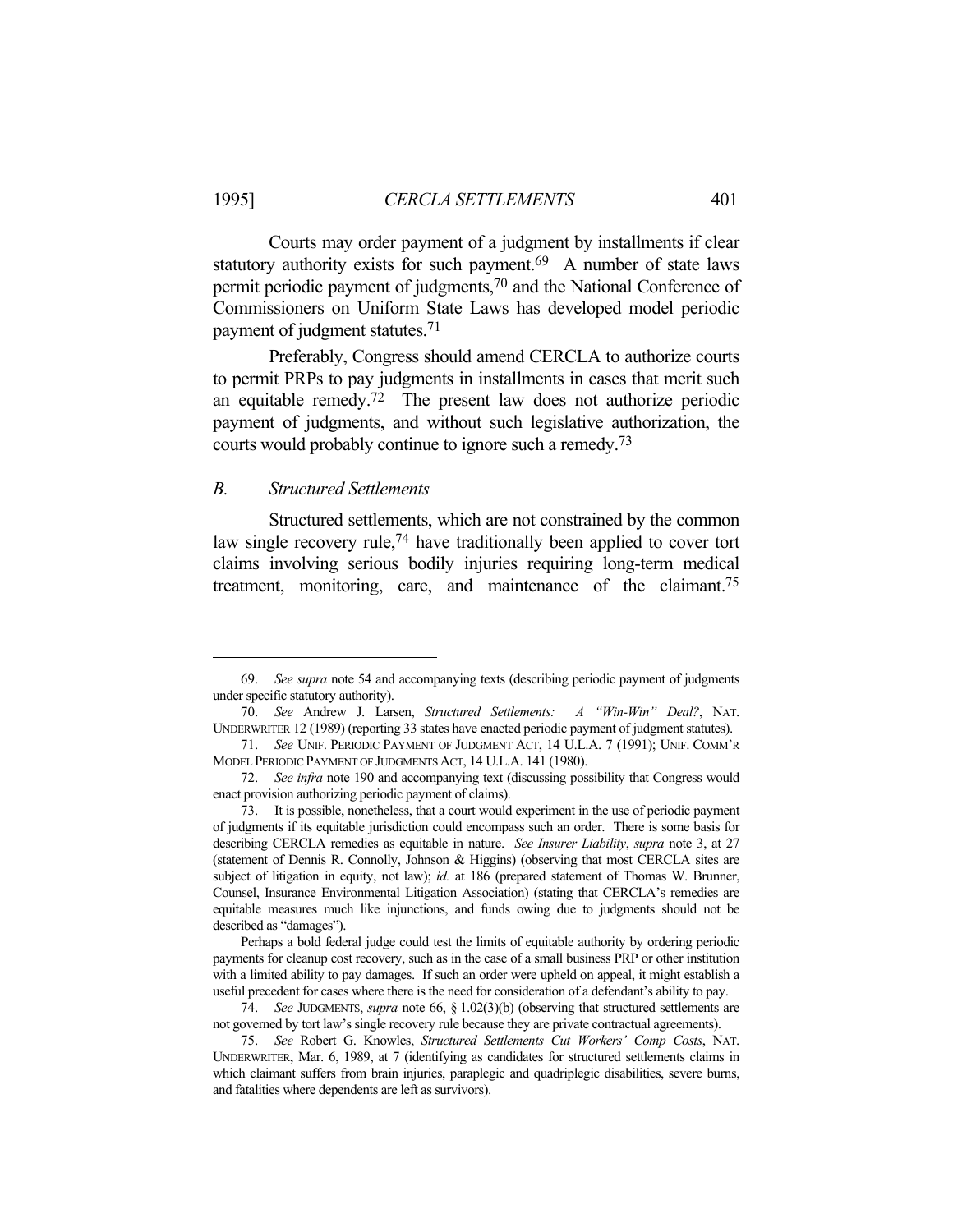Typically, defendants desire to settle because it appears very likely that the case will be decided for the plaintiff.76

 The first structured settlements were developed in the Canadian thalidomide product liability cases in the 1960s.77 In those cases, children born to women who took the thalidomide sleeping pill during pregnancy had severe and irreversible physical handicaps,78 yet retained a normal life expectancy.79 Richardson-Merrill, the drug company that manufactured the thalidomide pill, had no liability insurance and was able to negotiate structured settlements to provide for installment payments over the children's lifetimes, covering the expected long-term care and expenses associated with their disabilities.<sup>80</sup>

 With the assistance of technical experts knowledgeable about the claimant's future remedial requirements and actuaries knowledgeable about structuring annuities, the defendant and the claimant can jointly devise a structured settlement plan to cover expected future remedial costs through periodic payments to the claimant. $81$  The typical structured settlement includes an initial lump-sum payment to provide the claimant with an immediate cash infusion and cover out-of-pocket expenses and past losses.82 If the parties choose an annuity plan to provide for future

 <sup>76.</sup> *See* Panel Discussion, *supra* note 50, at 372 (statement of Crawford Morris) (claiming cases of thalidomide birth defects, if argued before medical experts, could have been won by defendant; but when argued before jury witnessing children with severe physical handicaps, was impossible case for defendant to win).

 <sup>77.</sup> *See id.* at 370-77 (describing successful use of structured settlements in late 1960s to cover claims against drug manufacturers brought by families of children with birth defects caused by thalidomide drug).

 <sup>78.</sup> *See id.* at 372 (describing physical handicaps in children, including paralysis of limbs, respiratory impairment, and chronic bladder infections, caused by mothers' use of thalidomide pill during pregnancy).

 <sup>79.</sup> *See id.* (noting that while many children born quadriplegic have life expectancy of only 10 years, quadriplegics among children in thalidomide case had normal life expectancy; therefore, structured settlements for these children must plan for many years of care and maintenance).

 <sup>80.</sup> *See id.* at 373 (describing future costs associated with children suffering from thalidomide birth defects to be covered under structured settlement, including future medical expenses, special I-48 equipment such as a handicapped-accessible automobile, and parents' related expenses).

 <sup>81.</sup> *See Structuring*, *supra* note 5, at 209 (describing structured settlement specialist as annuity broker, financial consultant, and third-party negotiator uniquely trained to calculate present value of settlement provisions covering future costs). The third-party specialist assists parties with such issues as cost and benefit analyses, evaluation of damages, and negotiation. *See* JUDGMENTS, *supra* note 66, § 6.02(1)(b), pp. 6-5.

 <sup>82.</sup> *See* Daniel W. Hindert, *Periodic Payment of Personal Injury Damages*, 31 FED. OF INS. COUNSEL Q. 3, 5 (1980) (stating that first step in devising periodic payment plan is to provide for immediate payment of past damages, then to build installment payment plan for plaintiff's future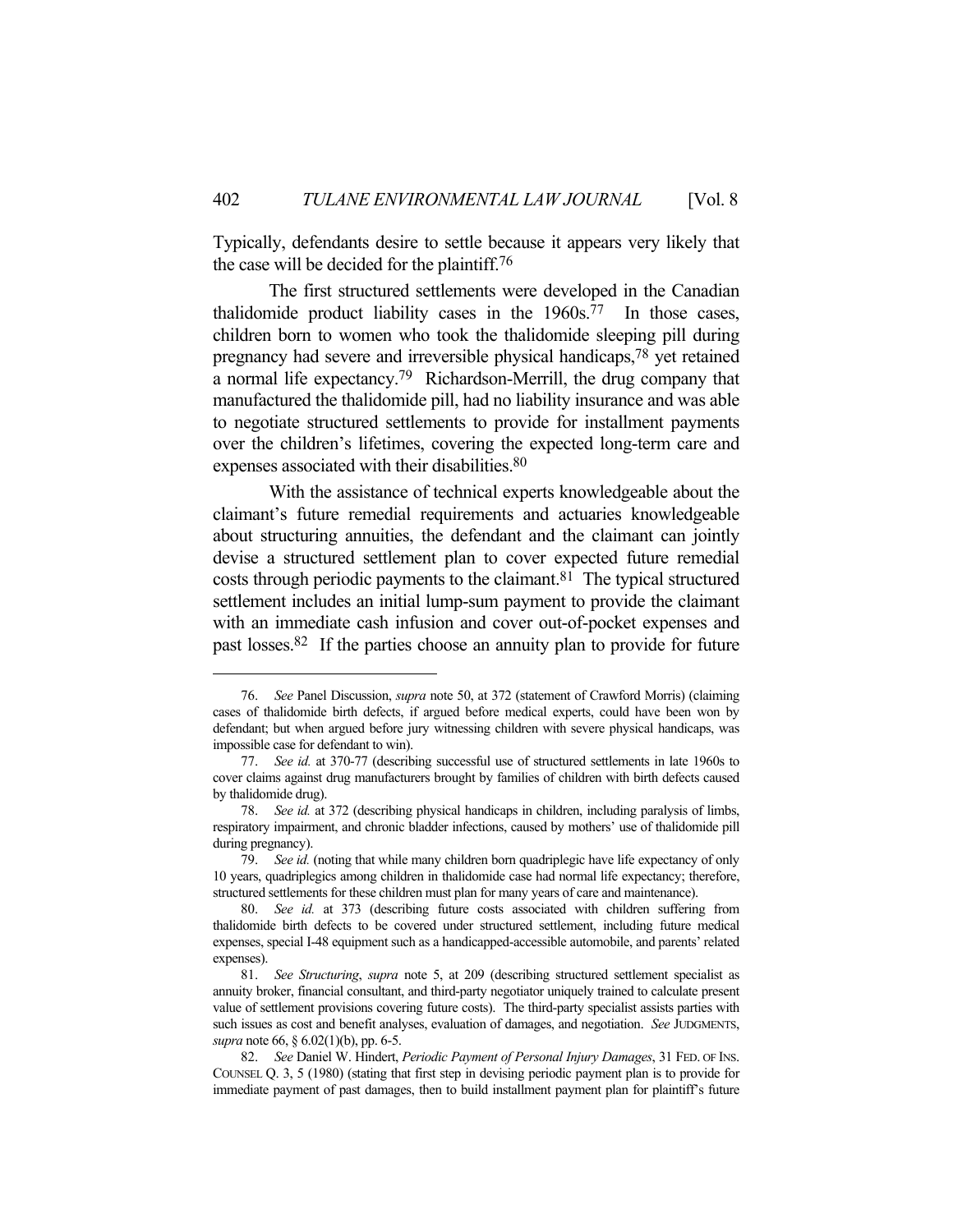payments, the defendant will purchase the annuity from a life insurance company or other qualified institution.83 In return for arranging to cover the claimant's future costs, the defendant obtains a release from liability to the claimant. $84$  In addition to annuity arrangements,  $85$  structured settlements can be financed through bonds<sup>86</sup> or trusts.<sup>87</sup> They can be used to pay both large and small claims.88

#### 1. Advantages of CERCLA Structured Settlements

 There are a number of potential benefits for defendants that negotiate structured settlements, and those benefits can apply in a case where PRP money is used to finance cleanup.<sup>89</sup> Most significant is the

costs); *Structuring*, *supra* note 5, at 204 (noting that typical structured settlement encompasses initial lump-sum cash payment and periodic payments in future). In a CERCLA structured settlement, a lump sum may be necessary to cover EPA's immediate response and investigative costs. *See* MASON & JOHNSON, *supra* note 23, at 27 (suggesting "[i]mmediate cash needs may include such items as fencing, paying a risk premium, recovering past EPA legal or cleanup costs, constructing extraction wells, or covering initial treatment system costs").

 <sup>83.</sup> *See Structured Settlements; How to Make Sure You Don't Lose in "Win-Win" Deals*, BUS. INS., Nov. 25, 1991, at 25 (reporting that approximately 20 life insurance companies issue annuities to fund structured settlements in open market).

 <sup>84.</sup> *See* Daniel Bellin, Settlements Via Periodic Payments: Structured Settlements, Damages in Tort Actions 82-9 (Marilyn Minzer, et al., eds. 1991) (noting that in typical structured settlement, defendant obtains general release from liability).

 <sup>85.</sup> *See* Elligett, *supra* note 60, at 144 (noting that annuity has advantage of being established by a single premium payment and is less expensive than trust fund providing for periodic payments); PAUL J. LESTI, STRUCTURED SETTLEMENTS § 6:5 (2d ed. 1993) (reporting that annuity market offers rates of return typically 1/2% to 1% higher than rates on government bonds covering same time span).

 <sup>86.</sup> *See* Bellin, *supra* note 84 at 82-13 (describing use of bond trusts to provide periodic level payments over number of years with large lump sum payable at end). *See also* Diane Ferraiolo, *Five-Year Review of Net Premiums Written*, 93 BEST'S REV. 10 (1993) (reporting that "[i]n most interest-climates, the yield on a Treasury bond structured settlement compares well with the yield on a structured settlement funded by an annuity").

 <sup>87.</sup> *See* Elligett, *supra* note 60, at 144 (observing that banks managing trust fund might require additional payments to meet periodic payments, and insurers will not enter into open ended trust obligation).

 <sup>88.</sup> *Seabury & Smith Introduces Structured Settlement Program*, MASS. LAW. WKLY., Jan. 27, 1992, at 39 (stating that structured settlements can be applied to large cases or those involving claims under \$100,000).

 <sup>89.</sup> An EPA regional counsel pointed out to the author during a telephone interview that this concept is really applicable only to so-called "Fund-lead" cleanups, where the EPA contracts for cleanup using funds from the Superfund and seeks PRP reimbursement, or where the PRP is to pay costs of cleanup work to be supervised by EPA or another party. Financing is not a major issue, however, for cleanups in "RP-lead" cleanups, where the responsible party undertakes the cleanup pursuant to the Superfund National Contingency Plan or under EPA supervision. In the latter case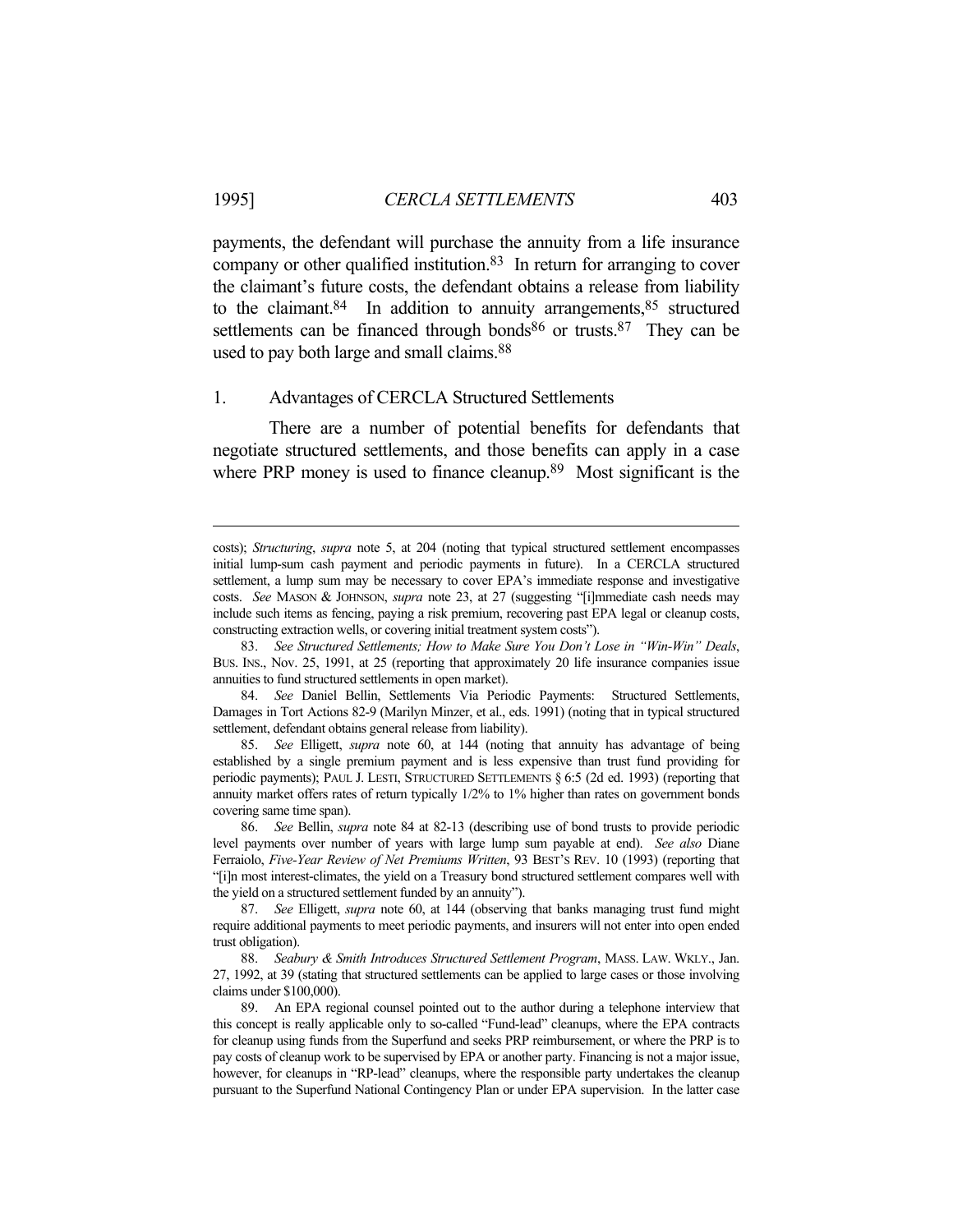lower overall cost of a structured settlement compared to an equivalent lump-sum payment or court judgment. One report estimated that with structured settlements, the cost of cleanup at the average site could be reduced by more than \$9 million.<sup>90</sup> With such significant savings, a structured settlement could enable defendant businesses to avoid the severe economic hardship or even bankruptcy that might result from protracted litigation and substantial lump-sum awards.<sup>91</sup> This may also hold true for municipal PRPs concerned about the threat to their revenue base and bond ratings.92

 By negotiating a structured settlement, the defendant ends the controversy and determines future costs or liability.<sup>93</sup> The satisfaction of obtaining closure of the dispute can be of tremendous importance, particularly for a small business or de minimis contributor fearful of unpredictable future costs that could jeopardize its solvency.<sup>94</sup> As with other out-of-court settlements, by negotiating a structured settlement a PRP can avoid the adverse publicity and damage to morale that can be generated by an emotionally charged court battle.95

 There are several possible advantages to EPA and to third party plaintiffs in negotiating a structured settlement. The government or other claimant obtains immediate relief through settlement, and site cleanup is not delayed by lengthy and expensive litigation. For EPA, this can mean an expeditious recovery of funds expended on response actions at the site. The settlement could provide a reliable source of payments through an

EPA is concerned that cleanups occur according to schedule, but is not concerned about how parties finance cleanup. *Id.*

 <sup>90.</sup> *See* Paul Giblin, *Financial Aid Offered for Environmental Cleanup*, 13 THE BUSINESS JOURNAL-PHOENIX & VALLEY OF THE SUN, Aug. 6, 1993, at 5 (estimating that structured settlement could reduce cost of CERCLA cleanup from \$25 million to S15.9 million, producing savings of \$9.1 million).

 <sup>91.</sup> *See Structuring*, *supra* note 5, at 212 (stating that for inadequately financed small businesses, only alternative to negotiating structured settlement may be bankruptcy).

 <sup>92.</sup> *See* NCOS Report, *supra* note 33, at 26 (highlighting concern about impact of liability on municipality's general obligation bond rating and total operating revenues).

 <sup>93.</sup> *See* Giblin, *supra* note 90, at 5 (noting that structured settlement allows PRP to bring end to controversy as well as transaction costs).

 <sup>94.</sup> *See supra* note 42 and accompanying text (describing concerns of de minimis contributors to contamination).

 <sup>95.</sup> *See Structuring*, *supra* note 5, at 212 (suggesting that structured settlement has even less "emotionally charged" atmosphere than other types of settlement because discussion relates to engineering specifics of each phase of cleanup, rather than to lump-sum amount).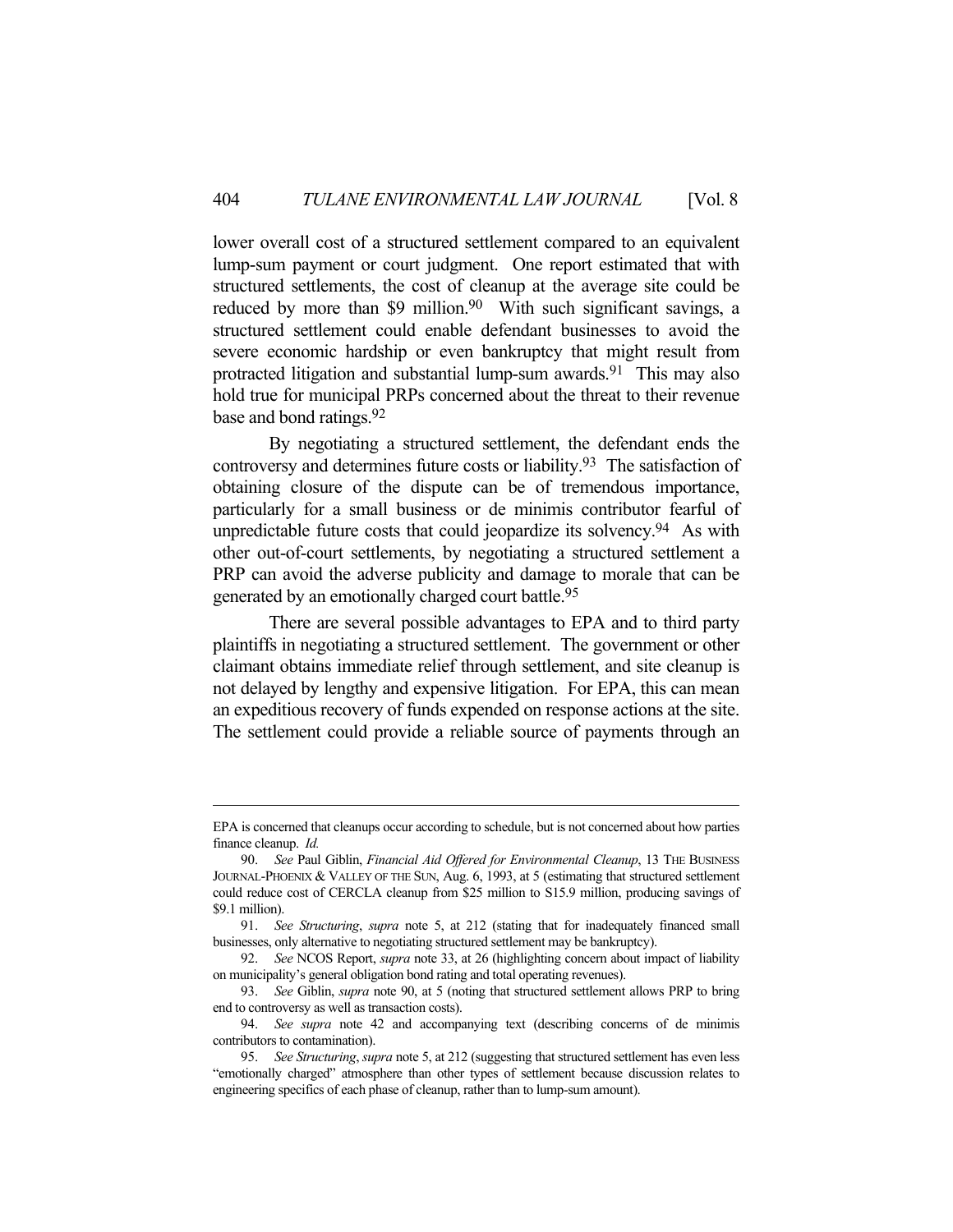annuity purchased from a reliable life insurance company,96 and could be structured to ensure the proper use of installment payments to cover expected cleanup costs.<sup>97</sup> The installment payments can be tailored to allow for payments exceeding expected costs of each phase of cleanup, thus at least partially addressing payment of unexpected cost overruns.98

#### 2. Problems with Structuring CERCLA Settlements

 There are currently several problems to be expected with the use of structured settlements in the CERCLA setting. First, although EPA has formally acknowledged the option of structured settlements, <sup>99</sup> enforcement officials have not welcomed creative settlement ideas.<sup>100</sup> The agency developed an "enforcement-first" policy during the 1980s in an effort to get cleanup work underway by moving quickly against any known PRPs.101 This policy has been reinforced by Justice Department officials involved in enforcement cases.102 As a result of this adversarial

 <sup>96.</sup> *See* MASON & JOHNSON, *supra* note 23, at 27-28 (noting EPA study found no instance of qualified life insurer failing to pay structured settlement annuity and very few instances of insurer insolvency, due largely to comprehensive state regulation of insurance market).

 <sup>97.</sup> *See id.* at 27 (stating that structured settlement should provide for installment payments of amount required for specific activities on future dates). Mason and Johnson have outlined how cleanup could be financed by a structured settlement:

For example, a settlement may specify the need to build a slurry wall or cap in the future. . . . Additional deferred payment can be arranged to cover monthly or annual needs during a specific period, protect against inflation, and provide funds for future contingencies.... [Operation and maintenance] costs may include such predictable periodic costs for maintaining the site as fence repair, reseeding and maintaining final covers, semi-annual or annual sampling.

*Id.*

 <sup>98.</sup> *See Structuring*, *supra* note 5, at 209 (speculating that offer to provide for periodic payments in excess of expected cleanup costs should provide incentive for EPA to settle using periodic payment plan).

 <sup>99.</sup> *See* Hazardous Waste Enforcement Policy, Request for Public Comment, 50 Fed. Reg. 5034, 5037-38 (1985) [hereinafter Enforcement Policy] (authorizing EPA regional personnel to "consider allowing the party to reimburse the Fund in reasonable installments over a period of time, if the party is unable to pay in a lump sum, and installment payments would benefit the Government. A structured settlement providing for payments over time should be at a payment level that takes into account the party's cash flow").

 <sup>100.</sup> *See* FURTHER EPA MANAGEMENT, *supra* note 28, at 1 (noting EPA has made little use of authorized settlement tools).

 <sup>101.</sup> *See* Insurer Liability, *supra* note 3, at 2-3 (statement of James M. Strock, Assistant Administrator for Enforcement, EPA) (describing "enforcement first" policy through which agency tries to secure immediate 100% funding from available PRPs for site cleanups).

 <sup>102.</sup> An EPA regional counsel interviewed by the author over the telephone described the difficulty of working with the Department of Justice in trying to negotiate a structured settlement involving a mix of EPA and PRP funds. While EPA headquarters officials were "a difficult sell,"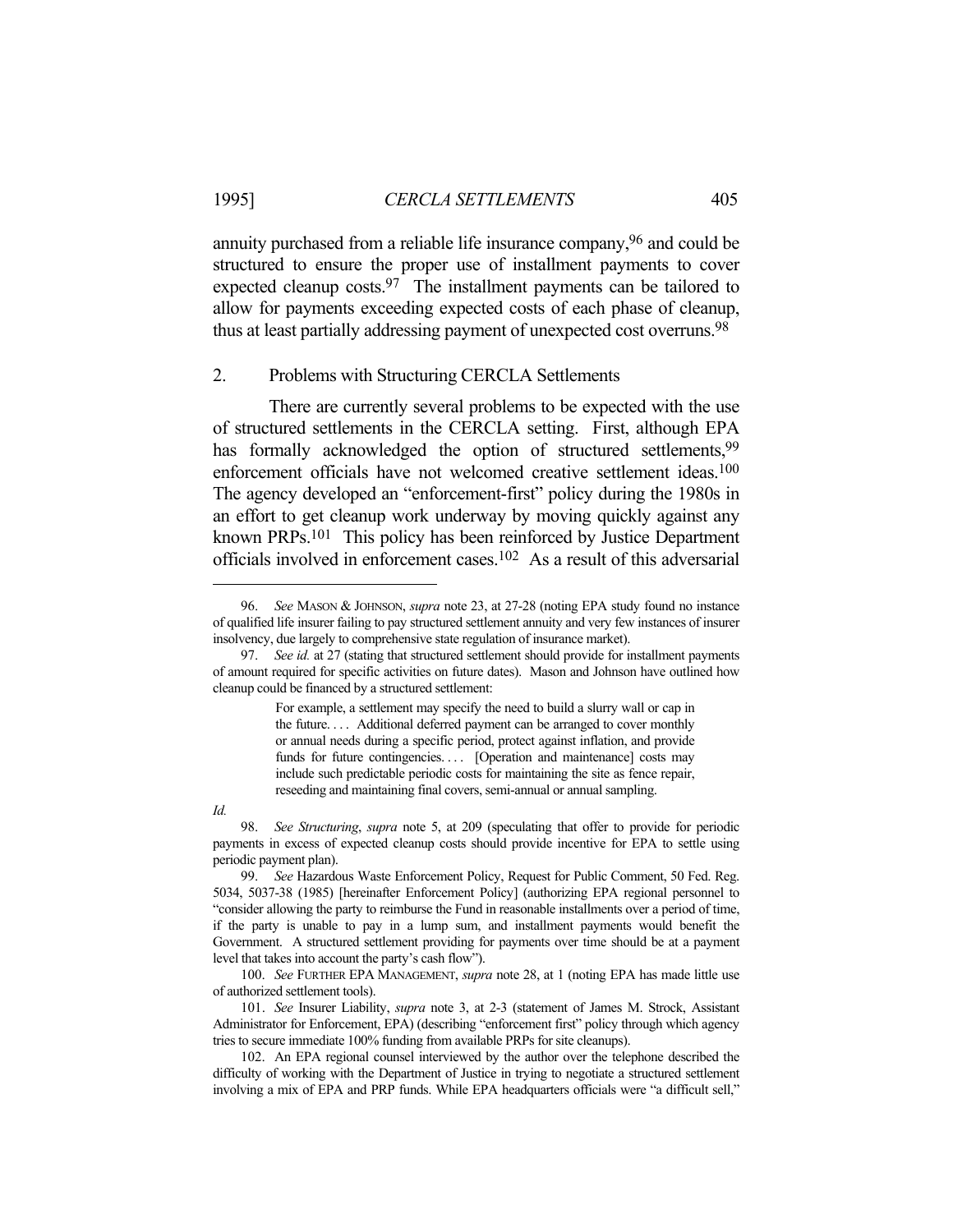approach, EPA has usually passed up opportunities to use innovative settlement tools with PRPs.<sup>103</sup> This approach is evidently beginning to change, however, judging from the significantly increased use of settlements by the Agency in fiscal years 1992 and 1993.<sup>104</sup> Assuming that this trend continues, EPA may be increasingly receptive to such creative proposals as structured settlements.

 Another concern for EPA would be a situation where previously unknown environmental problems for which the defendant was liable are discovered after completion of a site's cleanup and termination of periodic payments.105 If the defendant negotiated a general release of liability, the public might have to pay for remediation. EPA has been understandably reluctant to settle with PRPs unless there is a "reopener" provision in the agreement,<sup>106</sup> and this appears to be a major barrier to greater use of structured settlements.107 Until there is a better understanding and consensus about successful remediation technology<sup>108</sup> and standards for cleanups,<sup>109</sup> this barrier will likely remain in place.

Justice Department officials in Washington and in the local U.S. Attorney's office were consistently hostile to such a settlement idea. *Id.*

 <sup>103.</sup> *See* FURTHER EPA MANAGEMENT, *supra* note 28, at 6 (noting that seven years after SARA authorized use of settlement tools, EPA has not surveyed NPL sites to determine which might be candidates for use of settlement tools, nor has the agency actively informed PRPs about availability of settlement options).

 <sup>104.</sup> *See id.* at 5 (reporting that 59% of innovative settlements negotiated since enactment of SARA were completed in fiscal years 1992 and 1993).

 <sup>105.</sup> *See* Enforcement Policy, *supra* note 99, at 5039 (acknowledging EPA's concern about unknown conditions and possibility of inadequate or failed remedy, leading to imminent and substantial endangerment).

 <sup>106.</sup> *See* CERCLA § 122(f)(6), 42 U.S.C. § 9622(f)(6) (1988 & Supp. V 1993) (requiring that reopener provision be included in settlements, thus denying defendants general releases). EPA's guidance concerning CERCLA administration underscores the preference for reopener provisions. *See* Superfund Program; Covenants Not To Sue, Request for Public Comment, 52 Fed. Reg. 28038, 28038 (1987) (stating that the amendment to the statute "requires the inclusion of the unknown conditions reopener in virtually all settlements"); Enforcement Policy, *supra* note 99, at 5039 (noting that in negotiating settlements, "[t]he need for finality in settlements must be balanced against the need to insure that PRPs remain responsible for recurring endangerments and unknown conditions," which will typically weigh in favor of reopener provision).

 <sup>107.</sup> *See* ACTON, *supra* note 5, at 55 (observing PRPs may be slower to agree to particular remedy due to EPA's inclusion of reopener).

 <sup>108.</sup> *See* Enforcement Policy, *supra* note 99, at 5039 (acknowledging problem of "current state of scientific uncertainty concerning the impacts of hazardous substances, our ability to detect them, and the effectiveness of remedies at hazardous waste sites").

 <sup>109.</sup> *See infra* note 164 and accompanying text (discussing need to define standards for cleanups).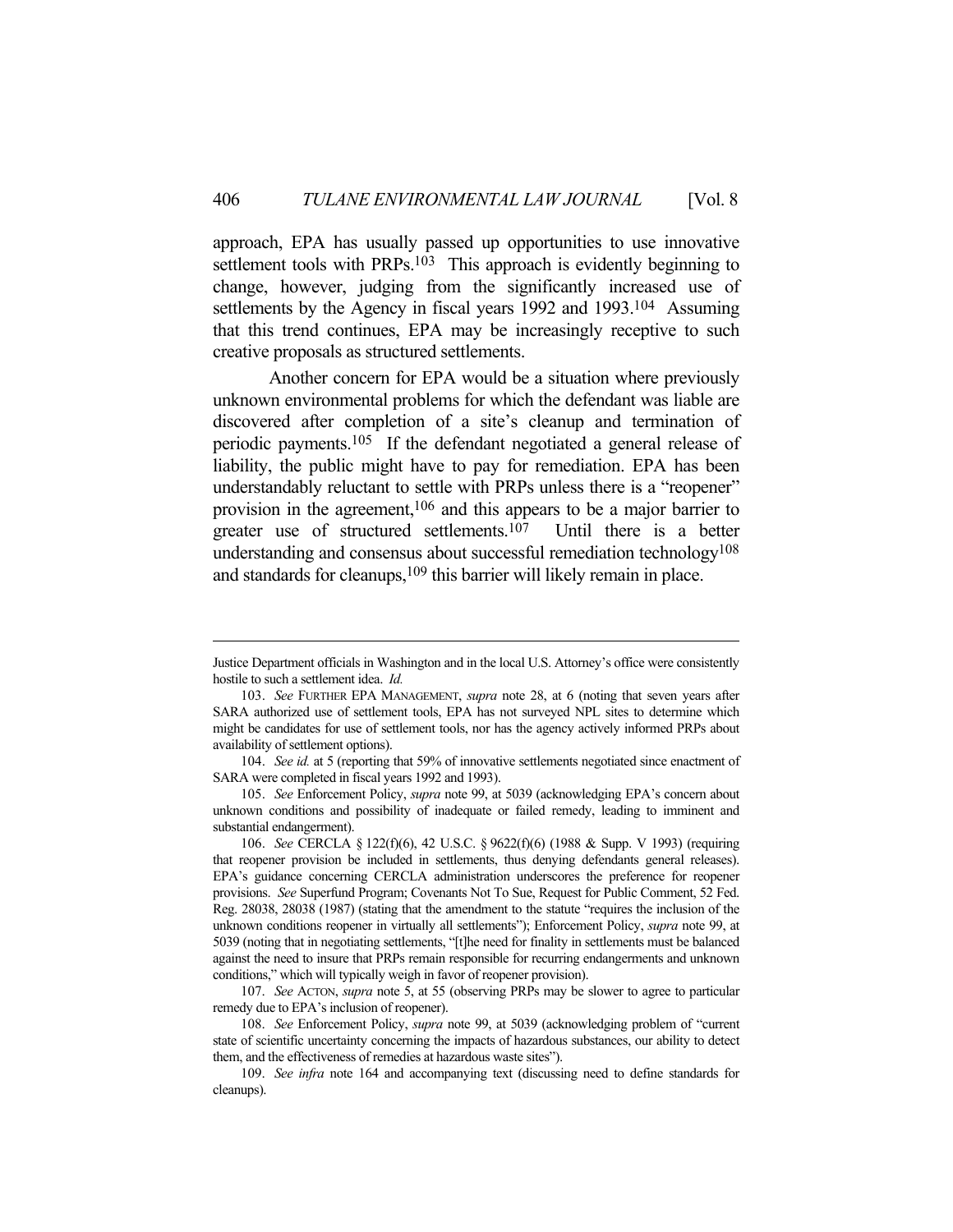Accounting either on a periodic basis for cleanup payments pursuant to a structured settlement or on periodic payments pursuant to a judgment order might present practical management and accounting issues for EPA that would have to be addressed for the Agency to embrace such funding arrangements.<sup>110</sup> To show fiscal responsibility, Agency officials like to point to financial benchmarks to show successes on an annual basis. It is much more satisfying politically to be able to point to large dollar, lump sum payments rather than to agreements providing for payments over time.<sup>111</sup> This hurdle could be eliminated if EPA management were to encourage greater use of creative settlements.

 The tax treatment of structured settlements needs to be resolved to make them more attractive. Under current law and Internal Revenue Service regulations, the tax treatment of bodily injury settlements is very favorable.112 As long as the claimant has no actual or constructive control over the funds until the periodic payments are received, the income earned through their investment is not taxable to the claimant.<sup>113</sup>

 <sup>110.</sup> In a telephone interview with the author, an EPA regional counsel expressed concern that keeping track of periodic payments to EPA could present agency accounting complications. The counsel reported negotiating a structured settlement with a de minimis polluter during the early 1980s which provided EPA with level quarterly installment payments over a ten year period. While there were no problems in the reliability of the payments, a regional staff person had to create a special accounting system to keep track of the relatively small quarterly payments, which caused a distraction from other activities. *Id.*

Other sources have found that EPA officials prefer to collect cleanup payments from PRP committees rather than from individual PRPs. *See Superfund and Transaction Costs*, *supra* note 37, at 42 (describing results of interviews with EPA officials).

 <sup>111.</sup> An EPA regional counsel interviewed by the author over the telephone indicated that there is considerable pressure within the agency to conclude enforcement actions as quickly as possible on a fiscal year timetable and get PRP moneys into the Treasury. A settlement providing for payments in future installments is much less satisfying to regional enforcement personnel than the deposit of a significant lump sum into the Treasury in one fiscal year. *Id.* Moreover, the agency as a whole needs benchmarks of success to present to Congress, and the amount of funds deposited into the Treasury is one such benchmark. *See, e.g., Insurer Liability*, *supra* note 3, at 3 (testimony of James M. Strock, Assistant Administrator of Enforcement, EPA) (reporting to congressional committee that enforcement efforts in fiscal year 1989 brought over \$1 billion into Treasury, and receipts of \$4.9 billion were predicted for fiscal years 1990-1993).

 <sup>112.</sup> *See* 26 U.S.C. § 310 (1988) (providing that payments to claimants via bodily structured settlements are not taxable income); Rev. Ruling 79-220, 1979-30, 5 (providing that funds received in installments in structured settlement are not taxable as long as specified requirements are met).

 <sup>113.</sup> *See* Edmund A. McGinn, *Structuring Settlements; Old Concept: New Approach*, 18 TRIAL (June 1982) 58, 61 (observing that tax advantages disappear and investment income is treated as ordinary income if defendant has constructive control over funds by retaining ownership of annuity policy); Lesti, *supra* note 85, § 4:4 (describing ways to structure periodic payment plan to avoid constructive receipt of income). The Internal Revenue Service has offered a definition of constructive receipt: Income, although not actually reduced to a taxpayer's possession, is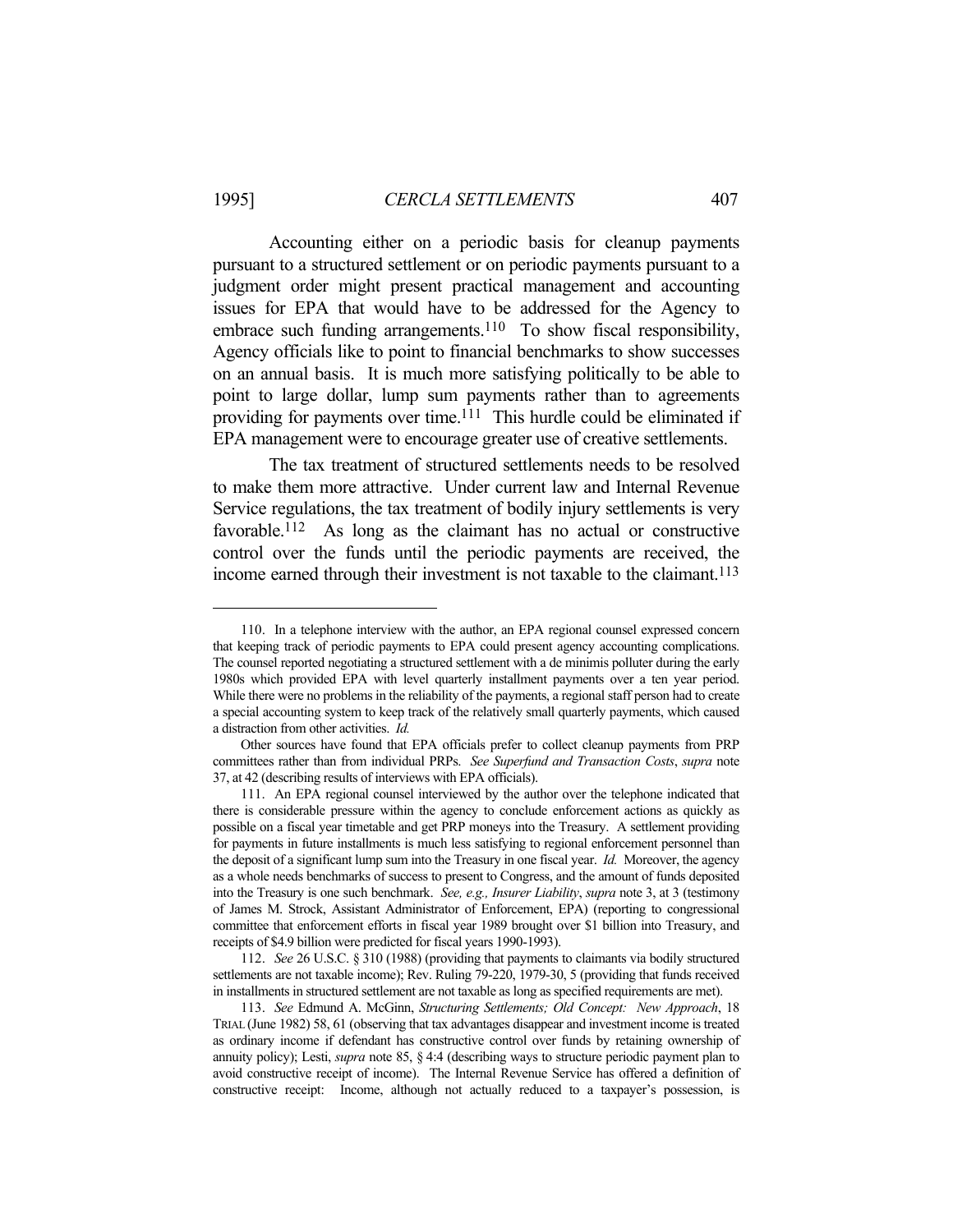In an environmental structured settlement, however, IRS regulations appear to hold that interest earned on the annuity policy may be taxable income to the claimant.114 Until clarification is supplied, the surest method of resolving taxation uncertainty and negotiating a tax-free structured settlement is to place ownership of the annuity in EPA's name with EPA as annuitant.<sup>115</sup>

 Economic conditions may also influence the attractiveness of a structured settlement. When interest rates are lower, return on invested money will be lower, and the savings to the defendant purchasing a structured settlement versus a lump sum equivalent payment will be lower.<sup>116</sup> On the other hand, borrowing money is more affordable in low interest climates. If borrowing is necessary to purchase an annuity, the

 <sup>116.</sup> *See* LESTI, *supra* note 85, § 6:2. A study compared the present costs, during different interest rate markets, to provide a single payment of \$100,000 after 20 years:

| Interest rate | Annuity price |
|---------------|---------------|
| 8%            | \$21,454.82   |
| 9%            | \$17,843.09   |
| $11\%$        | \$12,403.39   |
| 13%           | \$ 8,678.23   |
| 15%           | \$6,110.03    |
|               |               |

*Id.* at § 6:2, p.50. Even in times of low interest, significant savings can be achieved, as the above figures demonstrate. An estimate made when interest rates were extremely low in summer of 1993, showed an impressive savings of 36% in site costs through a structured settlement. *See* Giblin, *supra* note 90, at 5. Furthermore, a structured settlement expert interviewed by the author over the telephone indicated that from an historical perspective, current interest rates are not unusually low, and that they should not be an issue in negotiating structured settlements.

constructively received by him in the taxable year during which it is credited to his account, set apart for him, or otherwise made available so that he may draw upon it at any time, or so that he could have drawn upon it during the taxable year if the notice of intention to withdraw had been given. However, income is not constructively received if the taxpayer's control of its receipt is subject to substantial limitations or restrictions. Treas. Reg. § 1.451-2(a) (1993).

 <sup>114.</sup> *See* Faye Flam, *New Financing Could Save Superfund Costs*, CHEM. WEEK, Oct. 31, 1990, at 41 (citing Washington, D.C. attorney who observed that, although tax advantages apply in personal injury structured settlements, tax treatment of environmental structured settlements is uncertain). *But see id.* (reporting that as long as tax-exempt entity such as nonprofit group or government agency officially owns the annuity, there would be no tax on the interest). *See also* Bellin, *supra* note 84, at 82-89 (noting that if defendant assigns to third party obligation to make future payments to plaintiff, no party will experience taxable event).

 <sup>115.</sup> *See* Robert Bell & John Machir, *Hazardous Waste Cleanup Structured Settlements Help Reduce the Cost*, BUS. INS., Oct. 22, 1990, at 51 (advising that annuity should be placed in EPA's ownership in environmental structured settlement).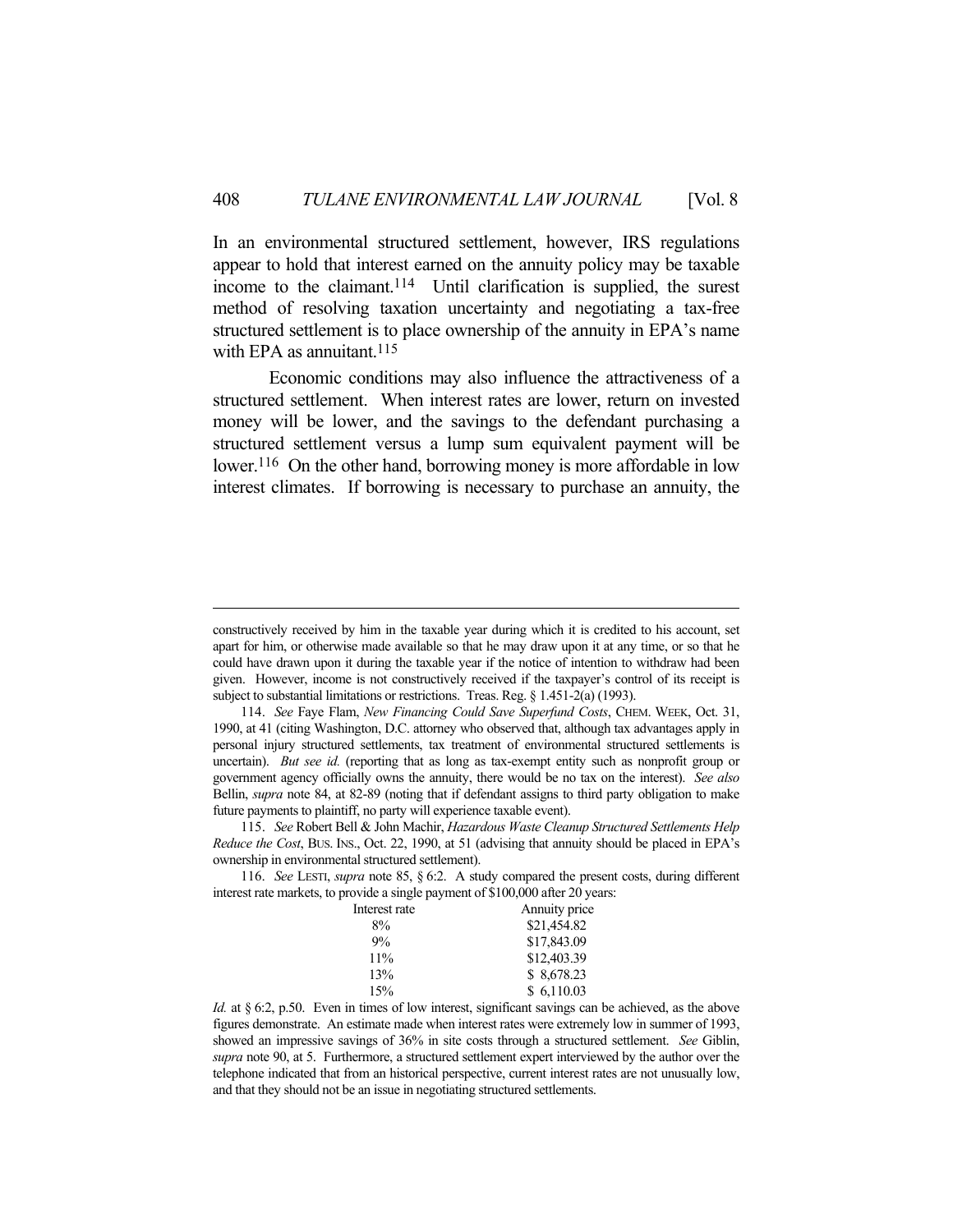favorable interest rates might offset any less favorable return on the investment.117

 Fees, taxes, and transaction costs must also be determined before purchasing an annuity or other instrument to provide deferred payments. Fees will be charged by brokers, accountants, lawyers, and other specialists.<sup>118</sup> Because annuity premium taxes will be assessed by some states, negotiating parties should consider shopping among states that do not tax annuities.119

#### IV. CERCLA CASES APPROPRIATE FOR PERIODIC PAYMENTS

 The use of periodic payments is not entirely new to environmental lawsuits. In several cases, courts have ordered periodic payments, and several recent CERCLA cases were resolved through structured settlements.

#### *A. Precedents in Environmental Law*

 Courts have ordered periodic payments by defendants in environmental cases. In *Ayres v. Township of Jackson*, 120 for example, a New Jersey court refused to speculate about future medical costs associated with the questionable incidence of cancer caused by exposure to toxic substances. The court did, however, order the defendant polluter to pay for periodic medical monitoring of the plaintiffs over time.121

 <sup>117.</sup> A structured settlement expert interviewed by the author over the telephone agreed that low interest rates for borrowing money could be a positive factor for small businesses and other poorly capitalized institutions that need to borrow in order to purchase a structured settlement.

 <sup>118.</sup> *See* McGinn, *supra* note 113, at 60 (stating that broker's fee in arranging annuity is typically between 2 and 4%). The purchaser of the structured settlement can avoid out-of-pocket costs for these miscellaneous fees by having them absorbed in the overall price of policy. *See id.* (noting that casualty company may be willing to include fees for brokers and other consultants in price of structured settlement); *Structuring*, *supra* note 5, at 209 (stating that a structured settlement broker is usually not paid on the basis of time spent in negotiation, but instead receives a commission after settlement from the insurer issuing the annuity).

 <sup>119.</sup> *See* McGinn, *supra* note 113, at 60 (noting that state annuity taxes range from 1/2 to 2 percent). A structured settlement expert interviewed by the author over the telephone explained that brokerages have taken care of this problem by establishing subsidiaries in annuity tax-free states. For example, a company that that negotiated a structured settlement in California, a state with an annuity tax, purchased the annuity through its subsidiary in New Mexico, a tax-free state. *Id.*

 <sup>120. 461</sup> A.2d 184 (N.J. Super. L. 1983).

 <sup>121.</sup> *Ayres*, 461 A.2d at 190 (requiring defendant whose negligence caused plaintiffs' exposure to pay plaintiff's future medical monitoring costs, as measure aimed at preventing occurrence of illness).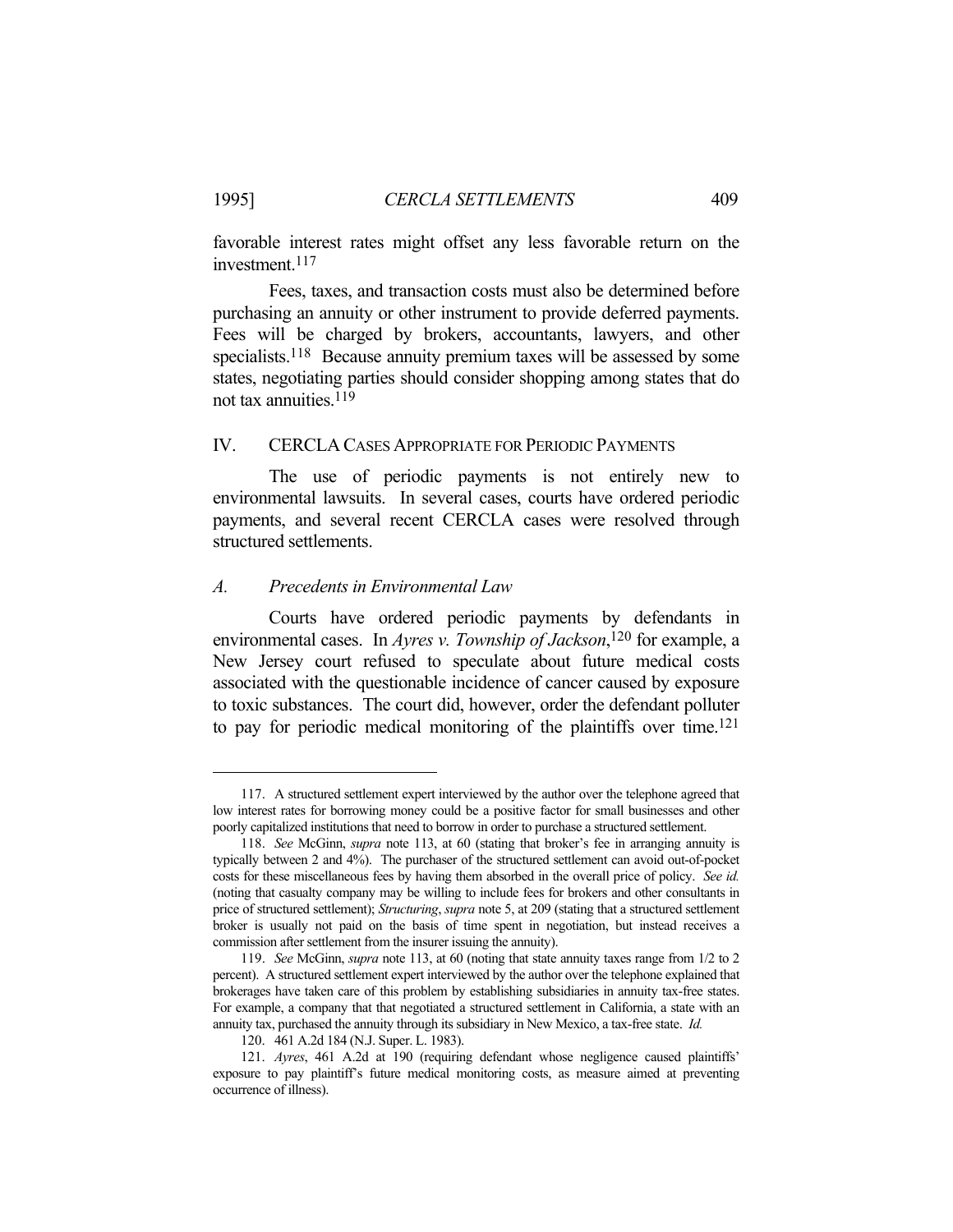Other courts have similarly ordered defendants in environmental exposure cases to pay for periodic monitoring of plaintiffs.122

#### *B. Previous CERCLA Structured Settlements*

 Structured settlements have in fact been negotiated in several CERCLA cases. These unusual settlements have established important precedents for the future use of creative cleanup financing methods, and they merit discussion in some detail.

#### 1. New York City Landfills Settlement

 Probably the first CERCLA case to be resolved by a structured settlement involved New York City's contaminated landfills. EPA was not a party; instead, the city brought claims during the mid-1980s against Exxon and thirteen other companies that had sent hazardous waste to municipal landfills, where environmental contamination occurred. 123 Two years after the city's original complaint was filed, Exxon and four other parties settled, agreeing to pay the city \$12,555,000 in five installments over six years.124 In the settlement, the defendants assigned their liability for making the installment payments to an insurance company.125 The defendants were given a general release from liability.<sup>126</sup> In addition, they were granted contribution protection, and they in turn agreed to a dismissal of all counterclaims and third party actions they had initiated.127

 <sup>122.</sup> *See In re* "Agent Orange" Prod. Liab. Litig., 611 F. Supp. 1396, 1399-1400 (D.C. N.Y. 1985) (allowing use of fund to provide medical services to plaintiffs exposed to Agent Orange chemical); *In re* Three Mile Island Litig., 557 F. Supp. 96, 97 (M.D. Pa. 1982) (approving fund to monitor long term health effects of nuclear accident); Burns v. Jaquays Mining Corp., 752 P.2d 28, 34 (Ariz. Ct. App. 1987) (authorizing program funded by defendant to monitor medical conditions of plaintiffs exposed to asbestos); Askey v. Occidental Chemical Corp., 477 N.Y.S.2d 242, 245-47 (N.Y. App. Div. 1984) (ordering defendant polluter to pay consequential damages consisting of future costs of medical monitoring, and stating that if monitoring detects injury traceable to environmental damage, the three-year statute of limitations begins at that point).

 <sup>123.</sup> *See* City of New York v. Exxon Corp., 633 F. Supp. 609, 612-13 (S.D.N.Y. 1986).

 <sup>124.</sup> *See* City of New York v. Exxon Corp., 697 F. Supp. 677, 680 (S.D.N.Y. 1988) (affirming consent settlement).

 <sup>125.</sup> *Id.*

 <sup>126.</sup> *Id.*

 <sup>127.</sup> *Id.*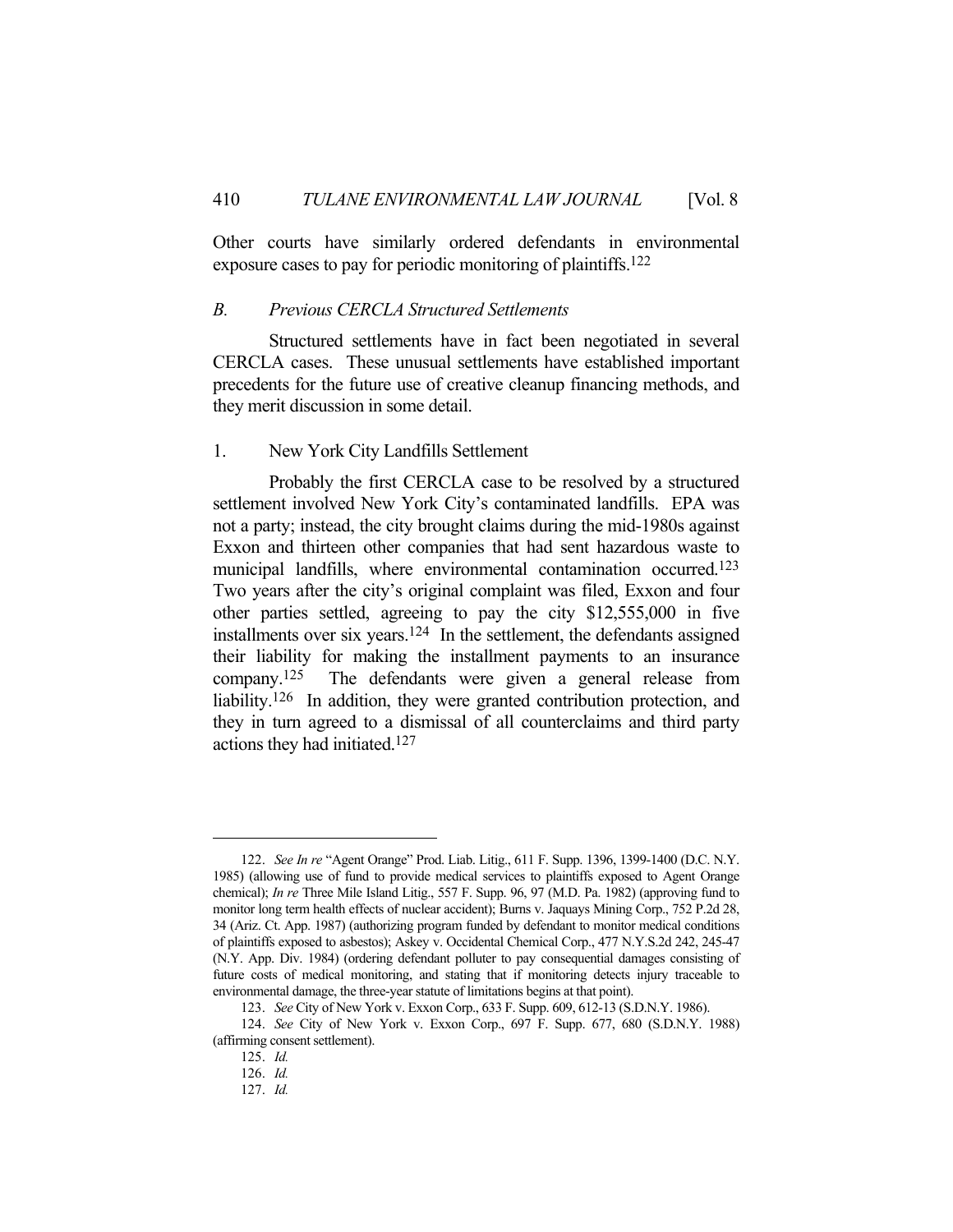There have been other reported structured settlements of CERCLA claims that did not involve EPA.128 Because they were negotiated by private parties and probably did not involve a governmental entity, there is no reported consent decree or other published record of the terms of these settlements.129

 In two cases, involving the Liquid Disposal, Inc. site in EPA Region 5, and the United Chrome Products site in Region 10, there were cleanup agreements involving a periodic payment by PRPs. These cases provide unusual examples of EPA's willingness to experiment with creative financing methods.

#### 2. Liquid Disposal, Inc.

 The Liquid Disposal, Inc. (LDI) site in Shelby Township, Michigan, was used to dispose of liquid organic wastes by incineration.<sup>130</sup> During its years of operation on a 6.8 acre facility<sup>131</sup> near Detroit, LDI was a corporation properly licensed and authorized to receive the wastes sent to it by businesses throughout the state of Michigan.<sup>132</sup>

 EPA placed the LDI site on the NPL in 1982, responding to health and environmental threats posed by contaminated soil and groundwater, and to surface water conditions described in a *New York Times* article as "a waste lagoon threatening to overflow."133 Following immediate response actions, which consisted of removing 200 gallons of oil and 750 cubic yards of contaminated sediment and debris,134 EPA extracted 1.3 million gallons of hazardous liquid, 15,000 cubic yards of

 <sup>128.</sup> *See Structuring*, *supra* note 5, at 208 (reporting that in at least four cases prior to 1991, private parties, without EPA involvement, negotiated structured settlements to cover CERCLA claims).

 <sup>129.</sup> *See* 28 C.F.R. § 50.7 (1994) (establishing Department of Justice policy that notice of consent decrees to which United States is party shall be placed in Federal Register for public comment, and shall be lodged with federal district court at least 30 days prior to entry of judgment by court).

 <sup>130.</sup> Liquid Disposal, Inc. [hereinafter LDI Consent Decree]. [LDI] Consent Decree 1 (1990). Because neither the LDI consent decree nor the decision affirming it, United States v. BASF Wyandotte Corp., \_\_\_ F. Supp. \_\_, (E.D. Mich., So. Div. 1989), was published, this Comment cites to the consent decree document itself.

 <sup>131.</sup> *Michigan Firms to Clean Up Former Chemical Waste Site*, CHI. TRIB., May 11, 1989, at 3 [hereinafter *Michigan Firms*].

 <sup>132.</sup> LDI Consent Decree, *supra* note 130, at 1.

 <sup>133.</sup> *45 Toxic Waste Sites Listed as Hazardous Health Risks*, N.Y.TIMES, July 24, 1982, at 8.

 <sup>134.</sup> LDI Consent Decree, *supra* note 130, at 1.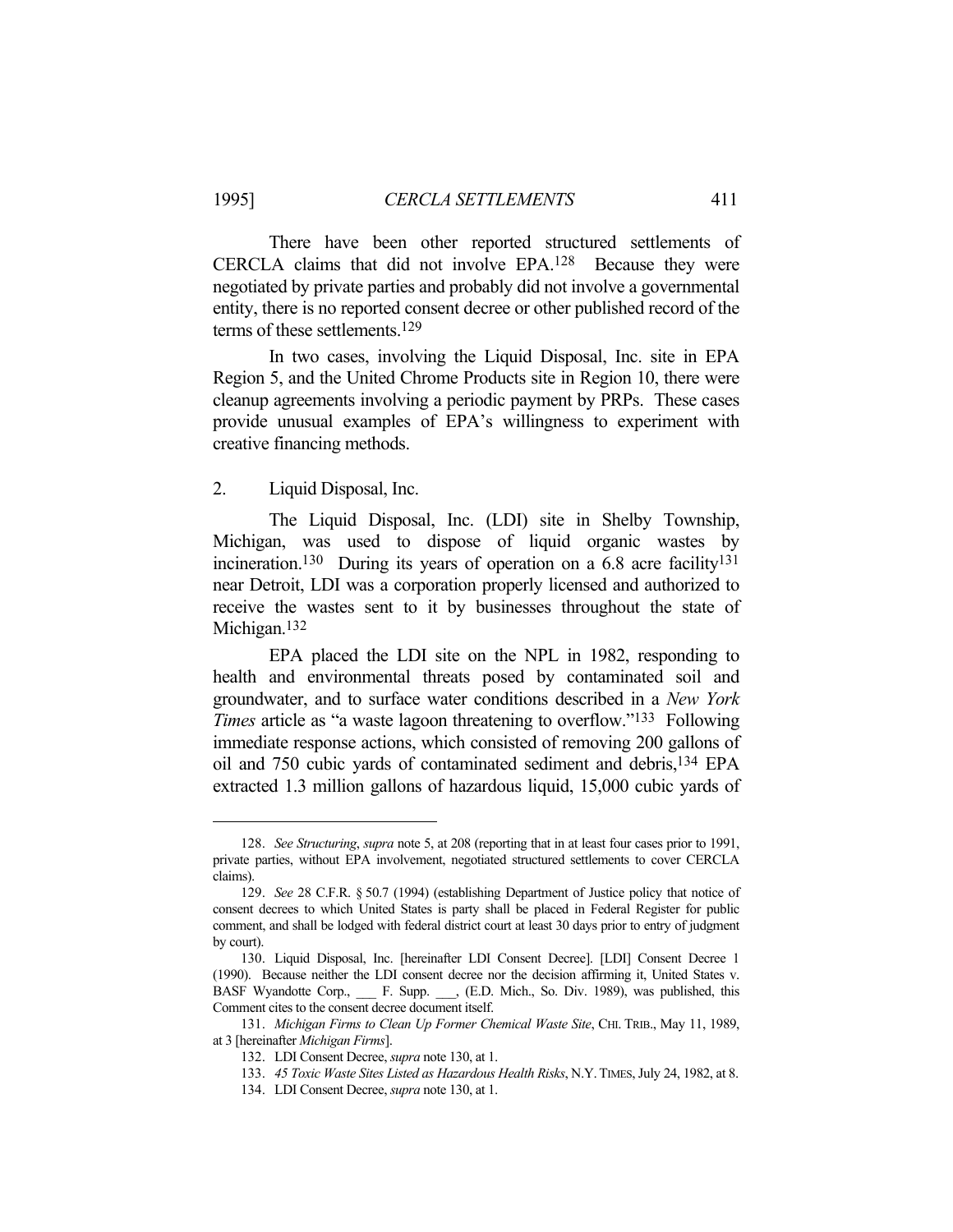solids, and 1800 drums from the site.<sup>135</sup> Contaminated liquids and soils were then pumped off-site and incinerated.136

 The LDI settlement provided that BASF Corporation and seven other defendants that had sent wastes to the LDI site137 would pay for remediation through annual contributions to a trust fund over an estimated sixteen-year cleanup period.138 De minimis parties contributed to a separate fund<sup>139</sup> in return for a partial release.<sup>140</sup> All parties received contribution protection.141

 In addition to paying for cleanup on an installment basis, BASF and the seven other PRPs paid \$1.5 million for the purchase of an annuity, to be owned by  $EPA$ , <sup>142</sup> paying \$6.1 million following a sixteenyear maturity period.143 EPA agreed to apply these funds to pay for long-term operation and maintenance at the site following cleanup.<sup>144</sup>

 Over 800 PRPs associated with the LDI site were originally identified by EPA.145 Ultimately, 533 Michigan companies reportedly settled with EPA for a total of \$22.4 million.<sup>146</sup>

# 3. United Chrome Products

 The United Chrome Products (UCP) site presented a unique challenge to a municipality. From 1956 to 1985, the city of Corvallis, Oregon, leased a parcel of industrial property to United Chrome Products, Inc., for use in manufacturing and repairing sawmill equipment.<sup>147</sup>

 <sup>135.</sup> *Id.* at 2.

 <sup>136.</sup> *Id.*

 <sup>137.</sup> *Id.*, Appendix 11, at 1. The other parties to the settlement besides BASF were Chrysler, Dow Corning, DuPont, Ford, General Motors, Parke Davis, Pennwalt and United Technologies. *Id.*

 <sup>138.</sup> *Id.* at 16. The settlement to last Remediation at the LDI site is planned under "sixteen (16) years or twenty-seven (27) pore volumes of groundwater extraction and treatment, whichever is later." *Id.* To ensure timely payment of the annual installments by settling parties, penalties were included for delays in payment. *Id.* at 42-43.

 <sup>139.</sup> *See id.* at 11 (establishing "De Minimis Settlement Fund Agreement").

 <sup>140.</sup> *See id.* at 50-51 (incorporating EPA covenant not to sue de minimis parties, but reserving right to bring claims against de minimis parties for failure to make stipulated payments, natural resource damages, and criminal liability).

 <sup>141.</sup> *Id.* at 53.

 <sup>142.</sup> *Id.* at 14-15.

 <sup>143.</sup> *Id.*, Appendix 10, at 4.

 <sup>144.</sup> *Id.* at 16-17.

 <sup>145.</sup> *The Waste of Superfund*, 5 CRAINS DETROIT BUS. 22, 22 (1989).

 <sup>146.</sup> Michigan Firms, *supra* note 131, at 3.

 <sup>147.</sup> U.S. ENVIRONMENTAL PROTECTION AGENCY, OFFICE OF SOLID WASTE AND EMERGENCY

RESPONSE, SUPERFUND AT WORK 2 (Spring 1993) [hereinafter WORK].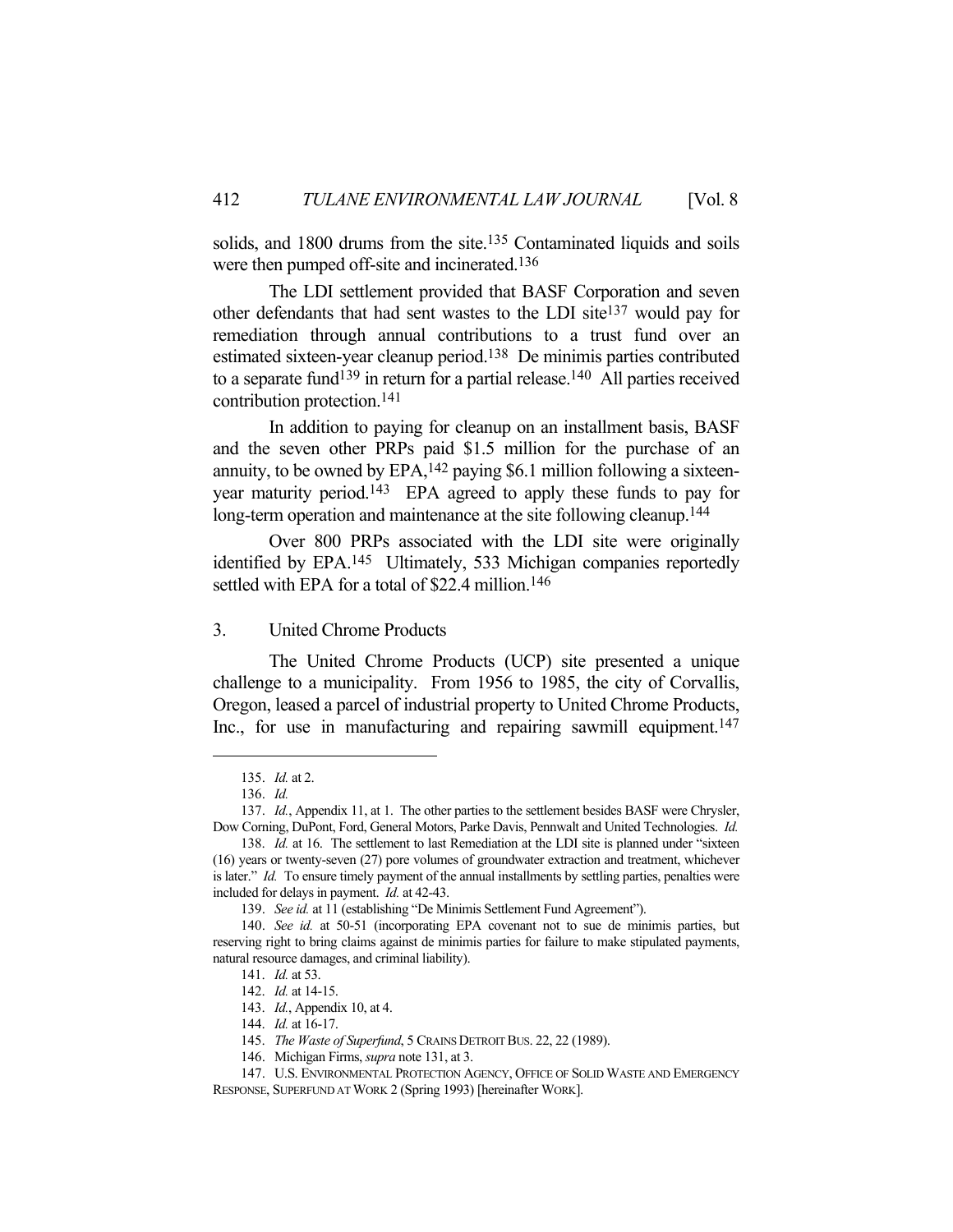Wastes from chrome plating operations were improperly stored and disposed of by the company, and caused extensive soil and ground water contamination at a site where 42,000 residents were within in a three-mile radius.148 During the late 1970s and early 1980s, city of Corvallis officials notified the company as well as state and federal authorities of their concerns about contamination at the site.149

 In 1984, EPA placed the UCP site on the NPL.150 In 1985, EPA removed 8130 gallons of liquids and 11,000 pounds of solids heavily contaminated with chromium.151 While design and construction of the groundwater pump-out and treatment remedy was underway between 1986 and 1988, EPA removed over 1000 tons of chromium-contaminated debris and soil.152 Since then, the extraction process has removed 30,000 pounds of chromium from the groundwater, and cleanup is progressing with an expected completion date of 1998.153

 After United Chrome Products, Inc. became bankrupt in 1985, the city of Corvallis was the sole remaining PRP.154 EPA Region 10 officials, in consultation with EPA headquarters, the U.S. Justice Department, and the Oregon Department of Environmental Quality, negotiated a settlement with the city providing for a combination of federal, state, and city funds to cover the \$8.6 million site cleanup.155 The agreement provided that the city of Corvallis was responsible for paying \$2 million plus interest.156 It provided that the city would make an initial lump sum payment, followed by level annual payments of \$150,000 over a seven year period, and a balloon payment at the end.<sup>157</sup>

 <sup>157.</sup> *Id.* at 43. The City of Corvallis consent decree provided for the following scheduled payments by the city to EPA:

| Payment Due Date | Payment Amount |
|------------------|----------------|
| June 30, 1992    | \$445,000      |
| June 30, 1993    | 150,000        |

 <sup>148.</sup> *Id.*

 <sup>149.</sup> *Id.* An EPA Region 10 official interviewed by the author over the telephone indicated that the City of Corvallis had consistently pursued evidence of contamination at the site and sought advice and assistance from EPA. This cooperative spirit by the sole PRP at the site may have helped to pave the way for the structured settlement that allowed the city to pay less than 25% of the total cost.

 <sup>150.</sup> WORK, *supra* note 147, at 4.

 <sup>151.</sup> *Id.*

 <sup>152.</sup> *Id.* at 6.

 <sup>153.</sup> *Id.* at 7.

 <sup>154.</sup> *Id.* at 4.

 <sup>155.</sup> WORK, *supra* note 147, at 7.

 <sup>156.</sup> United States v. City of Corvallis, 40 (D. Ore. filed June 22, 1992) (Consent Decree).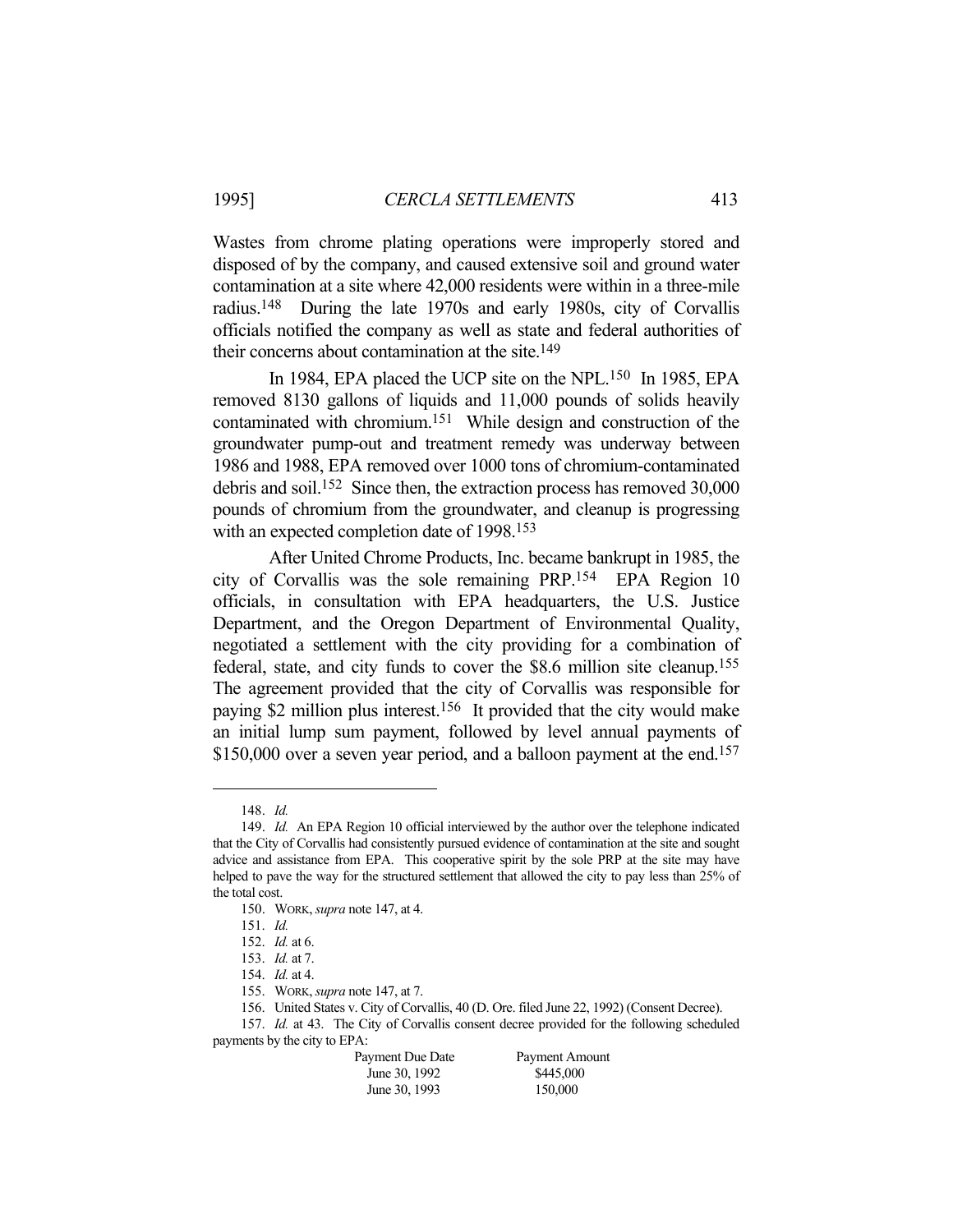In return for agreeing to make periodic payments to EPA, the city of Corvallis received contribution protection.158 Although an annuity was not included, the unique installment payment method employed clearly put this agreement in the structured settlement category.

### *C. Issues for Future Use of Structured Settlements*

The difficulty of predicting future costs of remediation<sup>159</sup> must be resolved before periodic payment plans can find a prominent place in CERCLA settlements. While medical experts can reliably predict future requirements of a plaintiff in a bodily injury case,  $160$  environmental science is not so well developed.<sup>161</sup> As a result of this uncertainty there

| June 30, 1994 | 150,000 |
|---------------|---------|
| June 30, 1995 | 150,000 |
| June 30, 1996 | 150,000 |
| June 30, 1997 | 150,000 |
| June 30, 1998 | 150,000 |
| June 30, 1999 | 150,000 |
| July 31, 1999 | 881,073 |
|               |         |

*Id.*

158. *Id.* at 67.

 159. *See Insurer Liability*, *supra* note 3, at 33 (statement of Dennis R. Connolly, Johnson & Higgins) (describing case where, as PRP was attempting to negotiate structured settlement with EPA, estimate of cleanup costs increased from S10 million to \$130 million).

 160. *See* Thomas, *supra* note 53, at 141 (noting that while pain and suffering damages are considered by some authorities to be "totally incapable of objective measurement" by expert medical opinion, reliable evidence "consists of medical prognosis of definite content which applied to known factors such as wages earned before injury and the cost of medicine, drugs and hospital attention is capable of producing by simple arithmetic the sums of special damage in the prayer"). JOHN E. TRACY, THE DOCTOR AS A WITNESS 45 (1957) (observing that medical expert witness "is accustomed to thinking not of probabilities but of scientific proof, which usually is conclusive proof").

 161. See NCOS Report, *supra* note 33, at 4 (observing that "[a]dequate treatment technology is not currently implementable for a number of the contaminants and media at Superfund sites, either because it does not exist; is experimental and not adequately tested; is extremely expensive, or the risks associated with it are not acceptable to surrounding communities"); ACTON, *supra* note 5, at 5 (observing that 8 years after CERCLA's enactment, environmental officials still lacked clear understanding of the threat sites pose to health and environment, adequacy of remedies, and likely long term consequences of human beings' exposure to sites).

 In a telephone interview with the author, a PRP attorney who also holds a Ph.D. in ecology stressed the significance of the fact that remediation technology is still very new. He suggested that the predictability of cleanup remedies will take time to develop as the science of remediation technology matures. He also offered the opinion that given this unpredictability and lack of consensus concerning remedies, structured settlements would not be practicable in the near future.

*But see Structuring*, *supra* note 5, at 211 (speculating that structuring annuity plan in CERCLA context should involve greater certainty than in medical context because duration of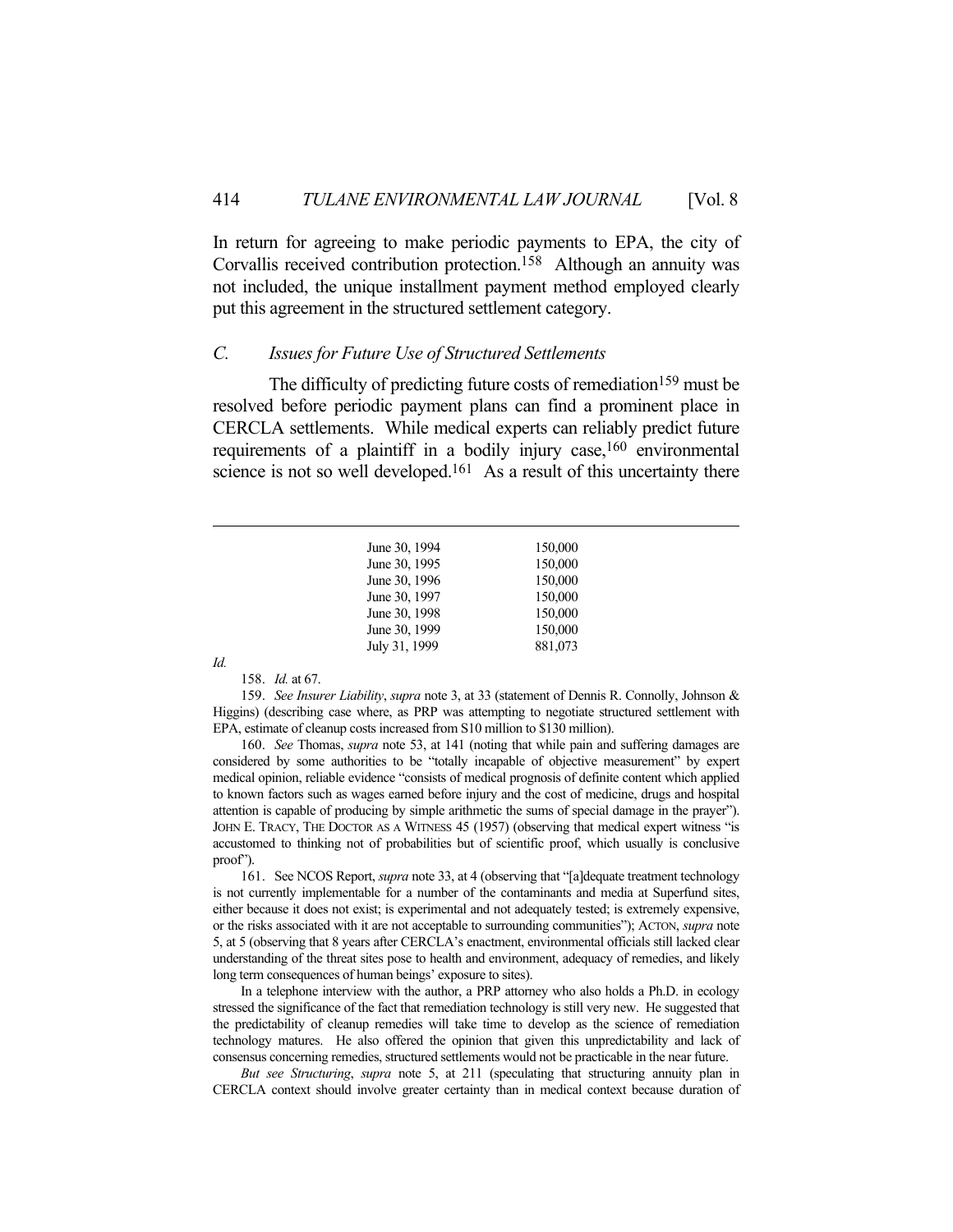is often lack of agreement among EPA, PRPs, and state and local regulators on the appropriate remedy for a particular site.<sup>162</sup>

 If current ad hoc and experimental cleanup technology is not standardized, uncertainty will continue to make structured settlements difficult to negotiate in most cases.<sup>163</sup> On the other hand, if uniform national standards for cleanups were adopted,164 and if the permanence of remedies could be established to the satisfaction of EPA and PRPs,165 there would be more certainty in determining future costs. This would make periodic payment plans more attractive.

 It may be difficult to bring EPA and PRP attorneys together for "global settlement" discussions when multiple PRPs may be represented by hundreds of attorneys and consultants.166 This could change, however, if EPA or a court could develop a process for allocating shares of liability among PRPs.167 If costs were allocated by a neutral

pollution cleanup payments can be reasonably predicted, whereas "life contingent annuities" in bodily injury cases are inherently unpredictable as mortality of annuitant cannot be known).

 <sup>162.</sup> *See* NCOS Report, *supra* note 33, at 4 (noting that excessive time is spent in selecting and implementing remedies); *Insurer Liability*, *supra* note 3, at 12 (statement of Kirsten Oldenburg, Senior Analyst, Office of Technology Assessment) (discussing concept of "impermanence" related to level of uncertainty over future cleanup costs, such as disagreements over remediation technology). Advocates of structured settlements believe that virtually any contingency can be covered in an annuity plan, even a failed remedy. *See Structuring*, *supra* note 5, at 218 (expressing confidence that structured settlement specialist can overcome most any obstacle in planning annuity to pay cleanup costs, including future changes in cleanup plans or even failure of remedy).

 <sup>163.</sup> *See* ACTON, *supra* note 5, at 51 (describing uncertainty over standards for cleanups, stating that some 30 federal standards were incorporated by reference in CERCLA, and that confusion persists over applicability and relative priority of nonfederal cleanup standards); Tracking Superfund, *supra* note 18, at 19 (stating that "instead of developing a nationally consistent cleanup policy, EPA is relying on a risk assessment approach based on site-specific, questionable assumptions about exposure to the chemicals at the site").

 <sup>164.</sup> *See* NATIONAL ADVISORY COUNCIL FOR ENVIRONMENTAL POLICY AND TECHNOLOGY, SUPERFUND EVALUATION COMMITTEE, *Discussion Draft on Remedy Selection Reform* at 1 (Oct. 1993) (proposing new approach to remedy selection wherein "[n]ational standards would apply to soil and groundwater and would be based on the use of the site or resource and other site-related factors decided upon pursuant to negotiated rulemaking. Site-specific risk assessment would be used where national standards do not apply"); *Coming Clean*, *supra* note 25, at 39-41 (recommending national standards for cleanup to reduce uncertainty and unnecessary costs in site study and remedy selection phases).

 <sup>165.</sup> *Coming Clean*, *supra* note 25, at 41-43 (recommending development of clear and more narrowly defined standards for permanent cleanups).

 <sup>166.</sup> *See, e.g.,* H.R. 3800/S. 1834, Title IV, § 409, 103d Cong., 2d Sess. (1994) (embodying Clinton administration's proposal for using third party allocators to determine liability shares).

 <sup>167.</sup> *See* NACEPT *Position Paper*, *supra* note 25, at 2-5 (recommending system of determining liability by designating third party allocator at sites).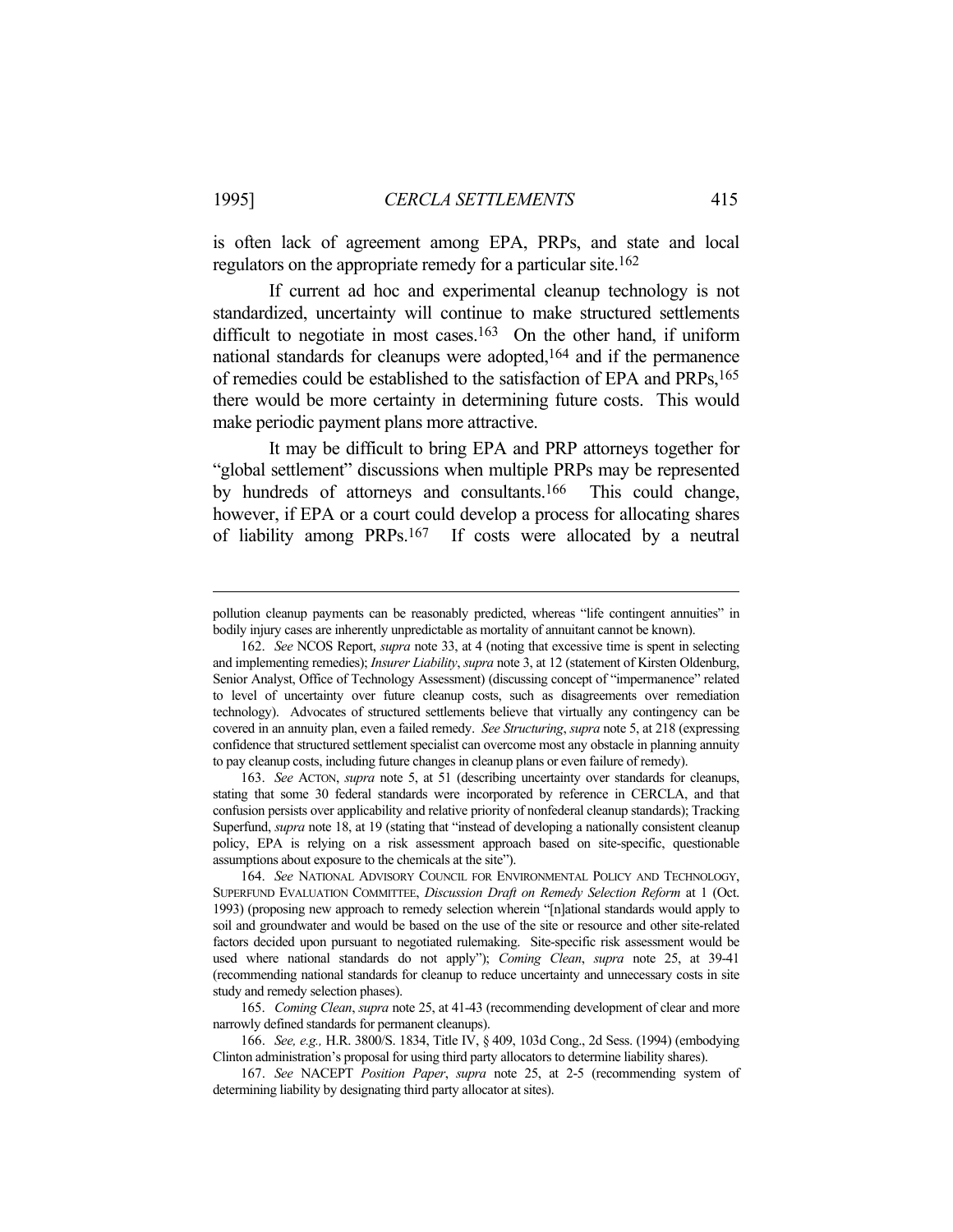allocator,168 it would be easier for EPA and PRPs to agree on a remedy. Technical experts could then estimate remediation costs over time and a financing method could be fashioned providing payments at each identified stage of remediation.<sup>169</sup> A structured settlement would require each PRP to purchase an annuity or otherwise provide periodic financing for its costs as determined by the allocator. If these reforms were instituted, perhaps creative settlements like those employed at the LDI and UCP sites could become the norm rather than the exception.

# *D. Policy Issues Raised by Periodic Payments*

 The desirable goal of reducing the volume of litigation facing the courts170 could be served by promoting nonjudicial structured settlements. Assuming that the overall expense of a structured settlement is reasonable, PRPs should be less inclined to sue third parties for

 Years before environmental litigation began to place new demands on the courts, United States Supreme Court Chief Justice Earl Warren raised concern about excessive reliance on the courts:

 <sup>168.</sup> *See id.* at 3 (recommending use of administrative law judges or private allocators to determine liability).

 <sup>169.</sup> *See* NCOS Report, *supra* note 33, at 20 (listing factors to be considered in determining liability: ability of party to show its contribution to site can be distinguished; amount of hazardous substances involved; degree of toxicity; degrees of involvement of parties in generation, transportation, treatment, storage or disposal of hazardous substances; degree of care exercised by parties; degree of cooperation with government officials; and quality of available evidence concerning liability and proportional share). *See also* Bell & Machir, *supra* note 115, at 51 (listing "cost of inflation, cost overruns, future contingencies and unforeseen events" as additional factors in calculating environmental structured settlements).

 <sup>170.</sup> *See Insurer Liability*, *supra* note 3, at 175 (statement of Leslie Cheek, Senior Vice-President, Federal Affairs, Crum & Forster) (raising concern that CERCLA relies excessively on judicial branch to decide cleanups on case-by-case basis). Numerous scholars—often advocates of creative out-of-court settlements—have underscored the problems created by congestion and delay in general. "Excessive delay has serious consequences: it prolongs the anxiety of the litigants, undermines the value of judgments, and results in the loss or deterioration of evidence." Christopher Simoni, *Court-Annexed Arbitration In Oregon: One Step Forward and Two Steps Back*, 22 WILLAMETTE L. REV. 237, 239 n.8. "Congestion creates a problem when a backlog of cases increases, thereby lengthening the time it takes to dispose of a typical case, and this prolonged disposition time offends a community's sense of justice." ELIZABETH S.ROLPH, THE INSTITUTE FOR CIVIL JUSTICE,INTRODUCING COURT ANNEXED ARBITRATION: APOLICYMAKER'S GUIDE 6 (1984).

 <sup>[</sup>T]he delay and the choking congestion in the federal courts today have created a crucial problem for constitutional government.... [I]t is compromising the quantity and quality of justice available to the individual citizen and, in so doing, it is leaving vulnerable throughout the world the reputation of the United States. . . .

Earl Warren, *Delay and Congestion in the Federal Courts*, 42 J. AM. JUDICATURE SOC'Y 6, 6-7 (1958).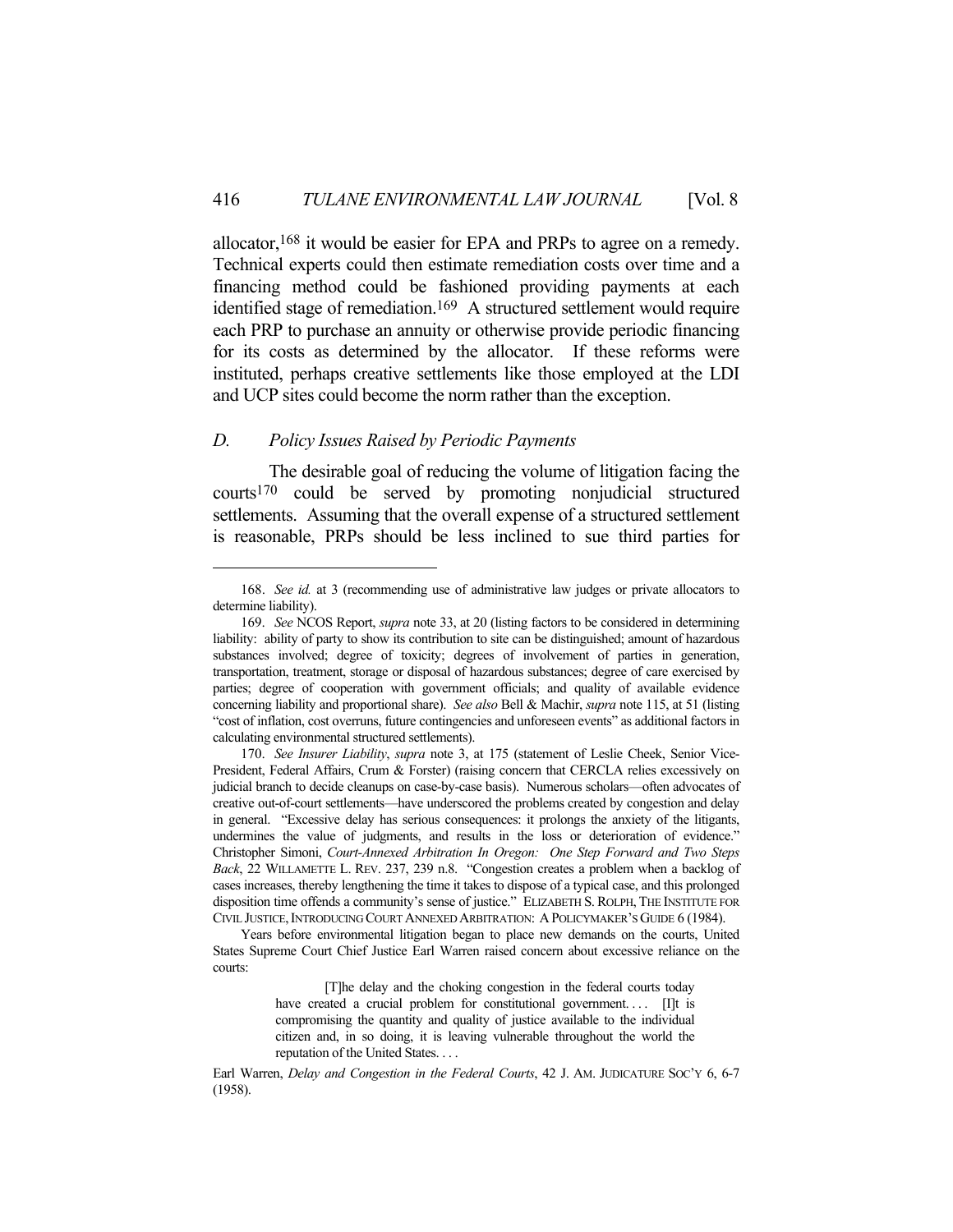contribution.171 This development would discourage litigation and reduce the burden on the courts.

 Negotiating structured settlements could yield desirable economic benefits to industry and could avert undesirable effects. With lower costs to PRPs than lump sum payments, structured settlements can help prevent bankruptcy, job losses, and other economic dislocations caused by high transaction costs and excessive lump sum awards often associated with litigation.

 A recurrent concern of EPA is the need to keep PRPs "on the hook"<sup>172</sup> for liability at a site, due to the uncertainty of the outcome of remediation<sup>173</sup> and the demand for cost recovery.<sup>174</sup> Clearly, this is the concern that leads to inclusion of a reopener provision.175 To allay this concern, structured settlements can be designed to continue cost recovery from settling PRPs over a period of many years, as in the case of the LDI site.176 Furthermore, the annuity constitutes a secure insurance policy for cleanup cost recovery. While the company purchasing the annuity may not exist in twenty years, the stream of payments will continue. By negotiating a structured settlement, the government has invited in a second, and likely more financially sound PRP, the third-party insurer issuing the annuity.177

 <sup>171.</sup> Structured settlements can, of course, include contribution protection and covenants for settling PRPs not to sue third parties. Examples can be found in the New York City landfills, LDI, and UPC settlements. *See supra* notes 127, 141, 158 and accompanying text.

 <sup>172.</sup> An EPA regional counsel interviewed by the author over the telephone indicated that, while he is always willing to entertain offers by PRPs, he must keep PRPs with major shares of liability "on the hook" for cost recovery.

 <sup>173.</sup> *See supra* note 33 and accompanying text (discussing uncertainty of remedies).

 <sup>174.</sup> *See supra* note 111 and accompanying text (highlighting demands on agency officials to secure cost recovery).

 <sup>175.</sup> *See supra* note 106 and accompanying text (discussing EPA's insistence on including reopener provisions).

 <sup>176.</sup> *See supra* notes 137-144 and accompanying text (describing terms of LDI settlement).

 <sup>177.</sup> *See Structuring*, *supra* note 5, at 212 (speculating on advantage to EPA of bringing in life insurer issuing structured settlement as PRP). One attorney reportedly stated, "[y]ou not only have the party still on the line that you're going to settle with but, assuming you don't release them, you have them standing as guarantors .... The advantage is that the government gets a sort of double insurance: the company's finances and the life insurer's finances.'" *Id. See also* MASON & JOHNSON, *supra* note 23, at 28 (noting that in structured settlement, life insurer becomes legally bound obligor responsible for financing cleanup).

A structured settlement expert interviewed over the telephone by the author cautioned that, while the insurer remains liable for payments over the life of the annuity, it would never accept liability for unknown cleanup costs associated with a CERCLA case. In other words, if a company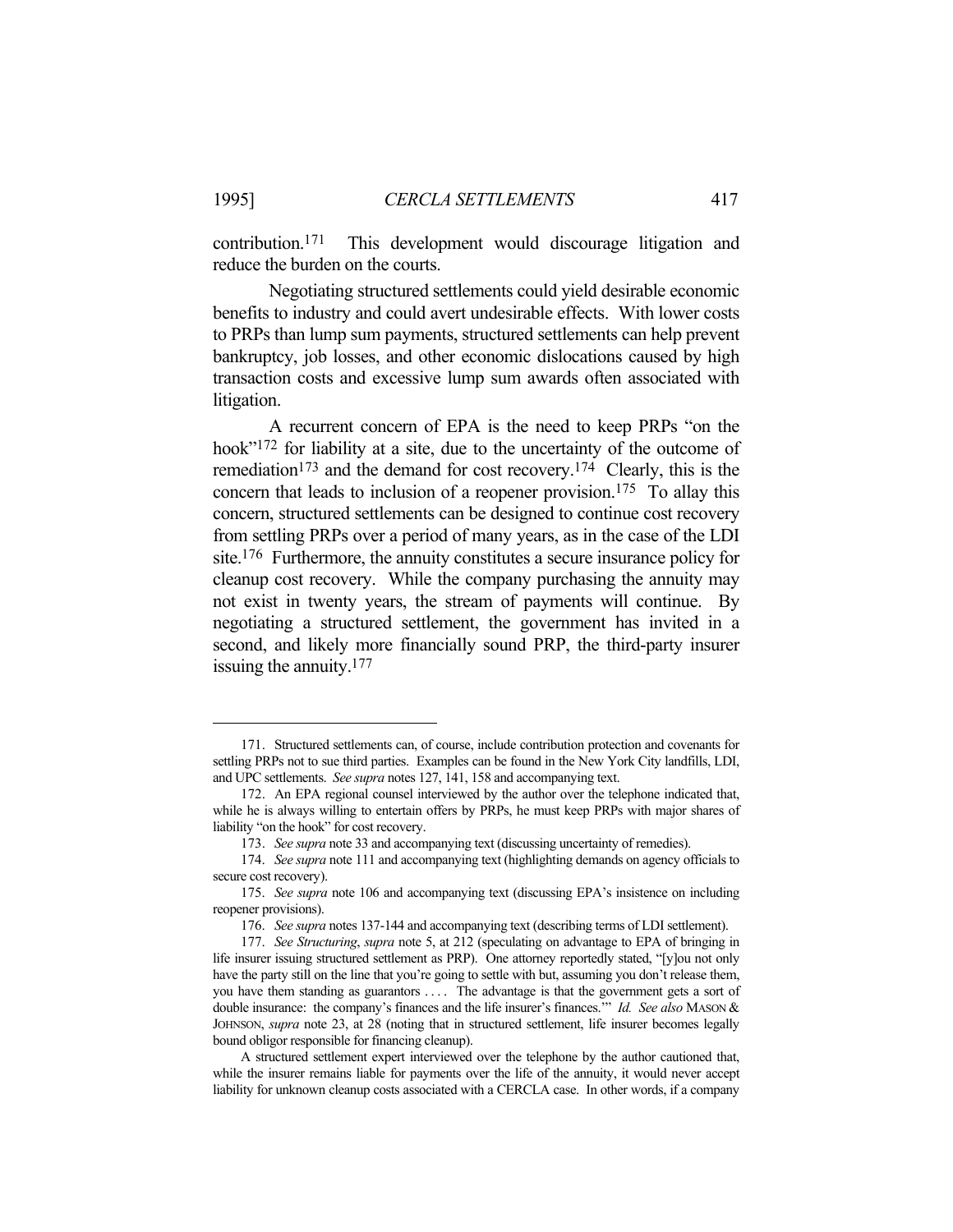# V. FUTURE ACTIONS TO ENCOURAGE PERIODIC PAYMENT OF CERCLA CLAIMS

 The stage is set for reauthorization of CERCLA. Congress has an opportunity to consider creative approaches to the difficult challenge of successfully cleaning up hazardous waste sites and finding reliable sources of private and public funds to pay for the work. Periodic payment plans should be an integral part of CERCLA reforms.

# *A. Development of an Informed Consensus*

 Several major CERCLA reform proposals have been presented, and structured settlements could be a key element in furthering the objectives of each of them. In October 1993, the Superfund Evaluation Committee of the National Advisory Committee for Environmental Policy and Technology (NACEPT), a committee which EPA relies upon for advice on a range of matters, proposed several CERCLA reforms.178 In February 1994, the National Commission on Superfund (NCOS), sponsored by the Keystone Center and Vermont Law School, issued a report including a package of CERCLA reforms.179

 The Clinton administration unveiled its CERCLA reauthorization recommendations in February 1994,180 which were then introduced in bill form by congressional leaders.<sup>181</sup> The administration's proposal included a number of concepts similar to those of the NCOS report and the NACEPT proposal.182 Thus, consensus on several CERCLA reform issues is emerging, and at this point, tentative assumptions can be made about the future direction of CERCLA.

finances cleanup with the use of an annuity and subsequently becomes bankrupt, the insurer that issued the annuity does not then stand in the shoes of the defunct company. *Id.*

 <sup>178.</sup> National Advisory Committee for Environmental Policy and Technology (NACEPT) (1993). NACEPT produced several documents, including the NACEPT Position Paper on Liability, the NACEPT Discussion Draft on Remedy Selection Reform, and the NACEPT Discussion Draft on Municipal Liability Reform.

 <sup>179.</sup> *See* NCOS Report, *supra* note 33 (presenting proposals of National Commission on Superfund). The NCOS was convened by the Keystone Center and the Environmental Law Center of the University of Vermont Law School. *Id.* at v. The Commission was comprised of 26 leaders from sectors including industry, environmental, academic, municipality, labor, and minority groups. *Id.*

 <sup>180.</sup> *See* THE NEW SUPERFUND, *supra* note 13 (outlining Clinton administration's reform plan).

 <sup>181.</sup> *See generally* H.R. 3800/S. 1834, 103rd Cong., 2d Sess. (1994) (amending CERCLA to incorporate Clinton administration's amendments).

 <sup>182.</sup> *See infra* notes 183-189.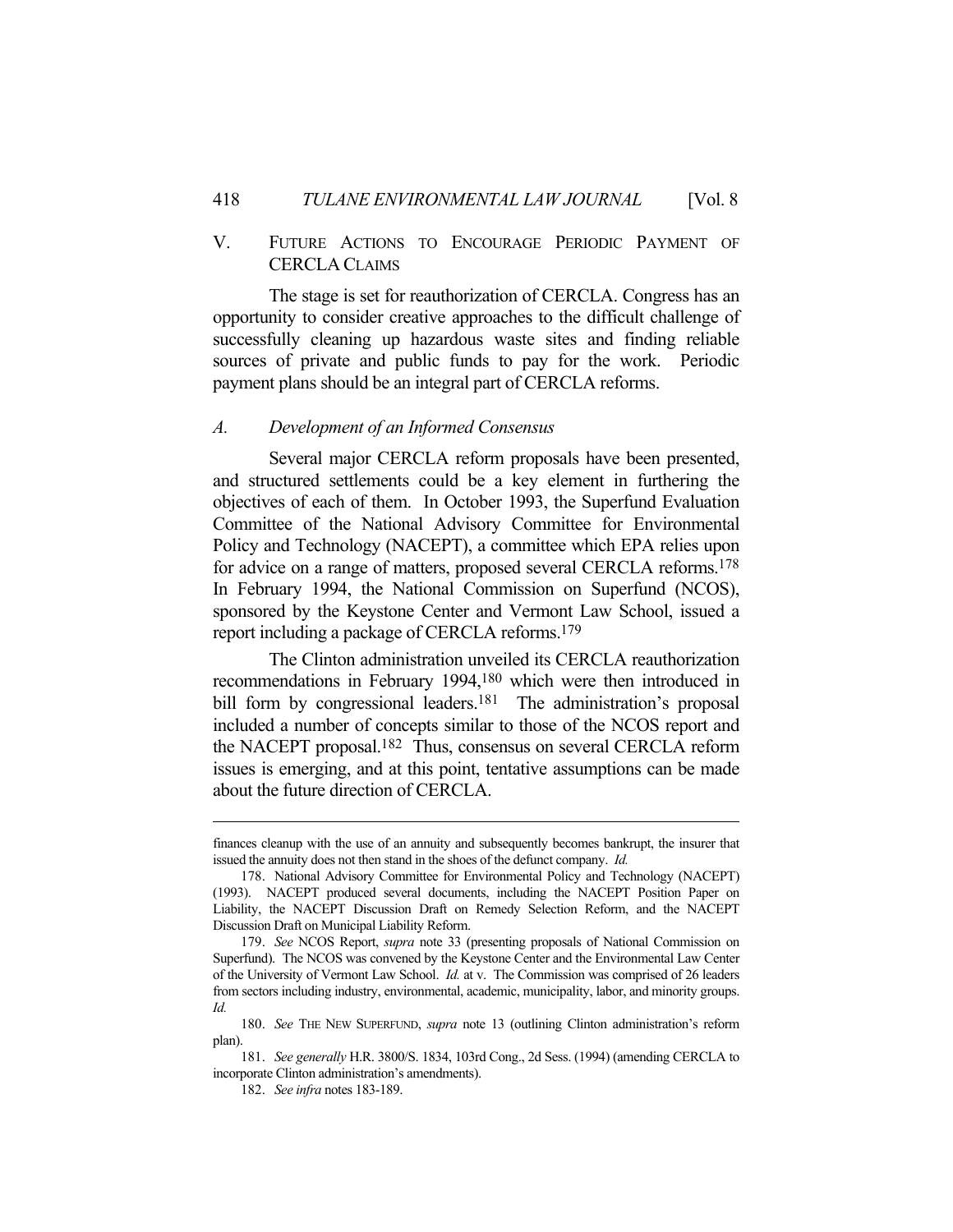The Clinton administration, NCOS, and the NACEPT reform proposals call for a better system of allocating liability among PRPs.183 This is believed to be essential to reduce litigation and transaction costs,184 and to encourage settlements. Common to all three proposals are the goals of better defining the preferences among cleanup remedies for CERCLA sites<sup>185</sup> and instituting national standards for "how clean is clean."186 The three proposals call for relaxation of EPA's "enforcement-first" policy, and more receptivity by the Agency to creative settlements with PRPs.187 Finally, all three proposals recommend facilitating settlements with small business PRPs and de

 <sup>183.</sup> *See* THE NEW SUPERFUND, *supra* note 13, at 3-4 (stating objective that "[a]t every multiparty Superfund site, a neutral professional ... [will] allocate shares of responsibility among identified parties"); H.R. 3800/S. 1834, 103d Cong., 2d Sess., §§ 401-409 (1994) (setting out procedures for allocation of liability shares among parties); NACEPT *Position Paper*, *supra* note 25, at 2-5 (recommending third-party allocation process at CERCLA sites); NCOS Report, *supra* note 33, at 18-23 (describing proposed system for binding allocation of liability among PRPs by neutral allocator).

 <sup>184.</sup> *See* THE NEW SUPERFUND, *supra* note 13, at 3 (proclaiming that the "new Superfund will be more fair and will ensure that money goes to cleanup, not lawyers"); NACEPT Position Paper, *supra* note 25, at 1 (proposing to "establish an allocation system to reduce transaction costs, expedite settlement, and provide greater certainty for responsible parties"); NCOS Report, *supra* note 33, at 16 (stating that "Commission members agree that the current system imposes transaction costs that can and should be avoided.").

 <sup>185.</sup> *See* THE NEW SUPERFUND, *supra* note 13, at 2 (proposing to create a "menu" of cost effective generic remedies for certain types of sites); H.R. 3800/S. 1834, 103d Cong., 2d Sess., §§ 501-506 (1994) (establishing new remedy selection procedures); NACEPT Discussion Draft, *supra* note 18, at 5 (proposing that EPA develop Demonstrated Control Measures for specific site types to facilitate use of proven technology); NCOS Report, *supra* note 33, at 8-9 (proposing new systematic remedy selection decision-making process designed to create consistency and efficiency).

 <sup>186.</sup> *See* THE NEW SUPERFUND, *supra* note 13, at 2 (proposing national cleanup standards at sites for each contaminant, and eliminating need to meet state and local standards); H.R. 3800/S. 1834, 103d Cong., 2d Sess., § 502 (1994) (setting generic national contaminant cleanup standards); NACEPT Discussion Draft, *supra* note 18 (recommending that cleanup standards and remedy selection be based on future land use); *see* NCOS Report, *supra* note 33, at 6-8 (recommending national standards for 100 most frequently occurring contaminants, with limited site specific flexibility).

 <sup>187.</sup> *See* The New Superfund, *supra* note 13, at 3 (promising to create settlement opportunities and protection against contribution suits for PRPs unable to pay full share of liability); H.R. 3800/S. 1834, 103d Cong., 2d Sess., § 408(g)(1)(D) (providing for expedited final settlements for small businesses); NACEPT *Position Paper*, *supra* note 25, at 5 (recommending that EPA negotiate structured settlements with small businesses); NCOS Report, *supra* note 33, at 24 (recommending that allocators consider ability of small businesses to pay assigned share of liability, and possess authority to reduce liability shares to zero).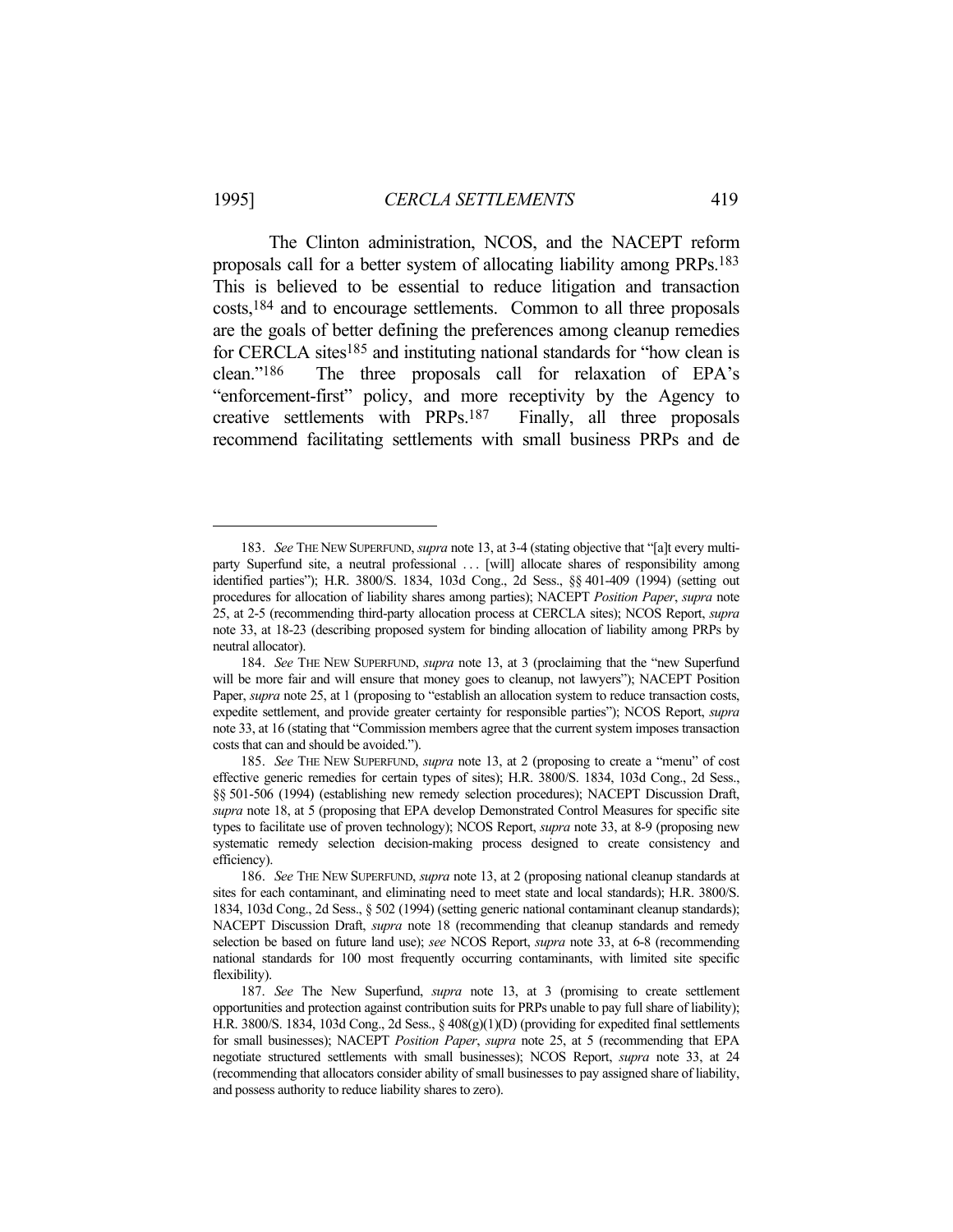minimis polluters,  $188$  and limiting the liability of municipalities  $189$  at CERCLA sites.

# *B. Options for Congress*

 In reauthorizing and amending CERCLA, Congress could incorporate several changes that would result in greater use of periodic payment of claims. First, Congress could establish a policy of encouraging settlements with PRPs using installment payment plans and annuities.190 This is a modest change that should not complicate the

 <sup>188.</sup> *See* THE NEW SUPERFUND, *supra* note 13, at 3 (recommending for de minimis contributors early opportunity to settle and obtain protection against contribution suits); H.R. 3800/S. 1834, 103d Cong., 2d Sess.,  $\S 408(g)(1)(A)$  (1994) (providing for expedited final settlements for de minimis contributors); NACEPT *Position Paper*, *supra* note 25, at 5 (recommending that EPA negotiate settlements with de minimis contributors); *see* NCOS Report, *supra* note 33, at 23-24 (recommending special settlement terms for de minimis contributors, including opportunity to pay shares of costs over time).

 <sup>189.</sup> *See* THE NEW SUPERFUND, *supra* note 13, at 3 (recommending caps on liability for generators and transporters of municipal solid waste, and promising early opportunity for municipalities that own contaminated sites to settle and obtain protection against third-party contribution suits); H.R. 3800/S. 1834, 103d Cong., 2d Sess., sec. 408(g)(1)(C) (1994) (providing for expedited final settlements in certain cases involving municipal solid waste); NACEPT *Discussion Draft on Municipal Liability Reform*, *supra* note 16, at 2 (recommending limitations on liability for municipalities); NCOS Report, *supra* note 33, at 24-27 (proposing that special consideration be given to generators and transporters of municipal solid waste and to municipal owners and operators, and suggesting low cost and equitable remedies for such parties, including provisions for periodic in-kind services).

 <sup>190.</sup> It was hoped that the 103rd Congress would amend CERCLA to explicitly authorize the EPA to negotiate structured settlements. On May 18, 1994, Representative Thomas J. Manton of New York offered an amendment to H.R. 3800 entitled "Structured Settlements," which was adopted by the House Energy and Commerce Committee's Subcommittee on Transportation and Hazardous Materials. Amendment No. 3 to § 408, Title IV, H.R. 3800, 103d Cong., 2d Sess. (1994). The following is the text of the Manton amendment to H.R. 3800:

If, as part of any settlement agreement for carrying out a response action under this Act, a potentially responsible party or parties will be paying amounts to the United States, the Administrator is authorized to accept ownership of a financial instrument running irrevocably to the benefit of the United States to conduct, or enable other persons to conduct, such response actions. For the purposes of this paragraph, the term "financial instrument" means an annuity contract, funding agreement or similar instrument acceptable to the Secretary of the Treasury, that is purchased by one or more potentially responsible parties, and has a defined schedule of periodic payments which coincides with the obligations set forth in the settlement agreement. Periodic payments under such a financial instrument will be made to the owner, or as the owner directs, for response costs at the facility which is the subject of the settlement agreement.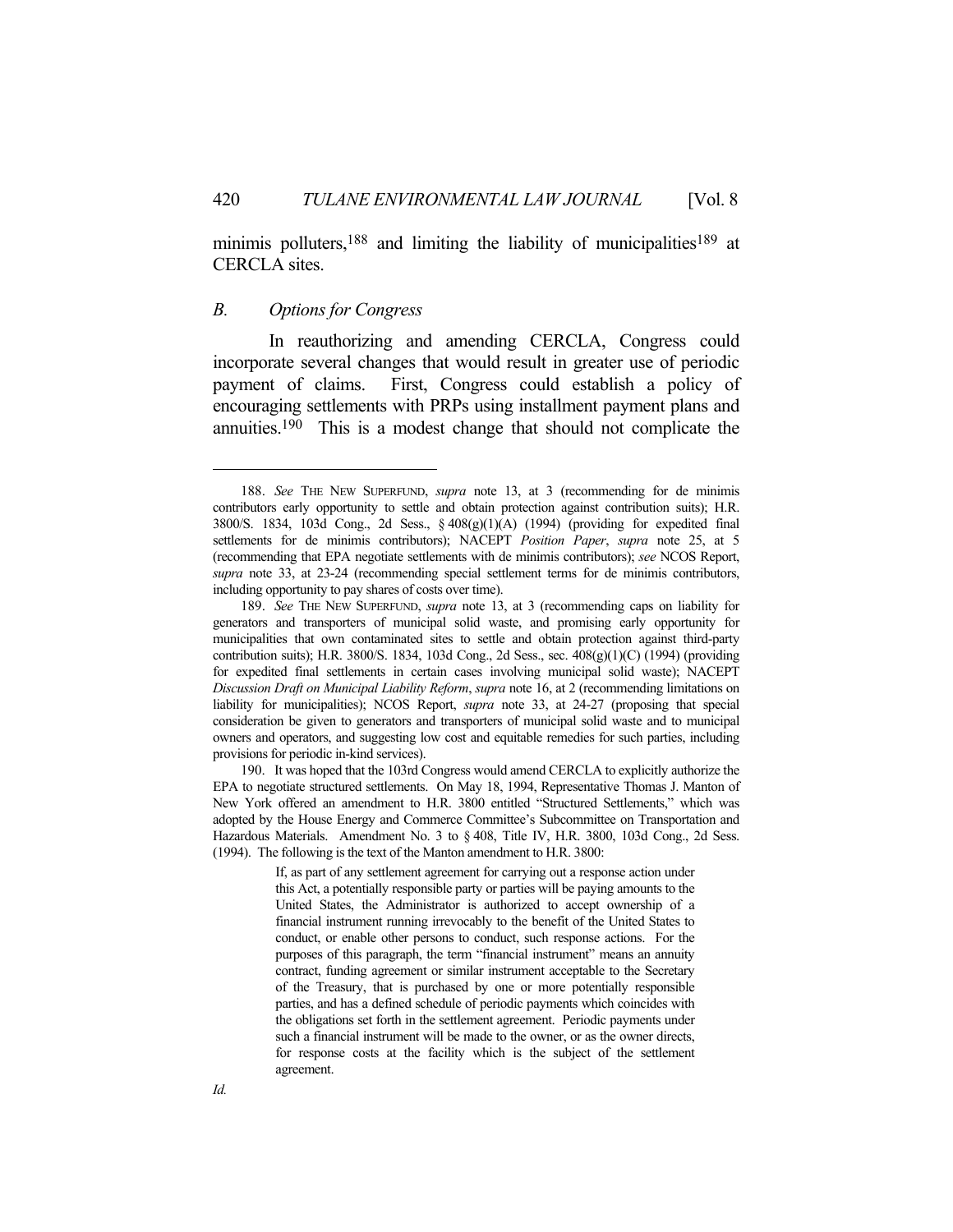CERCLA reauthorization debate, and a desirable first step for Congress to take.

 Congress could amend CERCLA to encourage EPA to give PRPs a general release from liability in return for purchasing a structured settlement to pay their share of remediation costs. This could be considered in the context of establishing a trust fund to pay remediation costs for contamination discovered after settlement.191 This would be a significant inducement for PRPs to settle with EPA, which might make funds available for cleanup work sooner. The idea is worthy of serious consideration in the cases of small businesses, de minimis contributors, municipalities, and those with a poor ability to pay. It would be risky, however, to grant general releases to PRPs that have large shares of liability, because this could put federal resources in jeopardy of being used to cover costs for which trust funds are not adequately funded.<sup>192</sup>

 Congress could amend CERCLA to specifically authorize federal courts to order payment of claims in installments to coincide with the

This amendment, if enacted, would presumably have resulted in greater use of structured settlements in CERCLA cases. *See Structuring*, *supra* note 5, at 214 (speculating that federal government could play strong role in bringing about greater use of structured settlements simply by endorsing structured settlement concept and encouraging its consideration by PRPs early in negotiation process). Subsequent to enactment of such an amendment, EPA should publish rules clarifying the applicability of such settlements. *See id.* (stating that "federal guidance may not be enough; [PRPs] may need 'encouragement and a roadmap'"). As EPA works to implement such an authorization, its enforcement personnel would benefit from receiving training by experts in negotiating structured settlements. *See id.* at 218 (recommending Information Network for Superfund Settlements and Clean Sites, Inc. as organizations to assist in providing education about use of structured settlements). Another potential source of training and information for EPA officials and PRPs is the National Structured Settlement Trade Association. *See* Lesti, *supra* note 85, at 6.02, 6-4 (describing formation in 1986 of industry association representing over 75 companies and 400 individuals).

Furthermore, EPA officials, and attorneys in the Justice Department's Environment and Natural Resources Division, may be able to draw from the experiences of Justice Department's Torts Branch of the Civil Division. Officials in that division have reportedly negotiated approximately 500 structured settlements covering federal tort claims, workers' compensation, longshoremen and harborworkers' disputes. *See id.* at § 1.03, 1-15 to 1-16 (reporting information obtained from interview with Justice Department officials).

 <sup>191.</sup> *See* MASON & JOHNSON, *supra* note 23, at 31, n.32 (suggesting that to accompany general releases, "the parties to a settlement may agree to establish a contingency trust to fund future contingency costs that are not fully defined or predictable at the time of settlement"). In the LDI settlement, the annuity purchased by responsible parties was designated to provide over \$6 million to cover future contingencies associated with operation and maintenance at the site following cleanup. *See supra* note 151 and accompanying test.

 <sup>192.</sup> *See* Enforcement Policy, *supra* note 99, at 5039 (cautioning that the need for finality in settlements needs to be balanced against the need to insure that PRPs remain responsible for recurring endangerments and unknown conditions).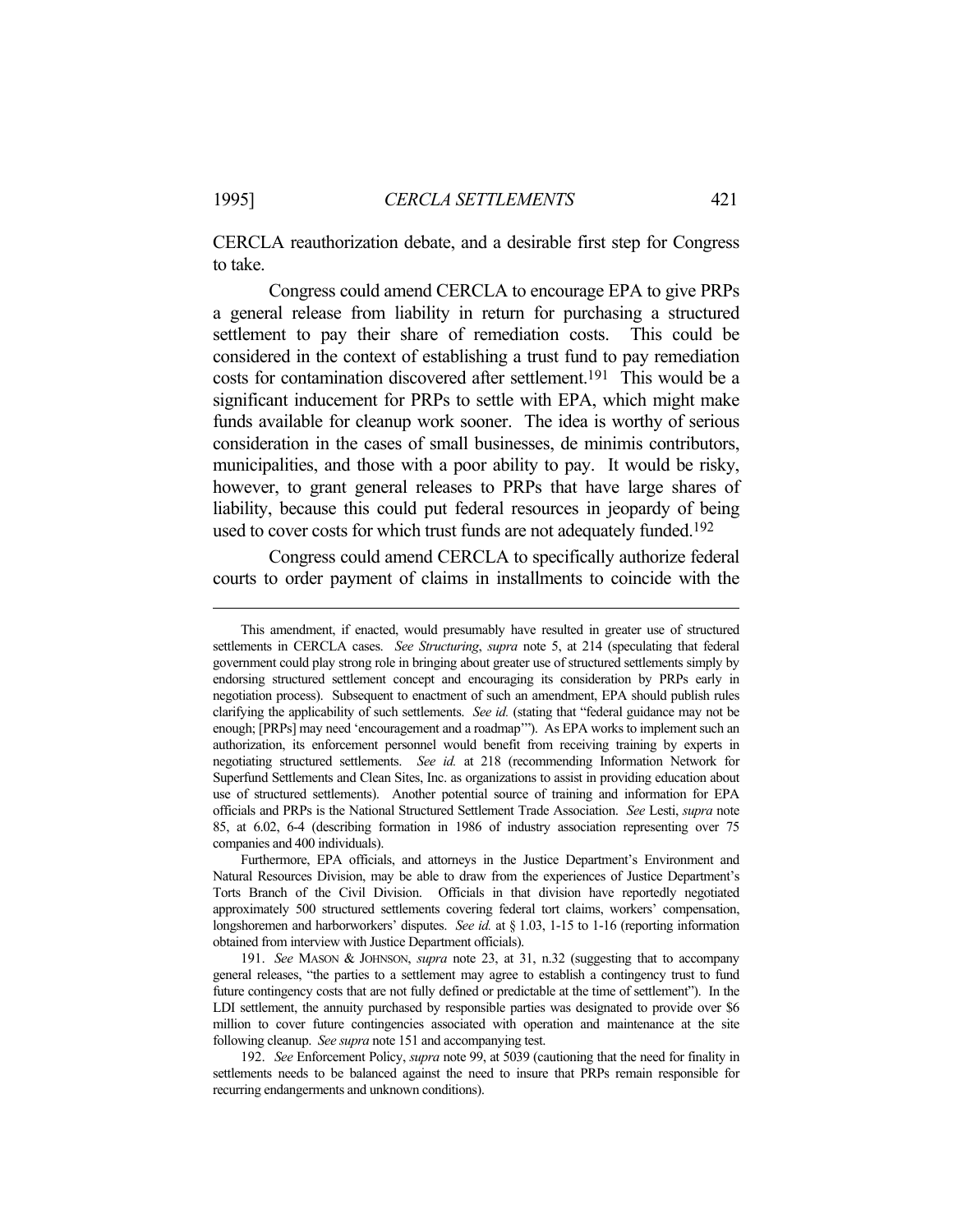payment of cleanup costs.193 Such an authorization might be limited to small businesses, de minimis contributors, municipalities, and those with a poor ability to pay.

 Congress could also amend the Internal Revenue Code to guarantee tax free status of environmental structured settlements payments. At a minimum, Congress could request clarification and guidance from the Internal Revenue Service on the tax treatment of CERCLA settlements under current law.

## VI. CONCLUSION

 In the years ahead, EPA is likely to be confronted with relatively few of the notorious "mega-sites"194 on the order of Love Canal.195 The worst of the toxic dumping cases have probably already been identified.196 There is concern, however, that a large share of the sites remaining to be cleaned up are "minor" sites $197$  that involve a handful of successive property owners, each with inadequate resources to pay their share of cleanup costs.198 These sites will present a challenge to EPA

 <sup>193.</sup> Such an authorization should not include punitive damages or any criminal penalties. If a judgment includes an assessment of treble damages against an uncooperative PRP, as provided for under 42 U.S.C. § 9607(c)(3), and if periodic payment were ordered by the court, such damages should not be included in the periodic payment plan. This would ensure that payment of punitive damages would not be made convenient. *See* Hindert, *supra* note 82 at 6 (noting that including punitive damages in periodic payment plan "would inappropriately soothe the intended sting" of such damages); Elligett, *supra* note 60, at 132 (noting that easing burden on judgment debtor through periodic payment decreases deterrent effect, and arguing that convenient financing arrangements should not be permitted in cases involving intentional torts or punitive damages).

 <sup>194.</sup> *See* THE TOTAL COSTS, *supra* note 12, at 23 (defining CERCLA "mega-site" as having cleanup cost of \$50 million or more; "major" site as having cost between \$20 million and \$50 million; and "minor" site as having cost less than \$20 million). The Congressional Budget Office estimates that as few as 94 mega-sites and 227 major sites remain to be cleaned up. *Id.*

 <sup>195.</sup> Cleanup of the Hooker Chemicals Love Canal site in Niagara Falls, New York, has cost \$350 million to date. Telephone interview with EPA Region 2 official, March 24, 1994. EPA does not offer a projection of the future costs of cleanup at the site. *Id.* For a comprehensive report on the Love Canal site, see Gerald B. Silverman, *Love Canal: A Retrospective*, 20 Env't. Rep. (BNA) 835 (1989).

 <sup>196.</sup> An EPA regional counsel interviewed by the author by telephone expressed confidence that the EPA's inventory of sites has identified all prospective CERCLA mega-sites and probably all major sites.

 <sup>197.</sup> *See* THE TOTAL COSTS, *supra* note 12, at 23 (predicting that as many 6369 minor sites could require cleanup in the future).

 <sup>198.</sup> An EPA regional counsel interviewed by the author by telephone predicted that an increasing number of relatively small but problematic cases will face the agency in the future. These cases typically involve 10-15 PRPs, and successive ownership of the contaminated property is a common source of some of the parties' liability. *Id.* The concern is that unlike sites involving